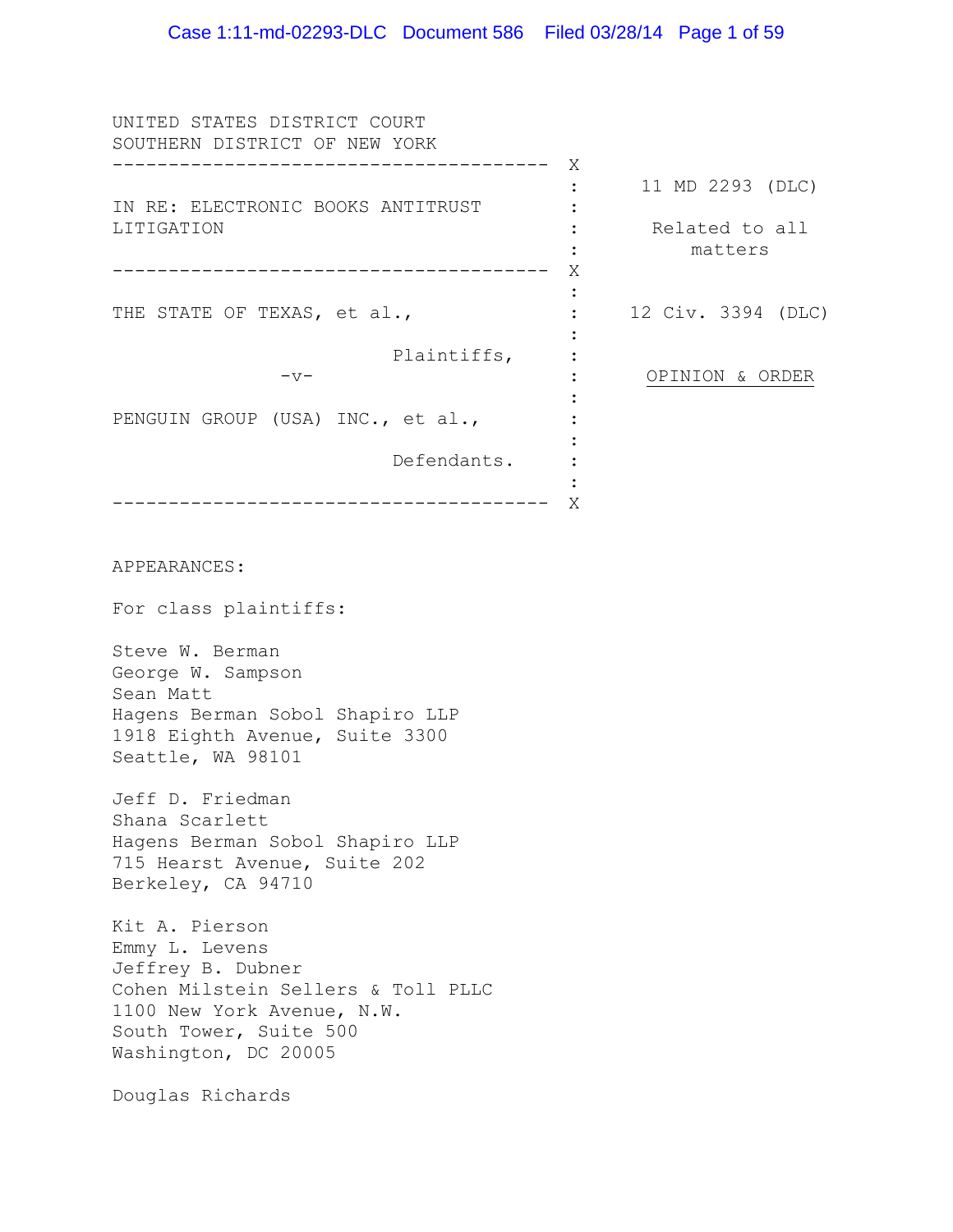Cohen Milsten Sellers & Toll PLLC 88 Pine Street, 14th Floor New York, NY 10005 For plaintiffs States: For State of New York, Liaison Counsel for Plaintiff States Robert L. Hubbard Geralyn J. Trujillo Linda Gargiulo Assistant Attorneys General Antitrust Bureau 120 Broadway, 26th Floor New York, NY 10271 For State of Texas: Gabriel Gervey Kayna Stavast-Piper Eric Lipman Assistant Attorneys General P.O. Box 12548 Austin, TX 78711 For defendant Apple Inc.: Theodore J. Boutrous, Jr. Daniel G. Swanson Gibson, Dunn & Crutcher, LLP 333 South Grand Ave. Los Angeles, CA 90071 Cynthia Richman Gibson, Dunn & Crutcher, LLP 1050 Connecticut Avenue, N.W. Washington, DC 20036 Howard E. Heiss Edward Moss O'Melveny & Myers LLP 1625 Eye Street, NW Washington, DC 20006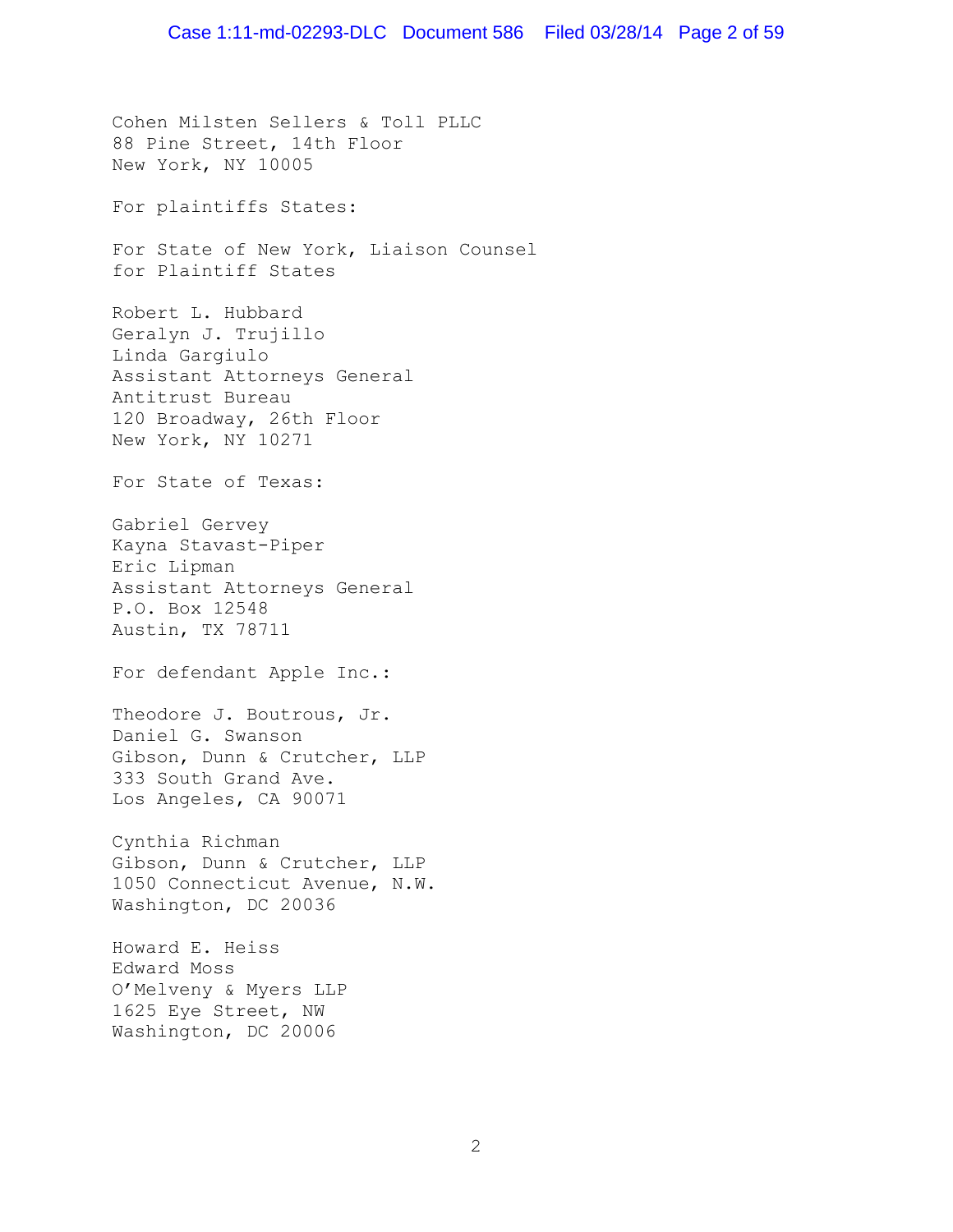DENISE COTE, District Judge:

 $\overline{\phantom{a}}$ 

Four related lawsuits have been filed against Apple and five publishers[1](#page-2-0) for fixing the prices of e-books in violation of Section 1 of the Sherman Antitrust Act, 15 U.S.C. § 1 ("Sherman Act"). One of the actions was filed by the United States of America ("DOJ"). United States v. Apple Inc., 12 Civ. 2826 (S.D.N.Y.) (the "DOJ Action"). A second action was brought by thirty-three states and U.S. territories (the "States"). State of Texas v. Penguin Grp. (USA) Inc., 12 Civ. 3394 (S.D.N.Y.) (the "States' Action"). A third action was brought by private plaintiffs as a class action. In re Electronic Books Antitrust Litig., 11 MD 2293 (S.D.N.Y.). The fourth action, brought by all of the states of the Union except for Minnesota, as well as the District of Columbia and five U.S. territories and possessions, has been settled. State of Texas, et al. v. Hachette Book Grp., Inc., et al., 12 Civ. 6625 (S.D.N.Y.). The DOJ, States, and class have settled with each of the Publisher Defendants.

Apple alone went to trial, and in a bench trial held in June of 2013 in the DOJ's and States' Actions, Apple was found liable. 952 F. Supp. 2d 639 (S.D.N.Y. 2013) (the "Liability

<span id="page-2-0"></span><sup>&</sup>lt;sup>1</sup> Hachette Book Group, Inc., HarperCollins Publishers LLC, Holtzbrinck Publishers LLC d/b/a Macmillan, Penguin Group (USA), Inc. ("Penguin"), and Simon & Schuster, Inc. ("Simon & Shuster") (collectively, "Publisher Defendants").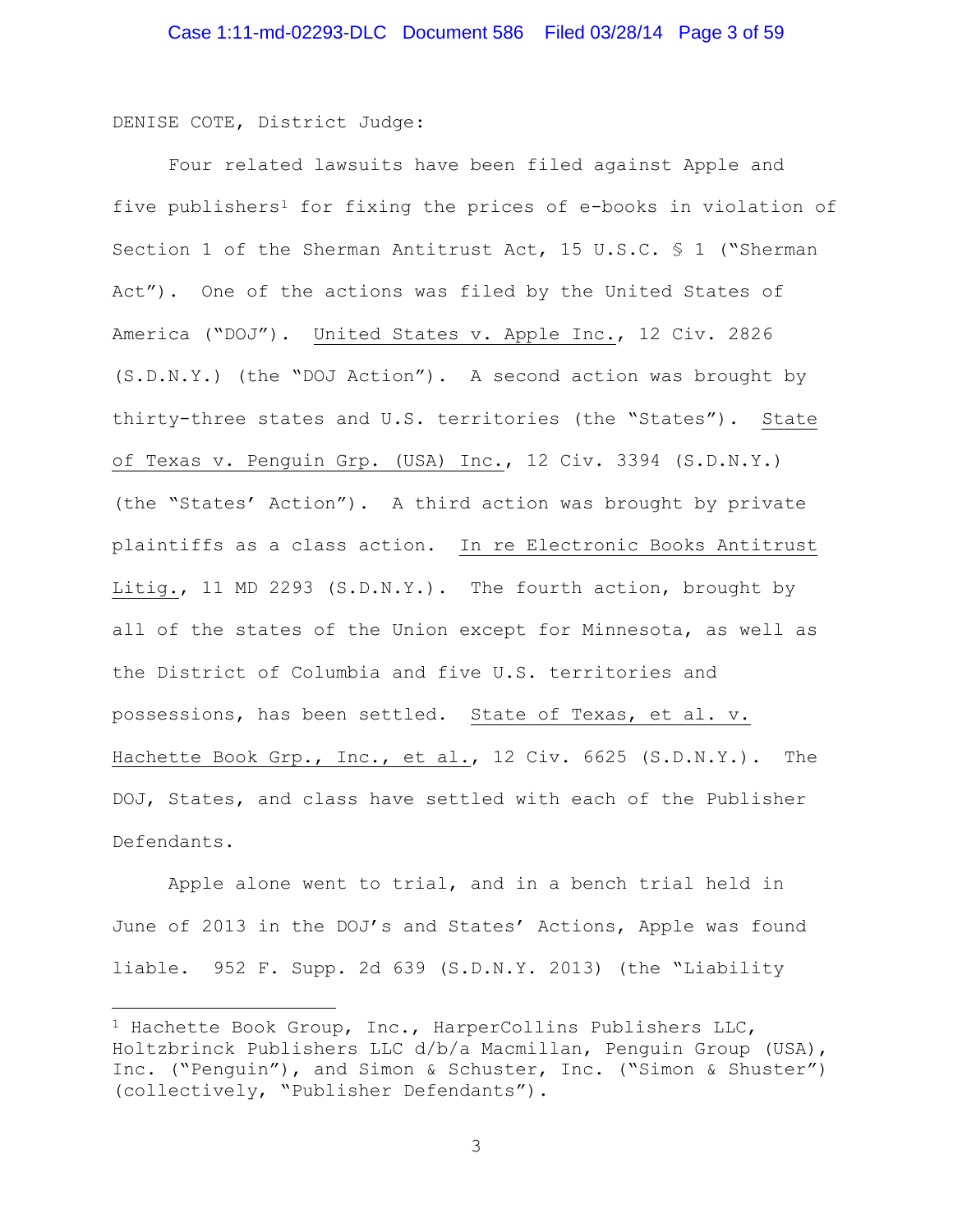# Case 1:11-md-02293-DLC Document 586 Filed 03/28/14 Page 4 of 59

Opinion"). The States and class are now pursuing damages from Apple; a damages trial is scheduled to occur shortly.

This Opinion is one of two issued today. The other Opinion certifies a class. This Opinion addresses class plaintiffs' and the States' (collectively, "plaintiffs") motions to exclude the opinions of Apple's experts from the trial, as well as from consideration on the class certification motion and pending summary judgment motion.<sup>[2](#page-3-0)</sup>

Apple submits the opinions of two experts, Dr. Joseph Kalt and Mr. Jonathan Orszag. For the reasons set out below, plaintiffs' motions to exclude are granted with respect to Kalt and granted in part with respect to Orszag.

#### **BACKGROUND**

The relevant background facts, as well as the definitions of certain capitalized terms, are set out in today's Opinion deciding class plaintiffs' motion for class certification.[3](#page-3-1) 

l

<span id="page-3-0"></span><sup>2</sup> Today's class certification Opinion grants certification without reaching the admissibility of Kalt's and Orszag's opinions.

<span id="page-3-1"></span><sup>&</sup>lt;sup>3</sup> There is no dispute that these findings bind the parties in the States Action. The class plaintiffs expect to rely on the doctrine of collateral estoppel and do not intend to retry Apple's liability for violating the antitrust laws. A pending motion for summary judgment is addressed to issues of collateral estoppel. To the extent that this brief summary of the Liability Opinion's findings differs in any way from the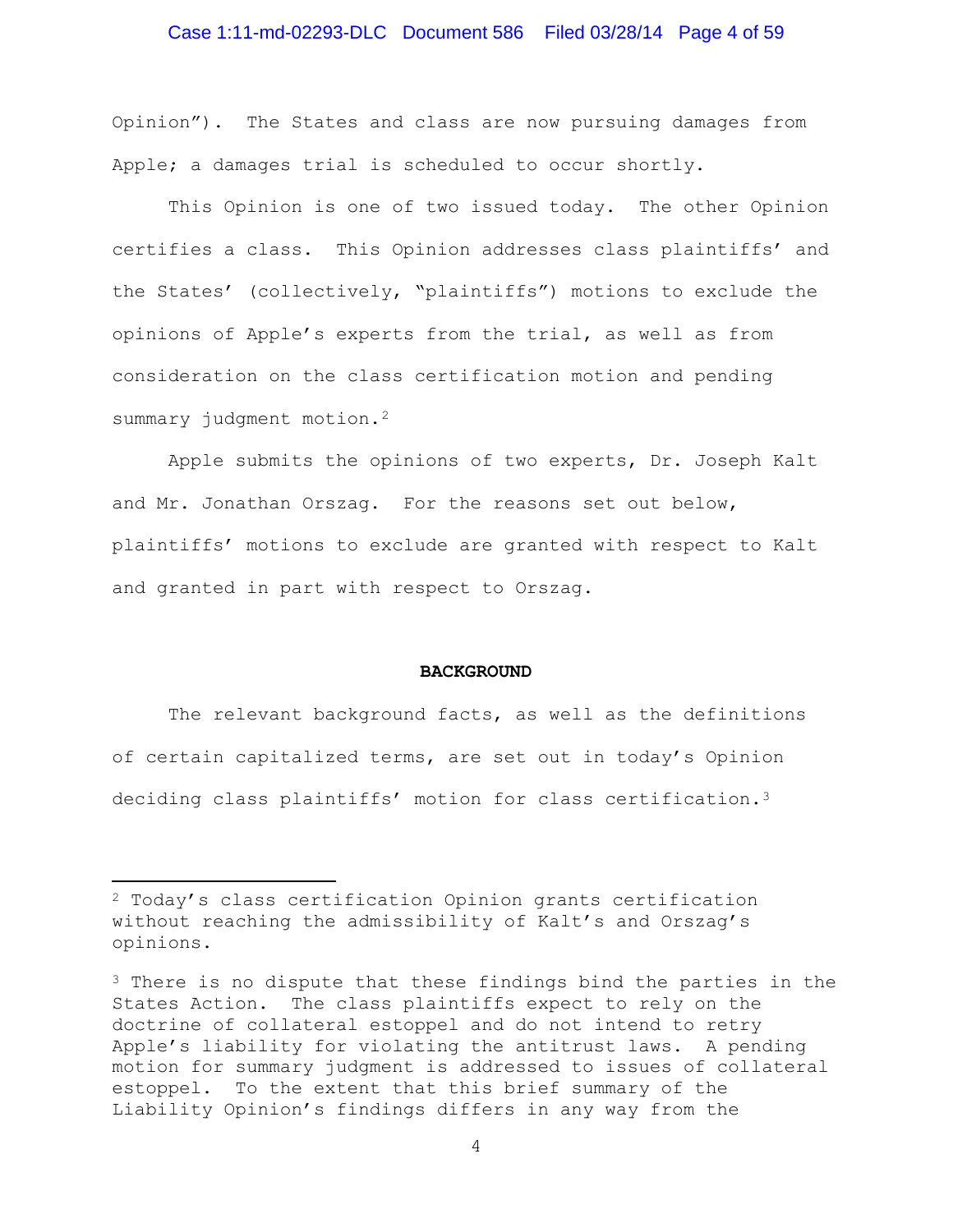# Case 1:11-md-02293-DLC Document 586 Filed 03/28/14 Page 5 of 59

Familiarity with that Opinion, as well as with the Court's Opinion of July 10, 2013 determining liability in the DOJ Action and the States' Action, is assumed.

In brief, the DOJ and the States succeeded in proving at trial that Apple conspired with the Publisher Defendants to raise e-book prices in violation of the Sherman Act. The Publisher Defendants were opposed to Amazon's practice of selling many e-book versions of NYT Bestsellers and New Releases for \$9.99. Apple was aware of that discontent as it made a decision in late 2009 to see if it could add an e-bookstore to its iPad. Apple planned to launch the iPad at a presentation on January 27, 2010 ("Launch"). Apple approached the Publisher Defendants and during the ensuing negotiations presented them with the means to eliminate Amazon's control over the retail pricing of e-books and to raise e-book prices. Through negotiations that lasted less than two months, Apple engineered the transformation of the e-book marketplace from a model in which the Publisher Defendants sold their e-books to retailers at wholesale prices and the retailer set the retail price, to one in which the Publisher Defendants took control of retail pricing and sold to consumers by making Amazon and Apple, among others, their agents.

findings as set out in the Liability Opinion itself, the Liability Opinion controls.

 $\overline{\phantom{a}}$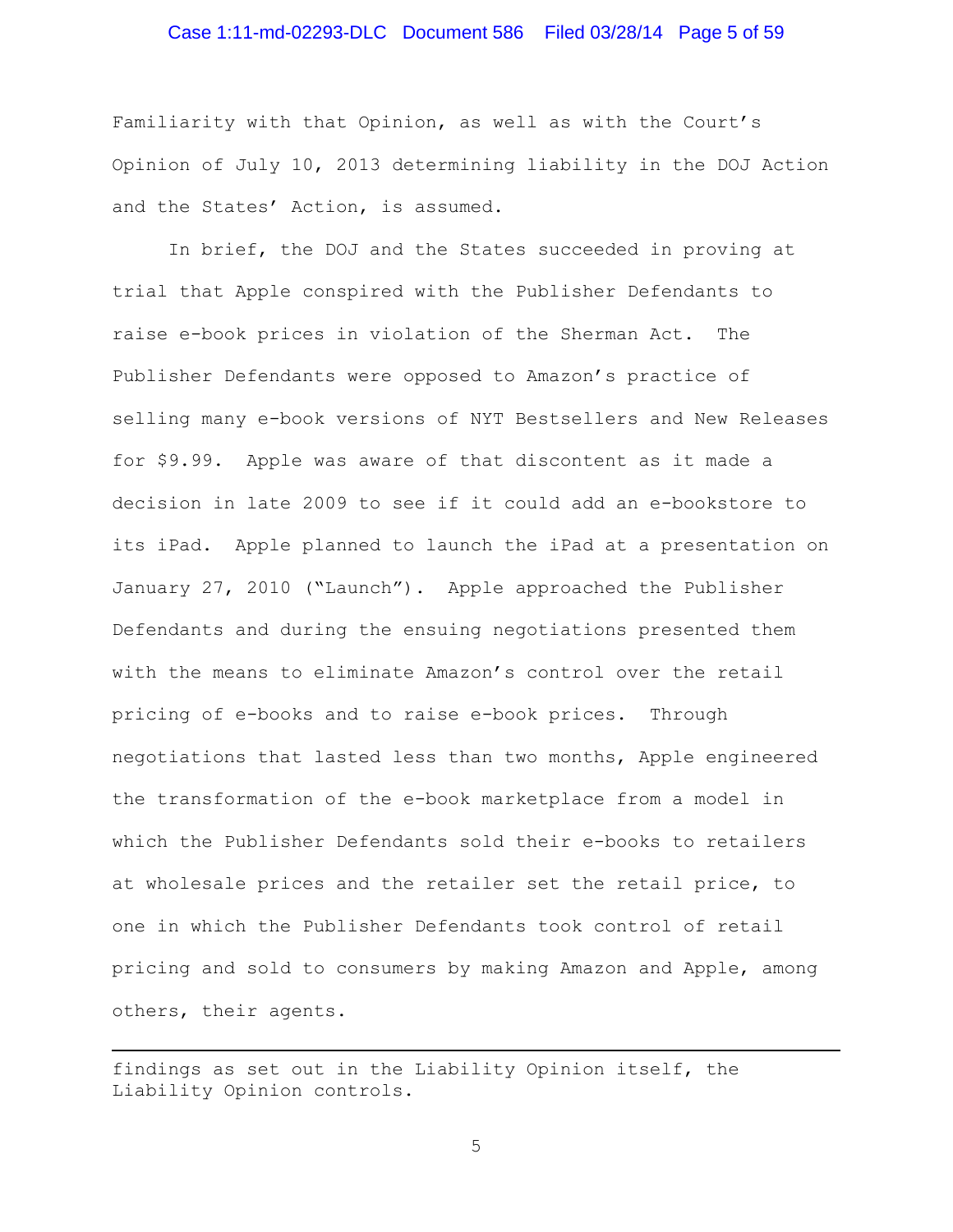The power that the Publisher Defendants acquired through the agency agreements, which Apple executed with each of the Publisher Defendants ("Agreements"), and which the Publisher Defendants imposed on Amazon, had an immediate impact on the prices of the Publisher Defendants' e-books. In the period after early April 2010, when Apple began to sell its iPad -- an iPad that launched with Apple's iBookstore -- the prices of the Publisher Defendants' e-books increased dramatically.[4](#page-5-0) They essentially increased to the pricing caps that Apple had insisted be included in the Agreements. Apple was fully aware that the Publisher Defendants would use their power over pricing to raise prices significantly and it insisted on pricing caps to restrain those price increases so that Apple would not be embarrassed.

The relevant expert reports were filed in support of and opposition to class plaintiffs' October 11, 2013 motion for class certification. Plaintiff's expert, Dr. Roger Noll, submitted a declaration in support of certification on October 11 and a reply declaration on December 18; Apple's experts, Kalt and Orszag, submitted declarations in opposition to class

 $\overline{\phantom{a}}$ 

<span id="page-5-0"></span><sup>4</sup> For contractual reasons unique to Penguin, it was unable to execute its agency agreement with Amazon as quickly as the other Publisher Defendants. When it did so later in the Spring of 2010, its e-book prices followed the same path as the other codefendant publishers.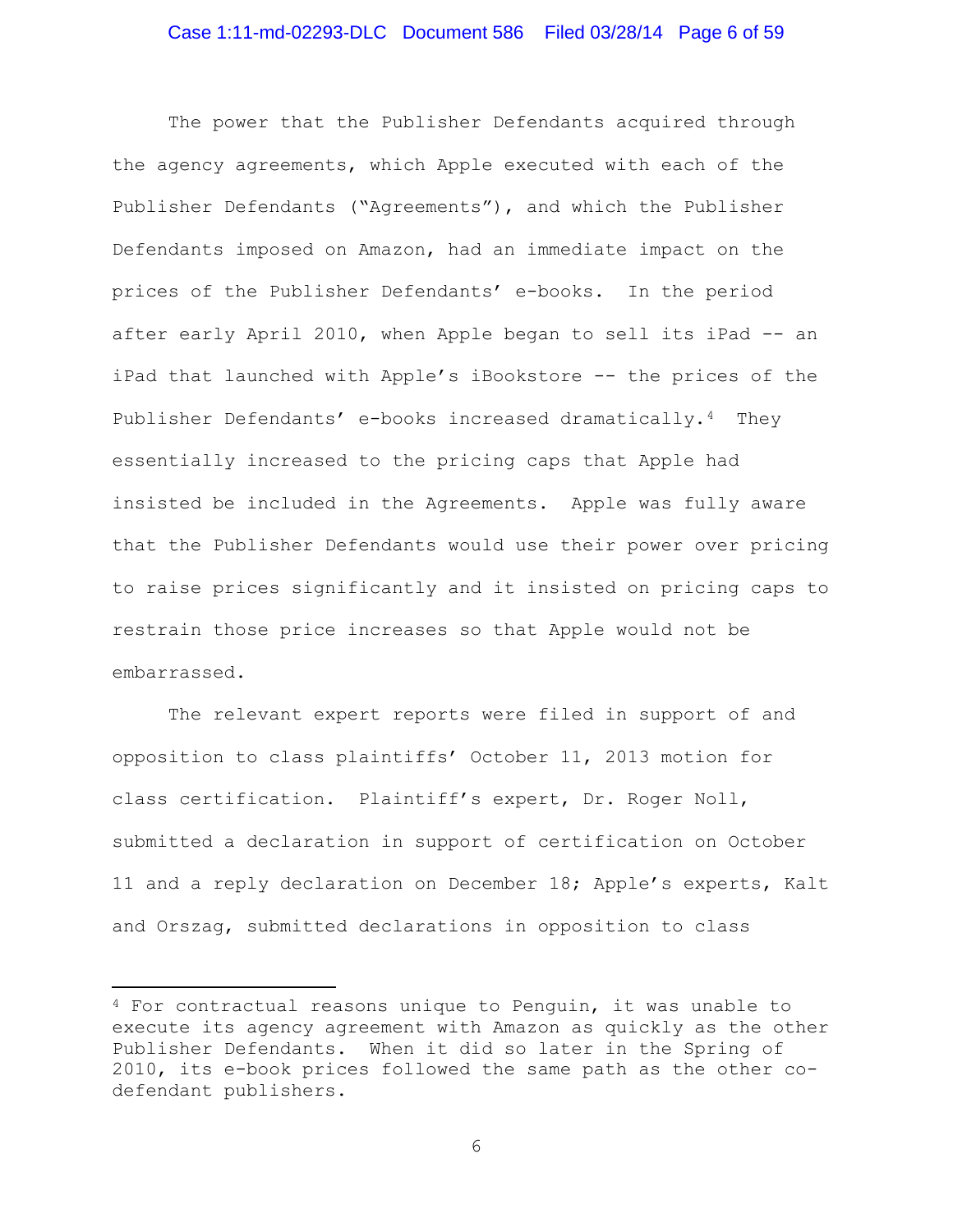# Case 1:11-md-02293-DLC Document 586 Filed 03/28/14 Page 7 of 59

certification on November 15 and sur-reply declarations on January 21, 2014. On December 18, class plaintiffs moved to exclude Kalt's and Orszag's opinions, both from motion practice and at trial. Also on December 18, the States joined class plaintiffs' motion to exclude Kalt's opinions and filed their own motion to exclude Orszag's. These motions were fully submitted on February 4, 2014.

Today's Opinion granting class certification denied the motion brought by Apple to strike Noll's expert opinion. Because it held that class certification was appropriate whether or not Apple's experts' opinions were admissible, it did not decide whether those opinions should be stricken.

Noll, a Professor Emeritus of Economics at Stanford University and a Senior Fellow in the Stanford Institute for Economic Research, constructed a classic and sophisticated model of e-book pricing to determine the effect of price-fixing on the price of any given e-book published by one of the Publisher Defendants. Noll conducted a multivariate regression analysis on transaction records for more than 149 million sales of 1.3 million different e-book titles. His "competitive benchmark" was given by prices prior to the agency period and prices during the agency period of e-books from smaller publishers as well as from Random House prior to early 2011, when Random House adopted the agency model. Controlling for the effects of an e-book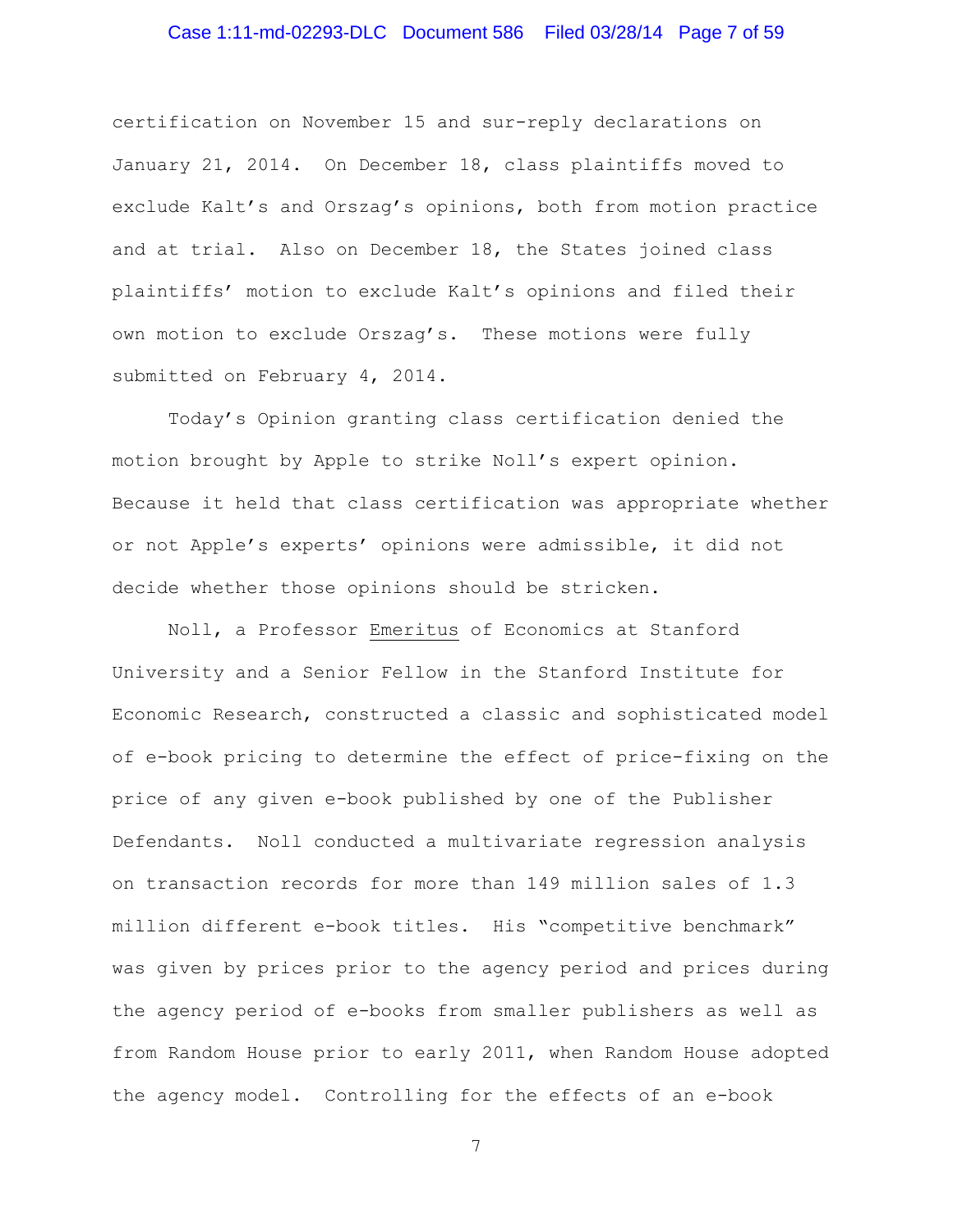### Case 1:11-md-02293-DLC Document 586 Filed 03/28/14 Page 8 of 59

title's publisher, age, popularity, genre, and the availability of hardcover and paperback editions, Noll determined the effect of collusion on each of 502 combinations of these variables. For instance, Noll's model calculates that a customer who purchased an e-book of a Penguin hardcover fiction title on the NYT Bestseller list during the agency period paid an overcharge of approximately 29.4%.

Damages calculations for each transaction are straightforward: damages for a given sale are equal to the price paid multiplied by the overcharge for that title's category. In the example above, purchasing the e-book of a Penguin NYT Bestseller for \$14.99 would result in damages of \$14.99 x 29.4% = \$4.41. Subtracting these damages from the actual price reveals the but-for price -- that is, the price a consumer would have paid but for the price-fixing. In the example of the Penguin NYT Bestseller, the but-for price is \$10.58, that is, \$14.99 less \$4.41.

In all but 0.2% of transactions, Noll found that price fixing had resulted in an overcharge, amounting to total damages to consumers of just over \$280 million. Noll's model has an adjusted  $R^2$  of 0.90 -- that is, it explains 90% of the variance in prices among e-book titles[.5](#page-7-0)

 $\overline{\phantom{a}}$ 

<span id="page-7-0"></span> $5$  This is the adjusted  $R^2$  of Noll's initial model, not his later model that used individual transaction prices rather than four-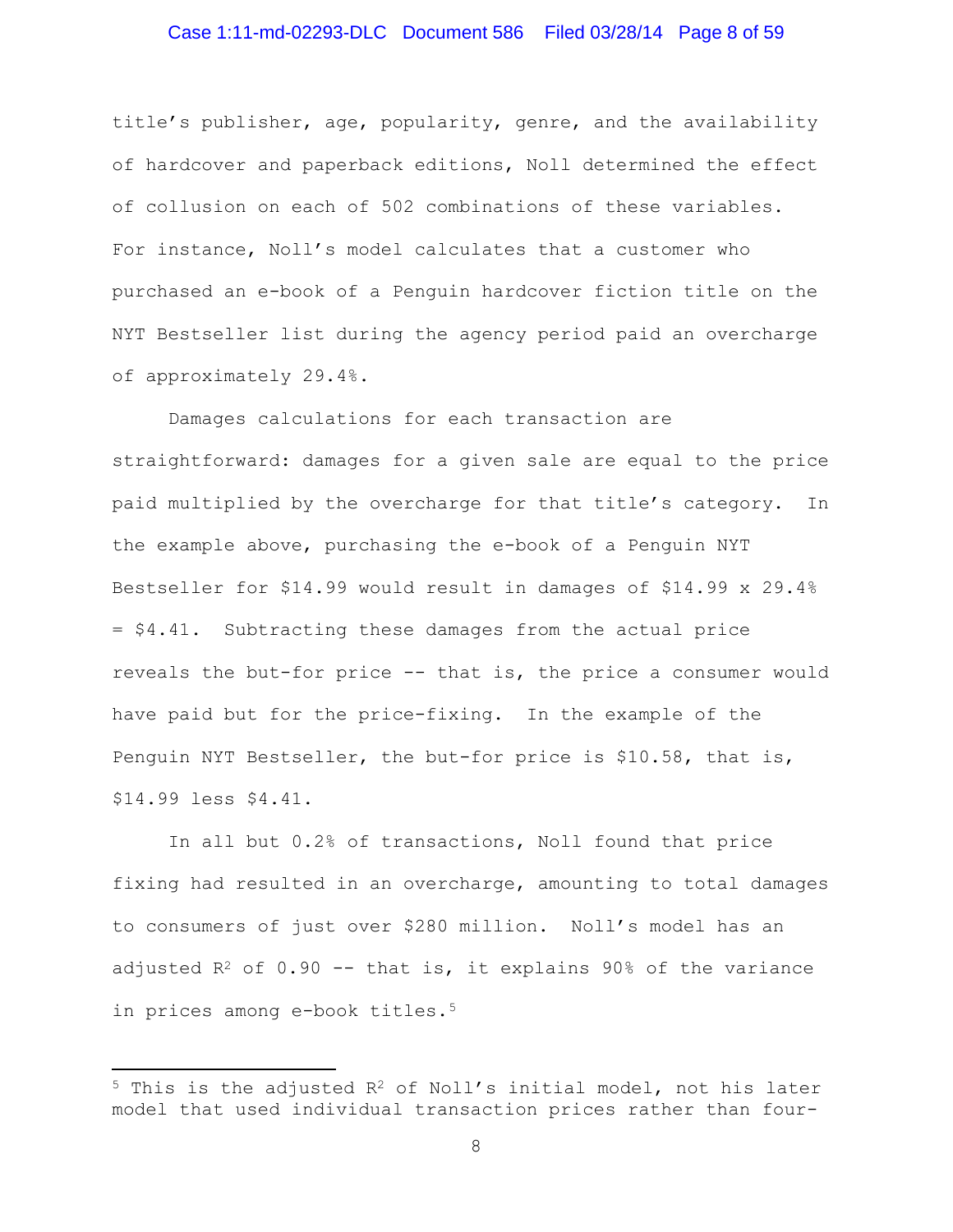Apple has relied on the opinions given by Kalt and Orszag to oppose the class plaintiffs' motions for class certification and for summary judgment. It seeks as well to rely on these opinions at the upcoming damages trial. Neither Orszag not Kalt, however, conducted their own econometric or statistical analysis of damages. Orszag did, however, re-run Noll's regression analysis using a modified control group and date range.

For the reasons given below, the motion to strike the Kalt's and Orszag's opinions are granted with one exception. Orszag will be permitted to testify regarding his re-running of Noll's regression analysis, assuming that there is an adequate evidentiary basis to support that analysis at trial.

#### **DISCUSSION**

#### **I. Legal Standard**[6](#page-8-0)

l

Federal Rule of Evidence 702 grants an expert witness testimonial latitude unavailable to other witnesses, provided that (1) "the testimony is based on sufficient facts or data,"

week averages. The parties have not suggested that the adjusted  $R<sup>2</sup>$  of the later model is substantially different, although Apple's experts have re-run both of Noll's regressions and calculated related  $R^2$  statistics for both models.

<span id="page-8-0"></span><sup>6</sup> This description of the legal standard is identical to the one given in today's class certification Opinion, but is repeated here for ease of reference.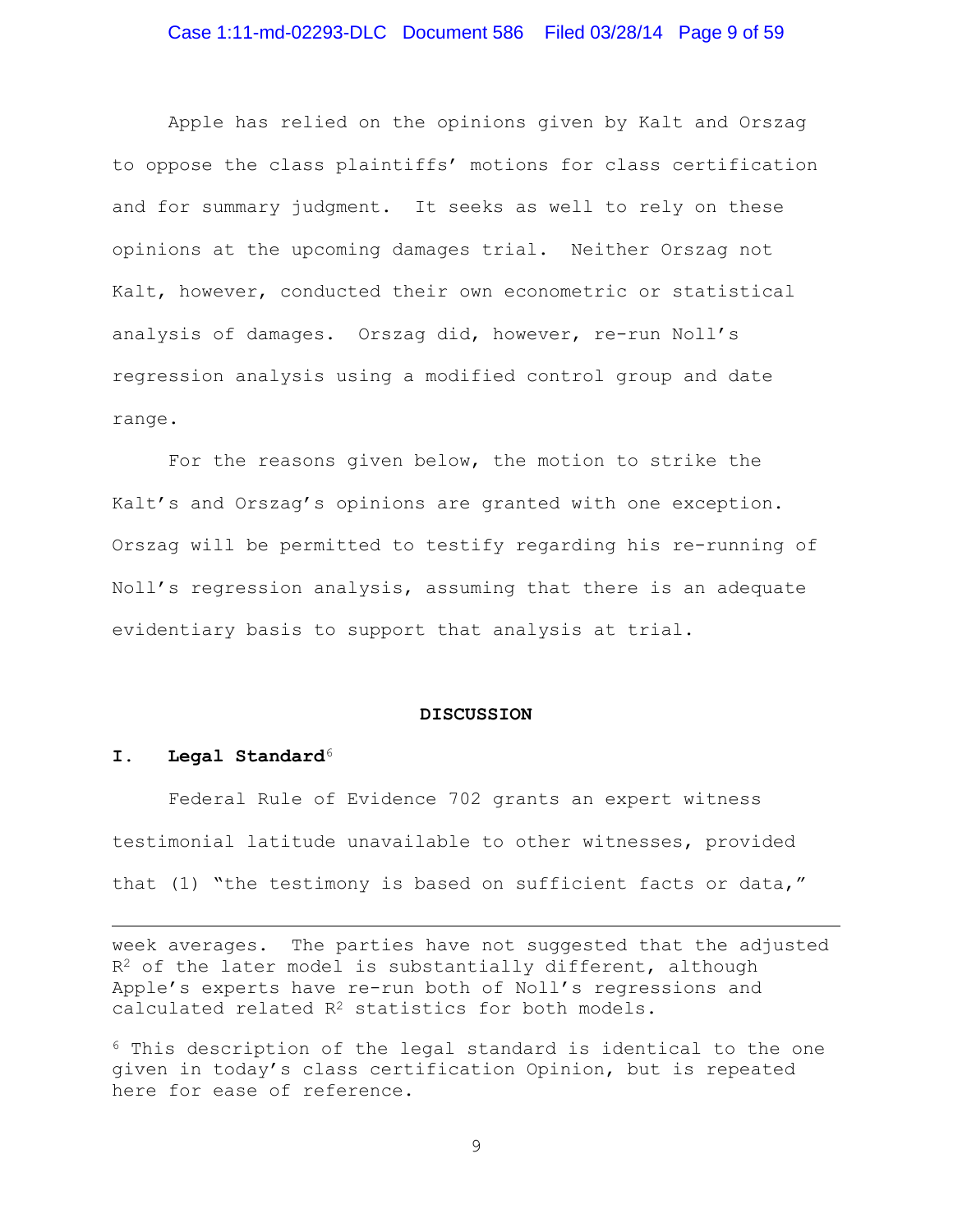# Case 1:11-md-02293-DLC Document 586 Filed 03/28/14 Page 10 of 59

(2) "the testimony is the product of reliable principles and methods," and (3) "the expert has reliably applied the principles and methods to the facts of the case." Fed. R. Evid. 702. "[T]he proponent of expert testimony has the burden of establishing by a preponderance of the evidence that the admissibility requirements of Rule 702 are satisfied." United States v. Williams, 506 F.3d 151, 160 (2d Cir. 2007). The district court performs the role of "gatekeeper" -- ensuring that the proponent has made the necessary showing and that the expert's testimony "both rests on a reliable foundation and is relevant to the task at hand." Daubert v. Merrell Dow Pharm., Inc., 509 U.S. 579, 597 (1993).

In order to be admissible, "[a]n expert opinion requires some explanation as to how the expert came to his conclusion and what methodologies or evidence substantiate that conclusion." Riegel v. Medtronic, Inc., 451 F.3d 104, 127 (2d Cir. 2006), aff'd on other grounds, 552 U.S. 312 (2008). An explanation is necessary because "when an expert opinion is based on data, a methodology, or studies that are simply inadequate to support the conclusions reached, Daubert and Rule 702 mandate the exclusion of that unreliable opinion testimony." Ruggiero v. Warner–Lambert Co., 424 F.3d 249, 255 (2d Cir. 2005) (citation omitted).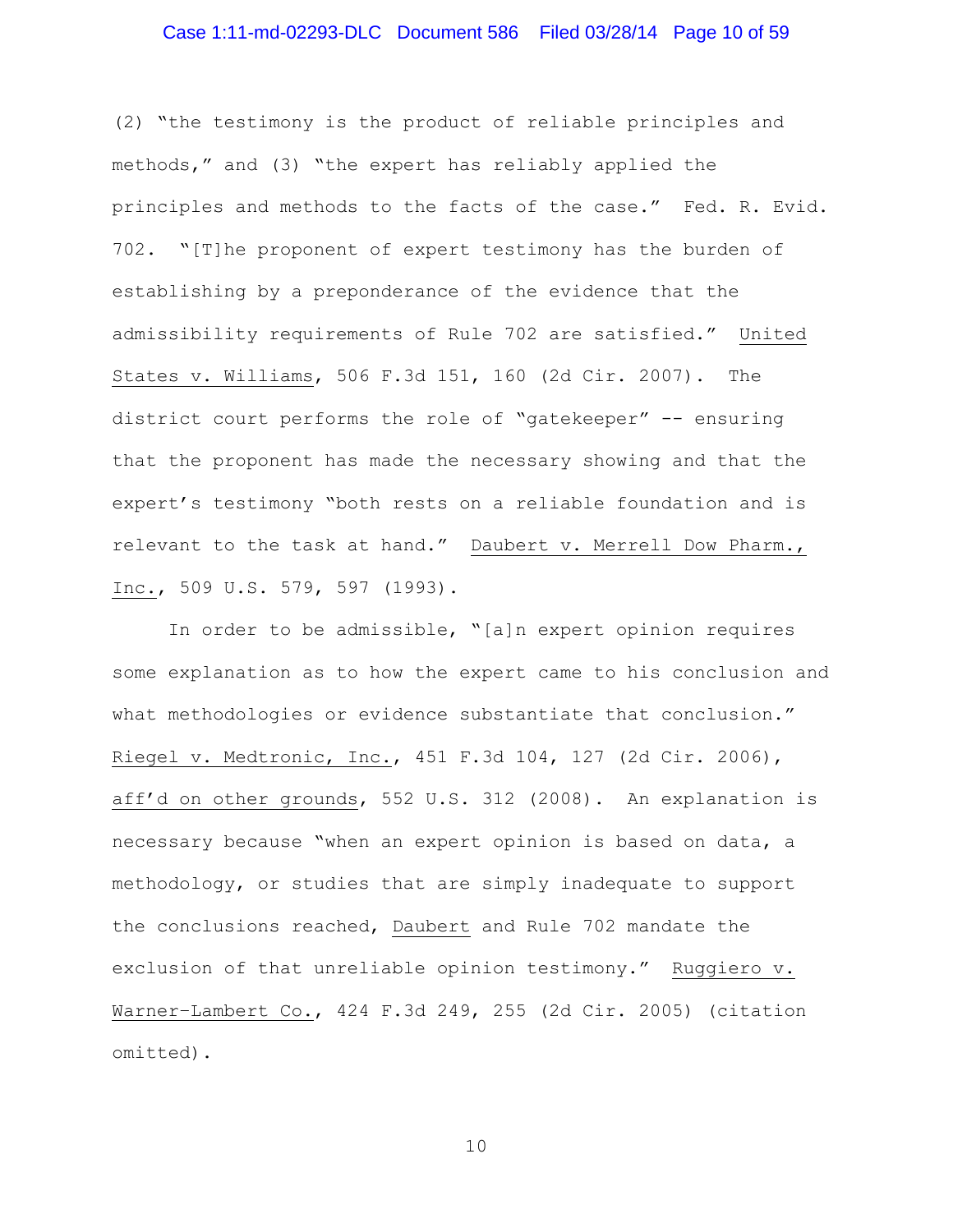# Case 1:11-md-02293-DLC Document 586 Filed 03/28/14 Page 11 of 59

While a district court has "broad latitude" in deciding both *"*how to determine reliability" and in reaching "its ultimate reliability determination," it may not abandon this "gatekeeping function." Williams, 506 F.3d at 160–61 (citation omitted). "[N]othing in either Daubert or the Federal Rules of Evidence requires a district court to admit opinion evidence that is connected to existing data only by the ipse dixit of the expert." Kumho Tire Co. v. Carmichael, 526 U.S. 137, 157 (1999) (citation omitted).

"[A] trial judge should exclude expert testimony if it is speculative or conjectural or based on assumptions that are so unrealistic and contradictory as to suggest bad faith." Zerega Ave. Realty Corp. v. Hornbeck Offshore Transp., LLC, 571 F.3d 206, 213–14 (2d Cir. 2009) (citation omitted). "Other contentions that the assumptions are unfounded go to the weight, not the admissibility, of the testimony." Id. (citation omitted). "A minor flaw in an expert's reasoning or a slight modification of an otherwise reliable method" does not itself require exclusion; exclusion is only warranted "if the flaw is large enough that the expert lacks good grounds for his or her conclusions." Amorgianos v. Nat'l R.R. Passenger Corp., 303 F.3d 256, 267 (2d Cir. 2002) (citation omitted). This is because "our adversary system provides the necessary tools for challenging reliable, albeit debatable, expert testimony." Id.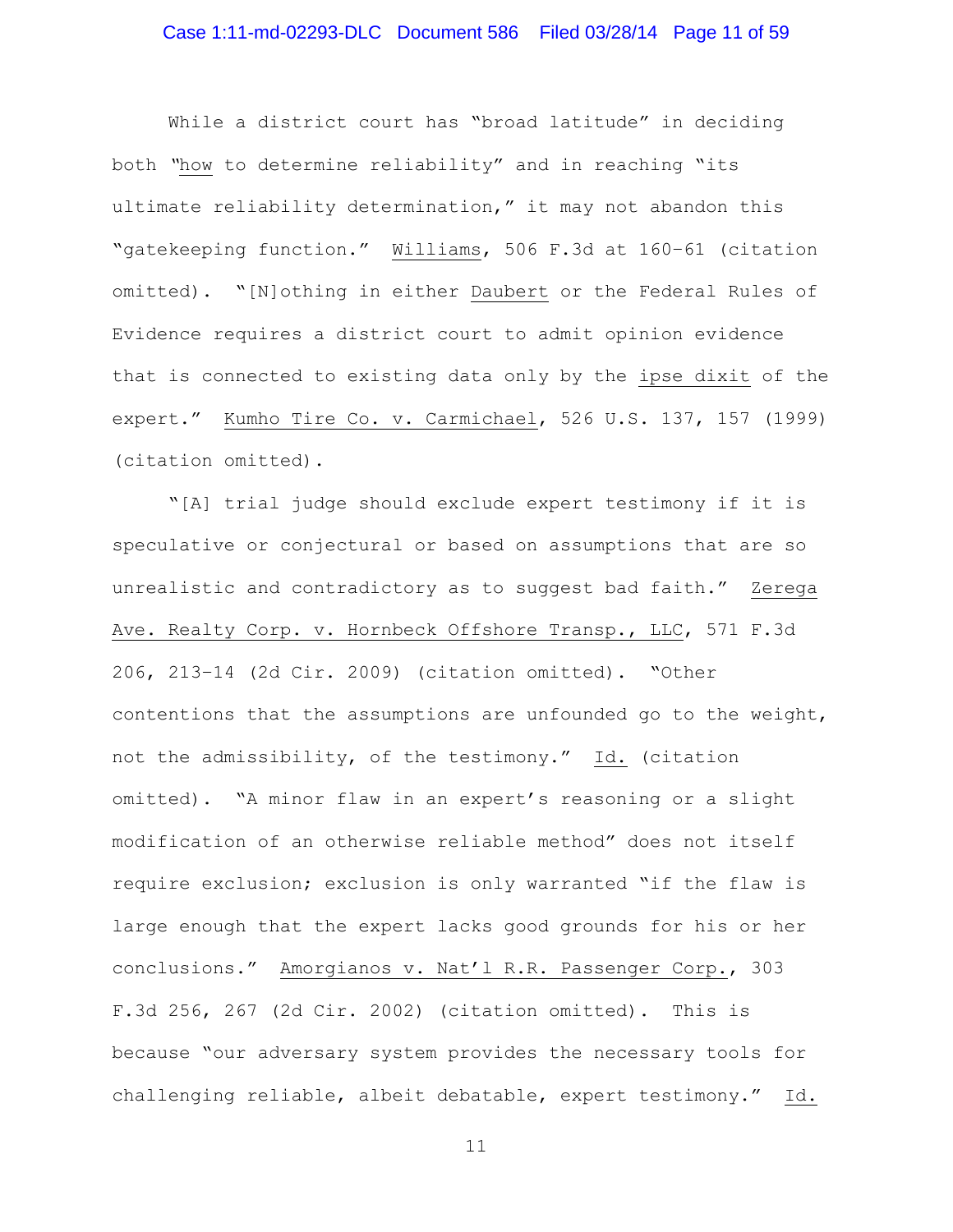### Case 1:11-md-02293-DLC Document 586 Filed 03/28/14 Page 12 of 59

"Vigorous cross-examination, presentation of contrary evidence, and careful instruction on the burden of proof are the traditional and appropriate means of attacking shaky but admissible evidence." Id. (quoting Daubert, 509 U.S. at 596).

The Daubert inquiry is "flexible" and "gives the district court the discretion needed to ensure that the courtroom door remains closed to junk science . . . ." Id. And it is "critical that an expert's analysis be reliable at every step," for "any step that renders the analysis unreliable" renders the expert's testimony inadmissible. Id. (citation omitted).

#### **II. Motion to Exclude Kalt's Opinions**

 $\overline{\phantom{a}}$ 

Joseph P. Kalt is the Ford Foundation Professor Emeritus of International Political Economy at the John F. Kennedy School of Government at Harvard University and a senior economist at the economic consulting firm Compass Lexecon. Kalt holds a B.A. in Economics from Stanford University and a Ph.D. in Economics from the University of California, Los Angeles.<sup>[7](#page-11-0)</sup>

Kalt offers three principal criticisms of Noll's model. First, Kalt argues Noll's model is unreliable because (a) book

<span id="page-11-0"></span><sup>7</sup> Plaintiffs complain that despite his frequent appearance as an expert, Kalt has "never concluded in testimony or an expert report that a plaintiff can show impact or damages through common proof, despite addressing that issue in numerous cases." Were Kalt's opinions not excluded, plaintiffs would be permitted to explore that pattern, and its implied bias, through crossexamination. This Opinion does not rely upon plaintiffs' charge as a ground for excluding Kalt's opinions.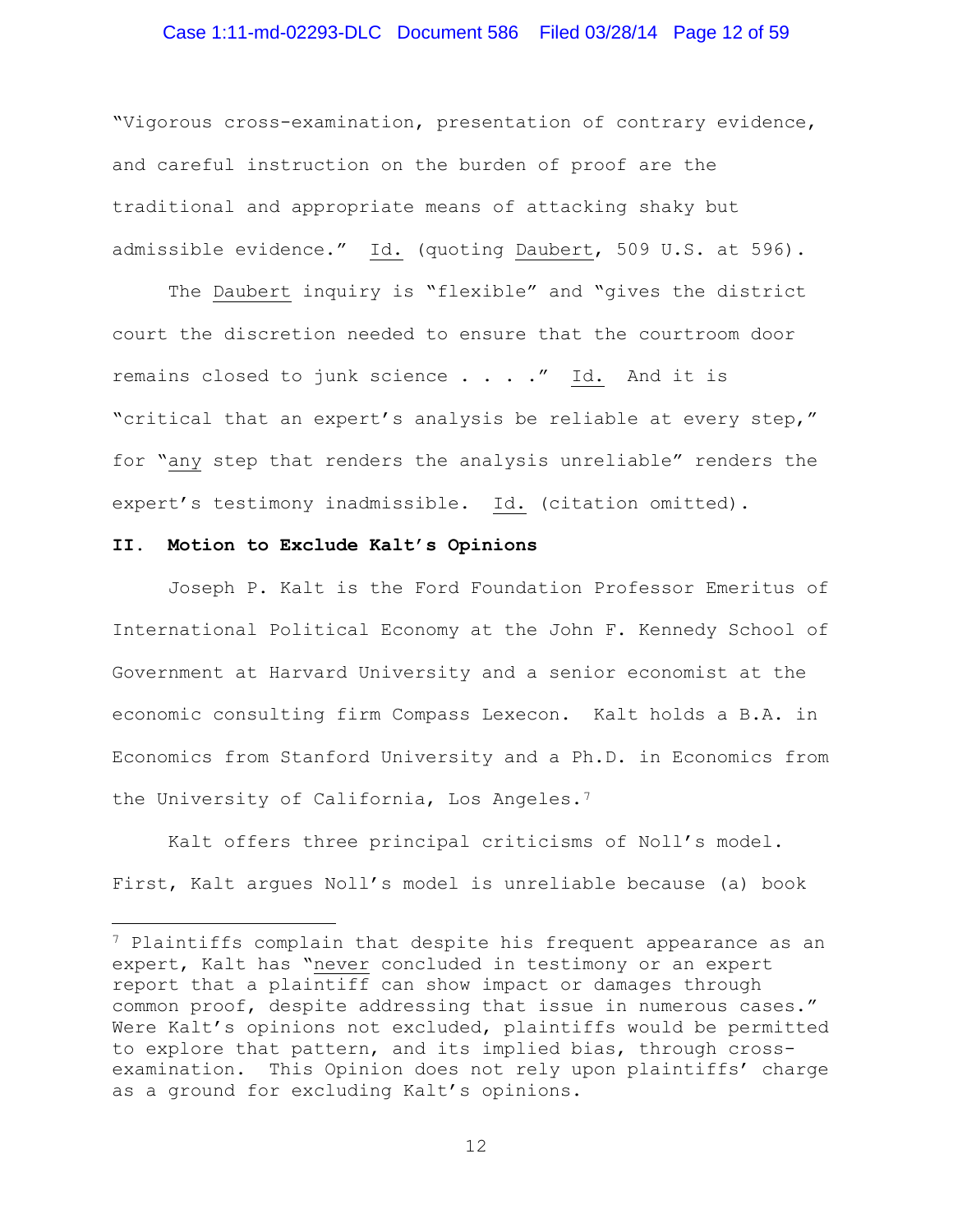### Case 1:11-md-02293-DLC Document 586 Filed 03/28/14 Page 13 of 59

prices exhibit "churning" and "dispersion" that aren't explained by Noll's model; (b) Noll uses four-week average prices<sup>8</sup> and broad genre categories; and (c) the prices of many e-book titles did not rise with the introduction of the agency model, and Noll's damages model indicates that these prices would have fallen (or fallen more) absent the conspiracy. Second, Kalt charges that Noll's model assumes common injury rather than proving it. And third, Kalt states that Noll's model ignores certain features of the but-for world, and accordingly (a) fails to include discounts for benefits consumers may have received, including lower e-reader prices and the increased availability of self-published and free e-books, and (b) wrongly assumes that e-book purchases through the iBookstore and Barnes & Noble would have all occurred in the but-for world through other e-retailers ("e-tailers").

Plaintiffs seek to exclude all of Kalt's opinions, arguing that they are based on five unreliable "subsidiary opinions":

- (A) Kalt's finding that 60% of e-book sales in the first month after the agency model was adopted were at or below pre-agency prices;
- (B) Kalt's opinion that e-book pricing exhibits no pricing structure, but rather substantial "churning" and "dispersion";

 $\overline{\phantom{a}}$ 

<span id="page-12-0"></span><sup>8</sup> This criticism was levelled at Noll's initial model, which used four-week average prices for titles rather than individual transaction prices.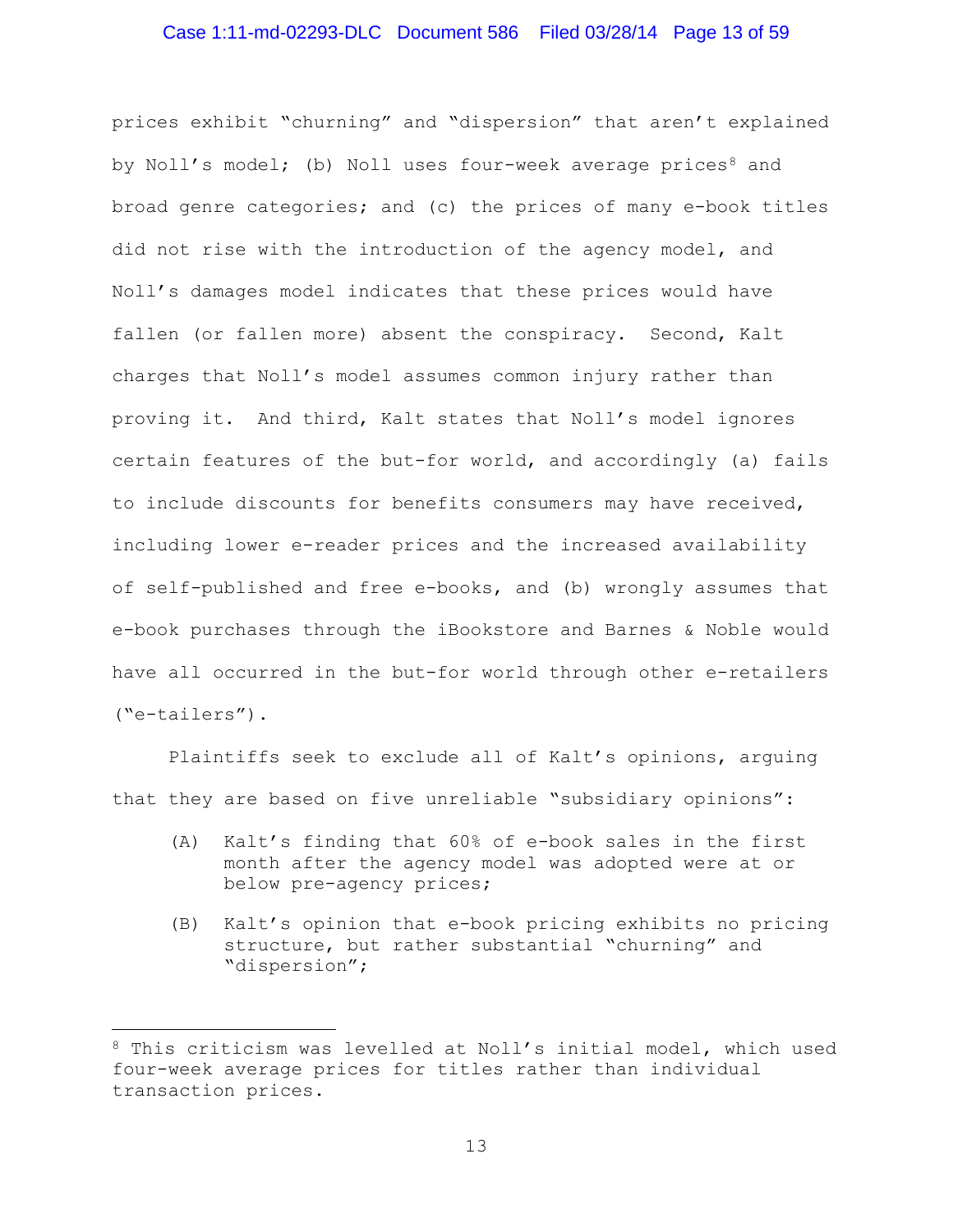- (C) Kalt's opinion that Noll's omission of a variable capturing "buzz" about a title undermines the reliability of Noll's model, as does the breadth of Noll's genre categories;
- (D) Kalt's opinion that actual prices were below but-for prices in more than 10 million transactions; and
- (E) Kalt's affirmation of Orszag's opinions related to offsets.

For the reasons set out below, Kalt's opinions are excluded in their entirety.

### **A. Kalt's Analysis of Post-Agency E-Book Sales At Pre-Agency Prices**

Kalt opines that the shift by the Publisher Defendants to agency agreements with their e-tailers "demonstrably resulted in large numbers of titles' prices declining." This opinion is unexpected given that a different Apple expert at the liability trial gave completely contrary testimony.

At trial, Apple offered evidence of a dramatic and uniform increase in the prices of the Publisher Defendants' e-books right after they were able to take control of retail prices. The following graph, offered by Apple at trial, demonstrates this effect as it played out at Amazon. It was based on a comprehensive analysis of detailed transaction records undertaken by Apple's expert.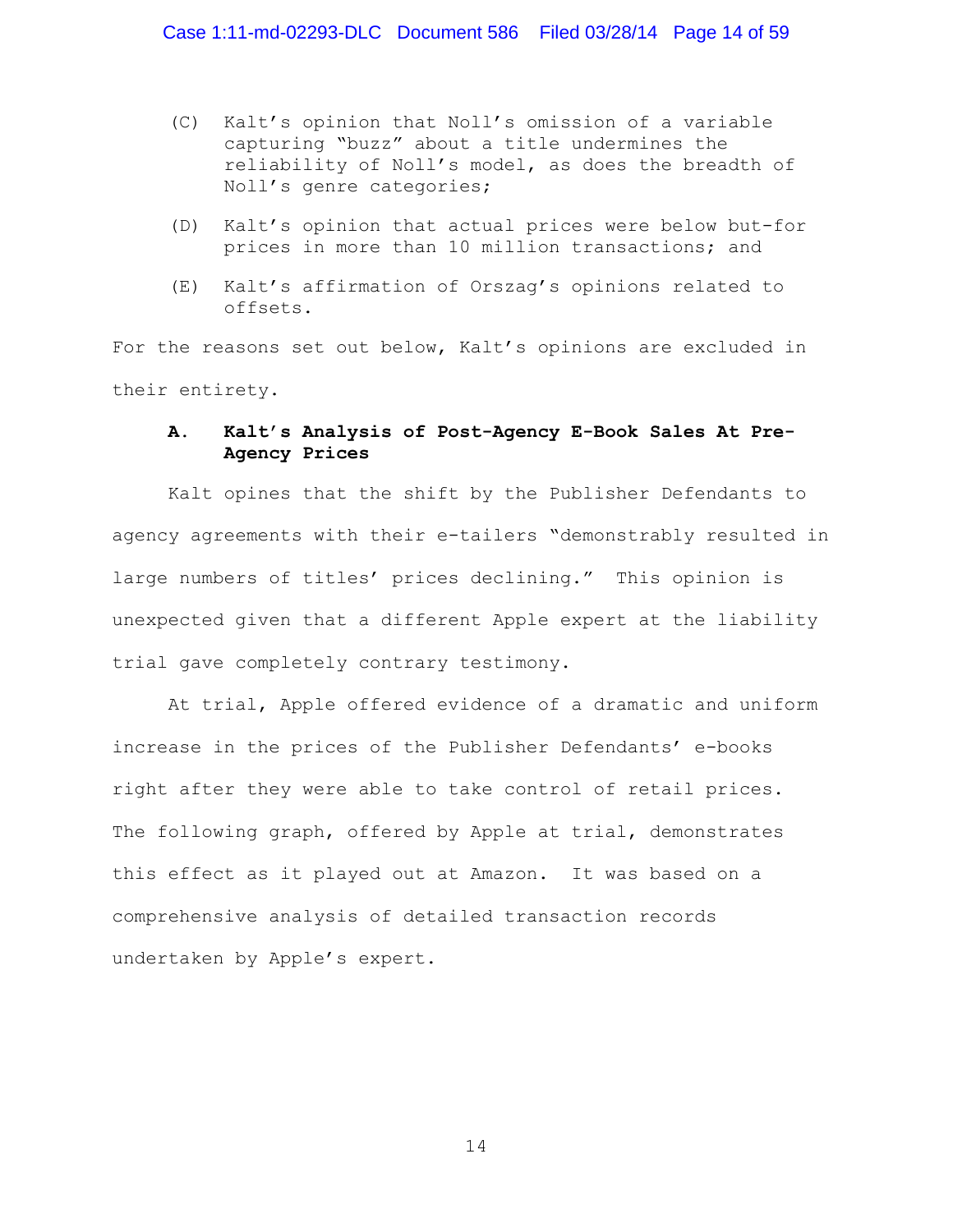# Case 1:11-md-02293-DLC Document 586 Filed 03/28/14 Page 15 of 59



Liability Opinion, 952 F. Supp. 2d at 682.

As can be seen from the graph, there is one anomaly. In what is labelled in the graph as "wave 1," the e-book prices for four of the five Publisher Defendants rose, sharply, in unison the week of April 4. This coincided with the sale of the iPad with an iBookstore. The sudden upturn in the prices of Penguin's e-books, however, lagged behind the upturn in the other Publisher Defendants' e-book prices since Penguin's contract with Amazon did not permit it to take full advantage of the agency model until a few weeks later. Id. A second vertical line marks the steep rise in the Penguin prices at Amazon, as it was able to take total control of the retail prices for its e-books at that distributor.

Despite this graphic illustration of the rise of the Publisher Defendants' e-book prices as they moved to the agency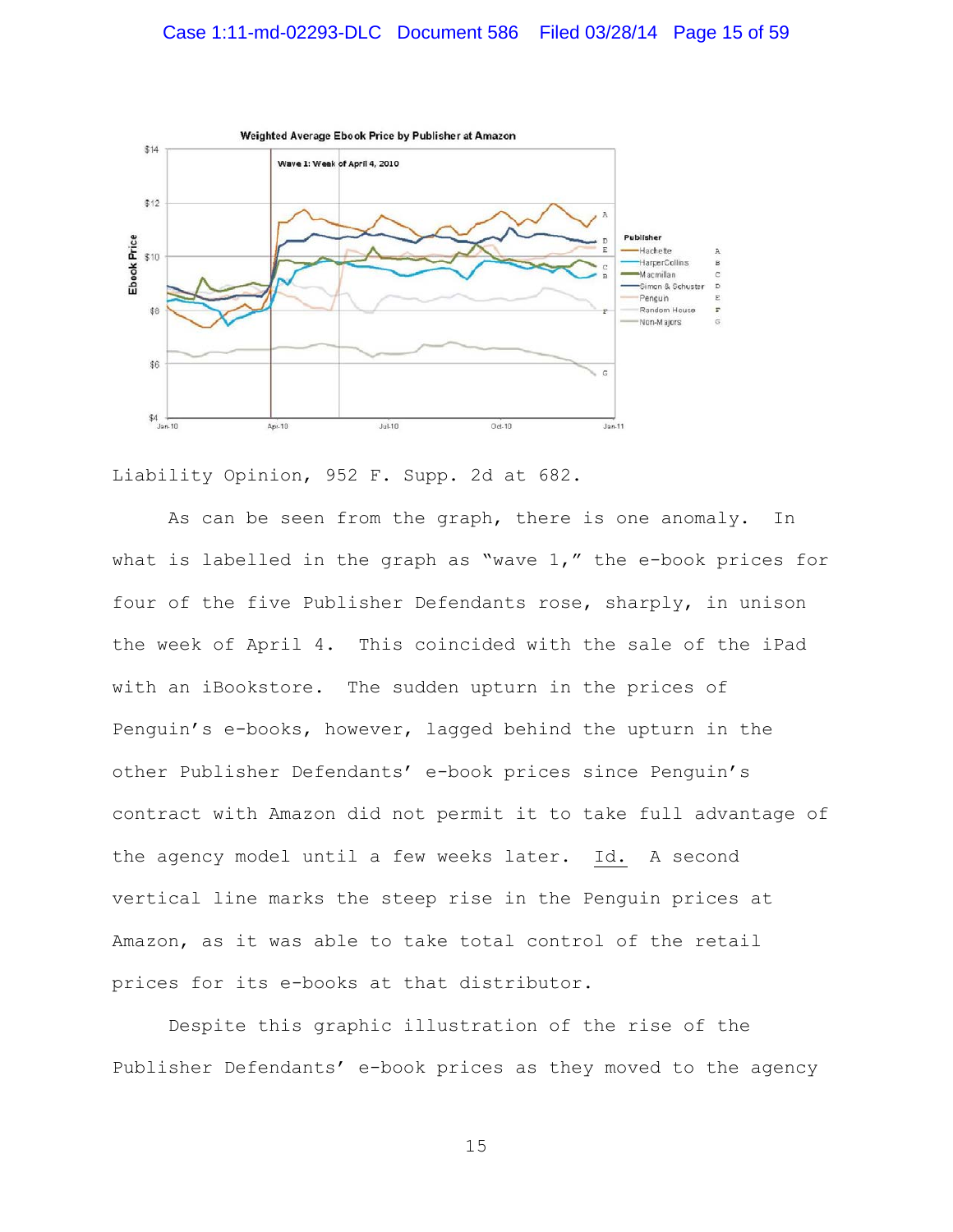### Case 1:11-md-02293-DLC Document 586 Filed 03/28/14 Page 16 of 59

model, Kalt opines that approximately 60% of e-books sold (by volume) in the month following the move to agency were sold at or even below pre-agency prices.<sup>9</sup> The reason for variance in the opinions offered by Apple's experts is not difficult to explain. Kalt made a fundamental error that fatally undermines his analysis: he chose to mislabel a significant number of "postagency" prices as "pre-agency" prices.

Kalt made this error by identifying all prices charged before the date a publisher's last e-tailer moved to the agency model as "pre-agency." Thus, Kalt classifies prices which were indisputably set by the publisher, under the terms of an agency agreement, as "pre-agency prices," so long as one e-tailer was still selling the same books under a wholesale model. Kalt thereby misclassified hundreds of thousands of prices set by Penguin.[10](#page-15-1)

Penguin did not execute an agency agreement with Amazon until June 2, 2010, and began withholding newly released e-books

l

<span id="page-15-0"></span><sup>&</sup>lt;sup>9</sup> The Opinion issued today that grants class certification includes a reference to Kalt's statistics as they were described in Apple's brief in opposition to the class certification motion. In that brief, Apple describes Kalt's opinion as "over 50% of the Publisher Defendants' e-book titles' prices decreased or stayed the same after the switch to agency."

<span id="page-15-1"></span><sup>&</sup>lt;sup>10</sup> This same type of error affected Kalt's initial analysis of Simon & Schuster e-books. Because the description of the error in connection with Penguin e-books is sufficient to elucidate the problem, it is unnecessary to also describe the problem with the analysis of the Simon & Schuster sales.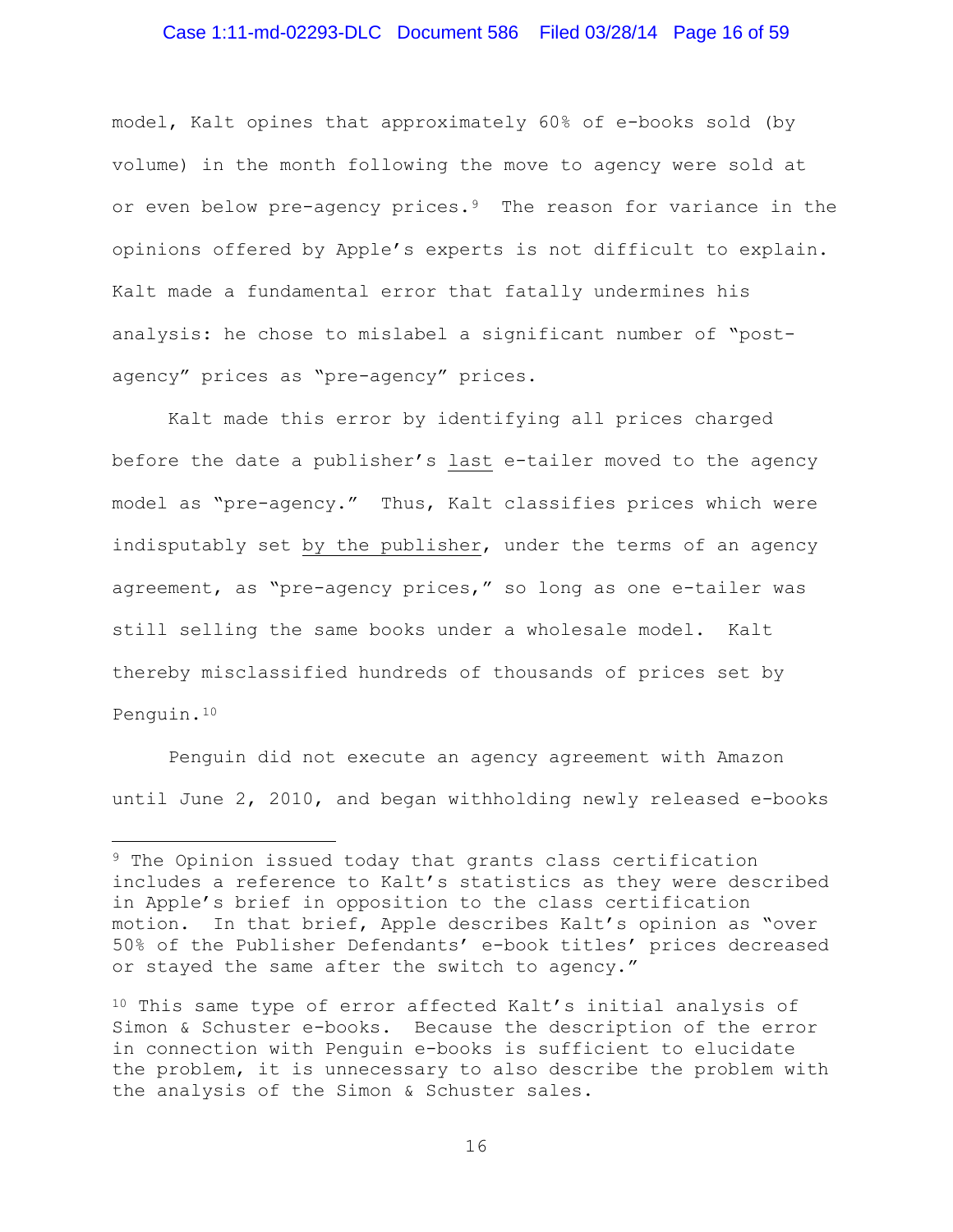# Case 1:11-md-02293-DLC Document 586 Filed 03/28/14 Page 17 of 59

from Amazon as of April 1 (the "withheld titles"). Liability Opinion, 952 F. Supp. 2d at 682. In his initial analysis, Kalt classified the price for every Penguin e-book sold through the iBookstore in April and May 2010, and sold on Barnes & Noble's Nook Book Store during that same period, as a pre-agency price even though Penguin had executed agency agreements with those retailers, Penguin was setting the retail prices for those e-books, and Apple and Barnes & Noble were acting as Penguin's agents. Between April 3 and May 28, Kalt concedes that Penguin released fewer than 20% of its new e-books to Amazon and Amazon was largely confined to selling Penguin e-books that had been released on or before March 31 under the wholesale model.

Kalt has admitted that his initial analysis was flawed. He has admitted that he overlooked the fact that the titles withheld by Penguin were only available for sale under agency agreements after April 3. But his revised analysis continues to treat prices for all other Penguin books, including those sold under agency agreements by Apple and Barnes & Noble, as "preagency prices" through May 28, since Amazon continued to purchase them from Penguin under the wholesale model.

Kalt fails to justify this gross misclassification. He asserts that, in the abstract, "basic economics . . . teaches that if a single retailer continues to have pricing authority over a Publisher Defendant's titles, . . . then that retailer's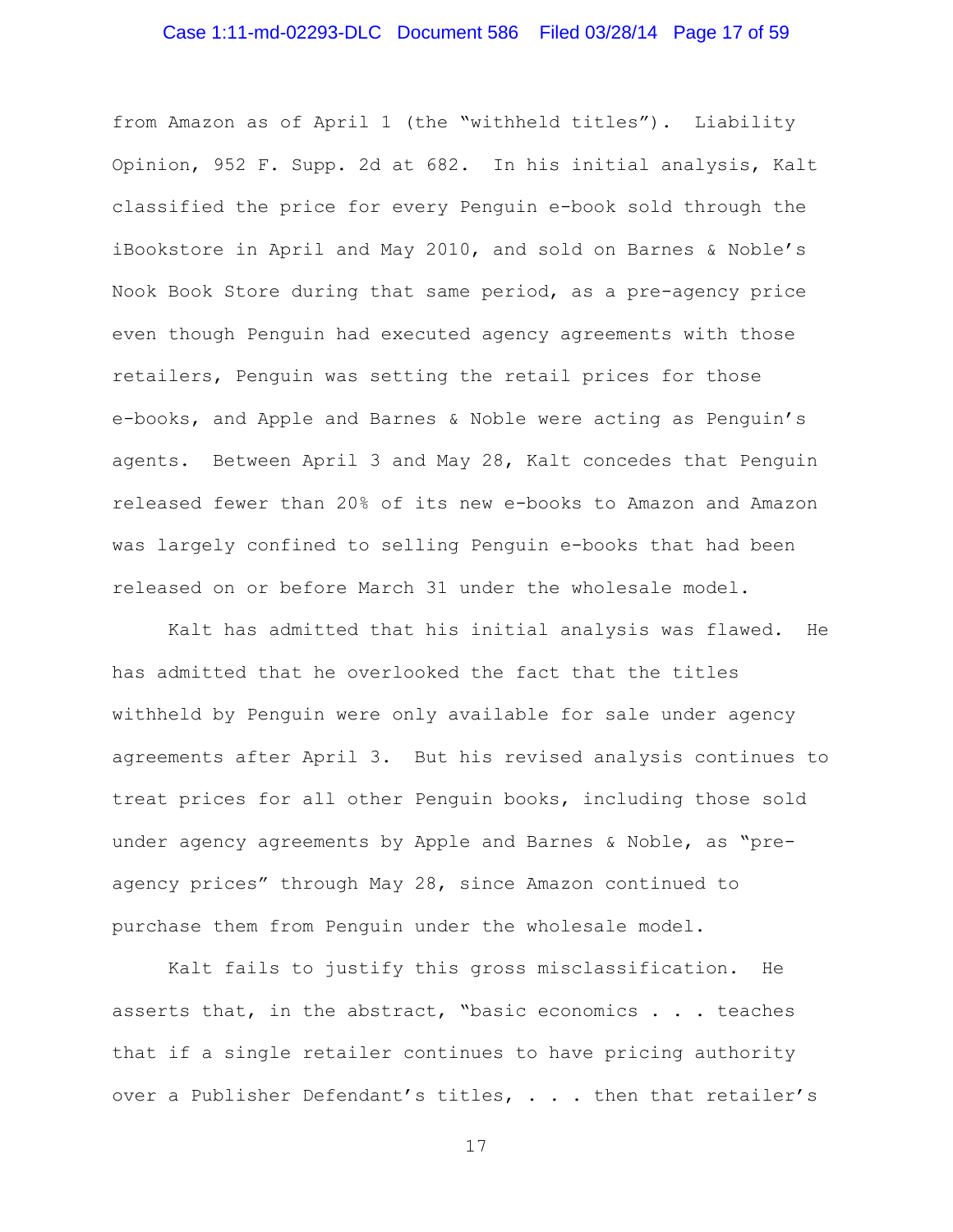### Case 1:11-md-02293-DLC Document 586 Filed 03/28/14 Page 18 of 59

pricing decisions would discipline the pricing of that publisher's titles in the marketplace." But, Amazon's ability to impose any discipline was eviscerated by Penguin's decision to largely withhold new e-books from Amazon.

An analysis by Dr. Orley C. Ashenfelter offered during the liability trial and referenced by Noll confirms that e-book prices moved just as the conspirators intended. Ashenfelter found that in April and May 2010, more than 96% of Penguin ebooks were priced higher at the iBookstore and Barnes & Noble (under the agency model) than at Amazon (under the wholesale model), with an average price difference between \$1.67 and  $$2.00.$  Kalt does not dispute the accuracy of this analysis.<sup>11</sup> Rather, he simply claims that this is not "dispositive" of the

l

<span id="page-17-0"></span><sup>&</sup>lt;sup>11</sup> Kalt makes a brief reference in his sur-reply report to the existence of "MFN provisions in Apple's agency agreements with retailers." As described in the Liability Opinion, 952 F. Supp. 2d at 662-63, under the Most-Favored-Nation clause that Apple insisted be included in its Agreements with the Publisher Defendants, the Publisher Defendants were essentially forced to move all of their e-tailers to an agency model and Apple was protected against any retail price competition. But, Kalt brings no expert analysis to bear on the effect of the MFN on retail pricing. And, as already described, he does not dispute the accuracy of Ashenfelter's study of retail pricing during the weeks before Penguin took control of that pricing from Amazon. Thus, whatever the impact of the MFN over time, it did not prevent Penguin from raising the prices for its e-books at Apple and Barnes & Noble as it waited for its agency agreement with Amazon to take effect. The bottom line remains that there is no sound basis for Kalt to label an e-book sold pursuant to an agency agreement a "pre-agency" transaction.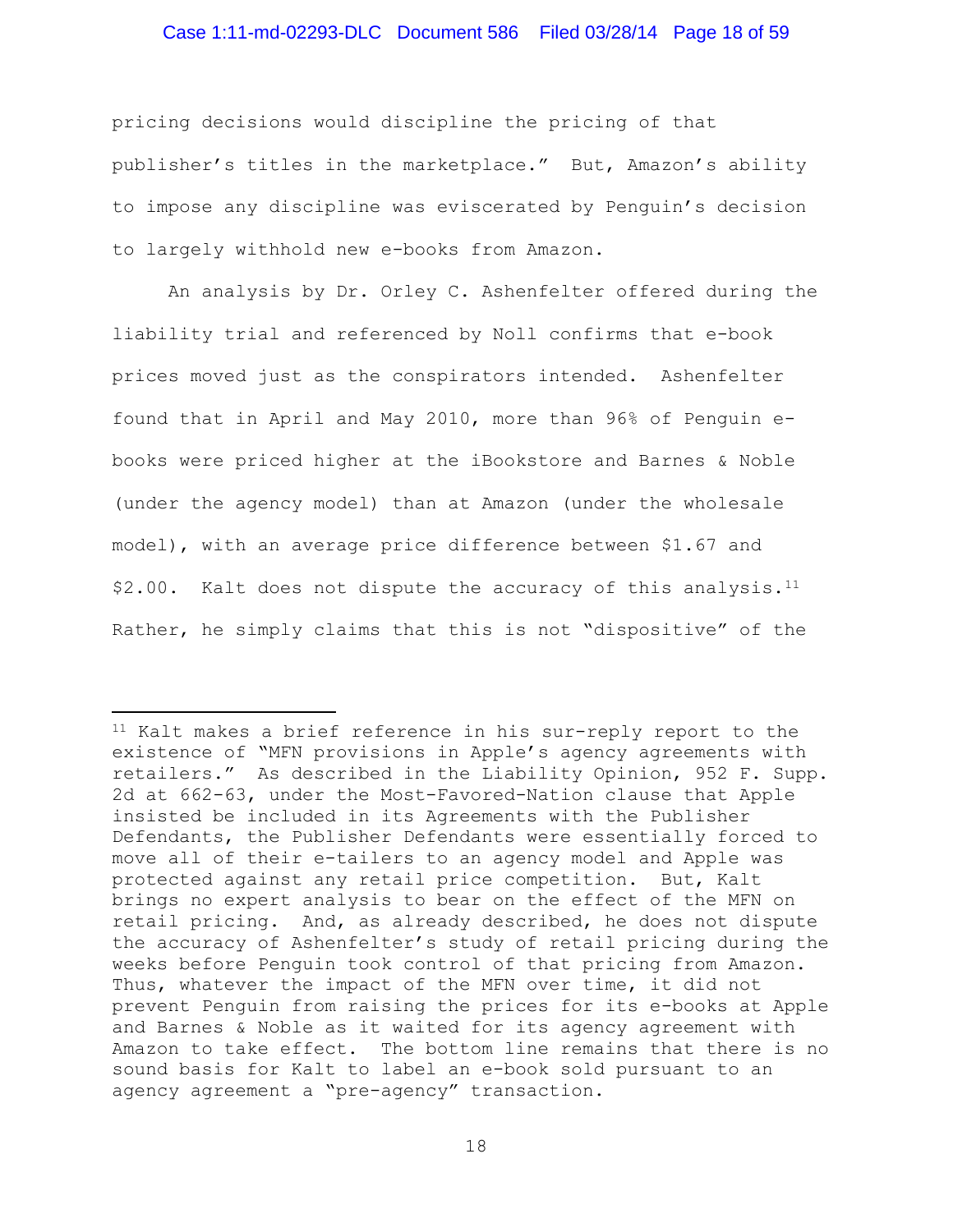### Case 1:11-md-02293-DLC Document 586 Filed 03/28/14 Page 19 of 59

issue and that further study would be required. Kalt did not, however, conduct any further study.

There can be little dispute that Kalt's misclassification of these Penguin prices had a tremendous effect on his results, as Kalt himself admits. Kalt calculates the effect of moving the pre-agency date back from May 27 to March 31 for the Penguin titles not withheld from Amazon. While Kalt's analysis, with the improper May 27 date, indicates that 61% of e-books (by unit sales) saw no price increase, a March 31 date lowers that figure to 26%.

Accordingly, Kalt's decision to classify sales of Penguin e-books through Apple and Barnes & Noble under the agency model as "pre-agency," despite undisputed evidence that 96% of Penguin e-book prices at the iBookstore and Barnes & Noble were higher than competing wholesale prices set by Amazon, renders his analysis not just unreliable but also misleading.

Moreover, Kalt's analysis fails to account in any way for titles with prices one would expect to decrease for independent reasons, like the introduction of a paperback edition or aging out of the New Release or frontlist categories.<sup>[12](#page-18-0)</sup> Kalt notes this criticism in his sur-reply and does not dispute its force;

 $\overline{\phantom{a}}$ 

<span id="page-18-0"></span> $12$  A New Release, as defined by Amazon, is a book published within the last 90 days; a frontlist book is one sold within a year of its publication.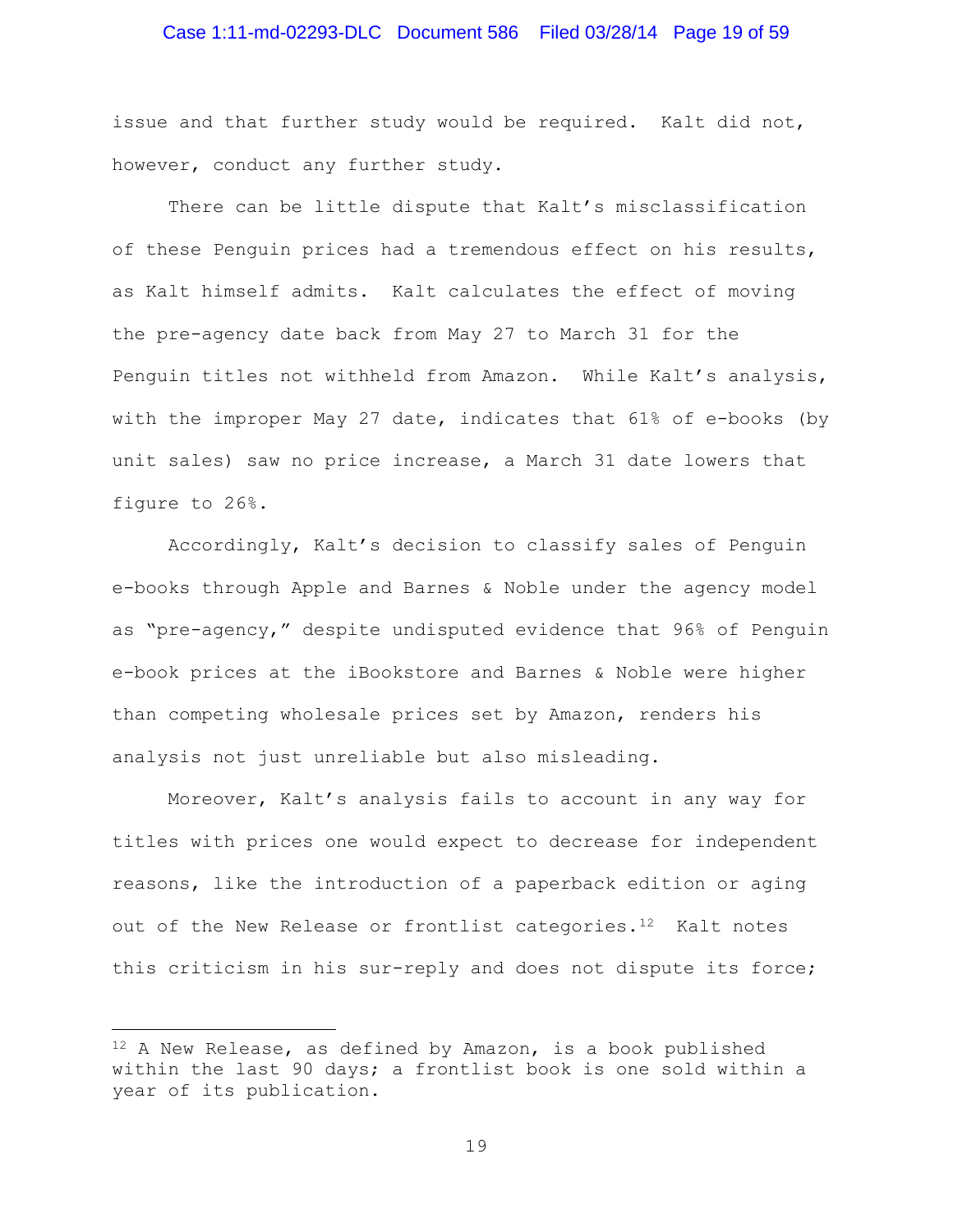### Case 1:11-md-02293-DLC Document 586 Filed 03/28/14 Page 20 of 59

he simply reports that he repeated his standard analysis -- the one grossly misclassifying Penguin titles -- by excluding e-books which saw the introduction of a paperback edition, and continued to find that more than 60% of transactions saw no price increase. This single result, which addresses only one of the independent drivers of price decreases and which remains tainted by the use of the wrong agency date for the Penguin titles, does not adequately address Kalt's methodological flaw.[13](#page-19-0)

Because Kalt's analysis is based on demonstrably false assumptions regarding the agency date for Penguin's withheld titles and fails to control for other expected causes of price decreases, it is inadmissible. See Wills v. Amerada Hess Corp., 379 F.3d 32, 50 (2d Cir. 2004) (affirming exclusion of proposed expert testimony where expert failed to account for independent variables that may have also led to the reported result).

Use of this analysis before a jury is also barred by Rule 403, Fed. R. Evid. Its flaws are so fundamental that any probative value is substantially outweighed by the danger that it will confuse and mislead the jury and cause unfair prejudice

l

<span id="page-19-0"></span><sup>13</sup> Note that Kalt's repetition of his flawed analysis was not considered in connection with the class certification Opinion, as it was untimely. It did not respond to a new opinion by Noll that could not have been anticipated by Kalt. It is only addressed here to explain why consideration of this analysis would not save Kalt's opinion from exclusion at summary judgment and at trial.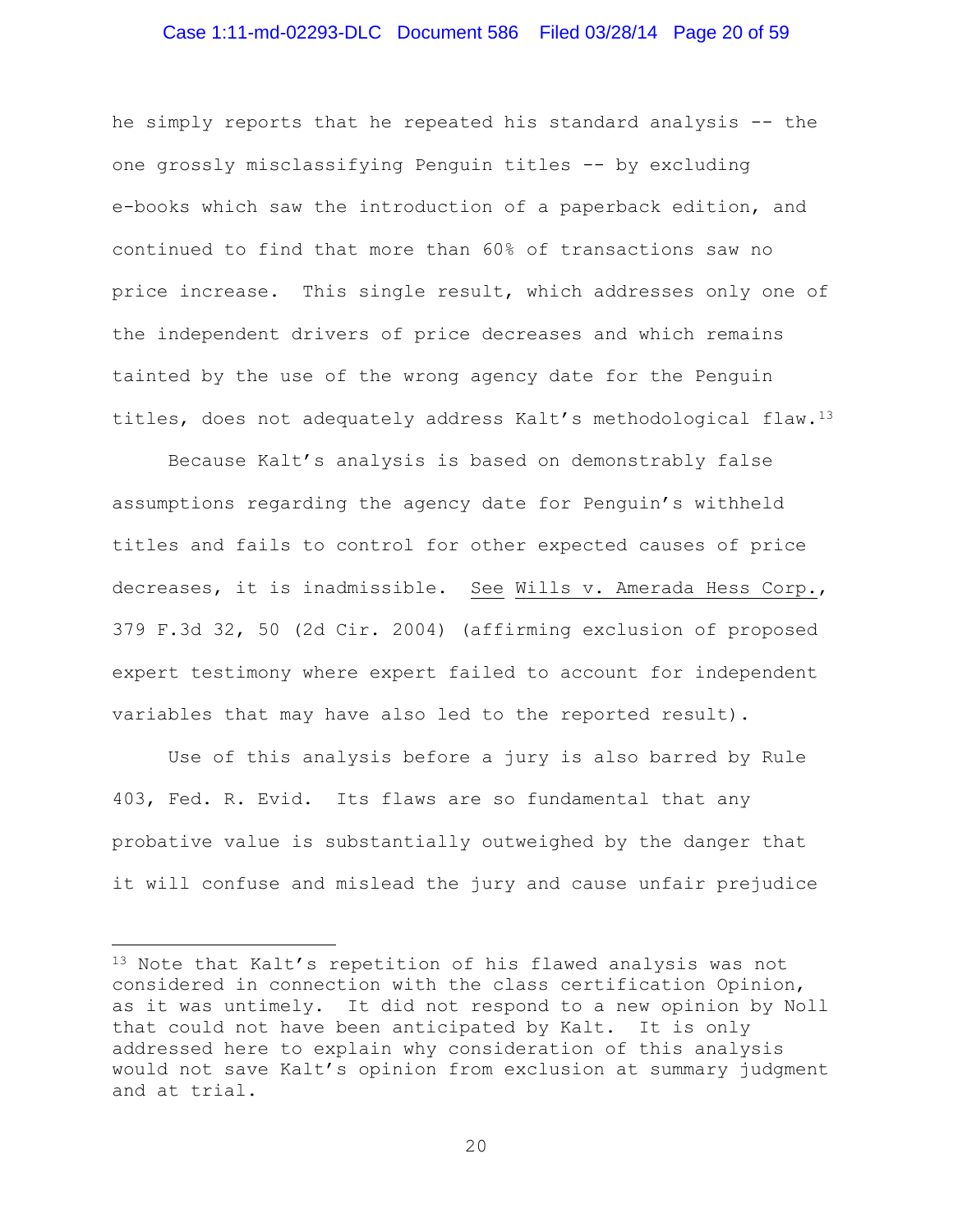# Case 1:11-md-02293-DLC Document 586 Filed 03/28/14 Page 21 of 59

to the plaintiffs. See Daubert, 509 U.S. at 595 ("Expert evidence can be both powerful and quite misleading because of the difficulty in evaluating it. Because of this risk, the judge in weighing possible prejudice against probative force under Rule 403 . . . exercises more control over experts than over lay witnesses." (citation omitted)); United States v. Kwong, 69 F.3d 663, 668 (2d Cir. 1995) (affirming exclusion of evidence that might pass muster under Rule 702 pursuant to Rule 403); accord United States v. Cruz, 363 F.3d 187, 194 (2d Cir. 2004) (approving of the exclusion of expert testimony under Rules 702 or 403 when an expert "strays from the scope of his expertise" or is "no longer applying his extensive experience and a reliable methodology" (citation omitted)).

### **B. No Standard, Stable E-Book "Pricing Structure"**

Plaintiffs next challenge Kalt's opinion that "there is no standard, stable e-book 'pricing structure,'" an opinion based on Kalt's findings of "pervasive dispersion and 'churning'" among e-book prices. Dispersion refers to variance among prices, both for a given e-book title and across all e-book titles; churning is defined as "more or less continuous and tumultuous changes in [e-books'] prices relative to one another." Because this analysis is unreliable and would tend to mislead and confuse a jury, it is excluded.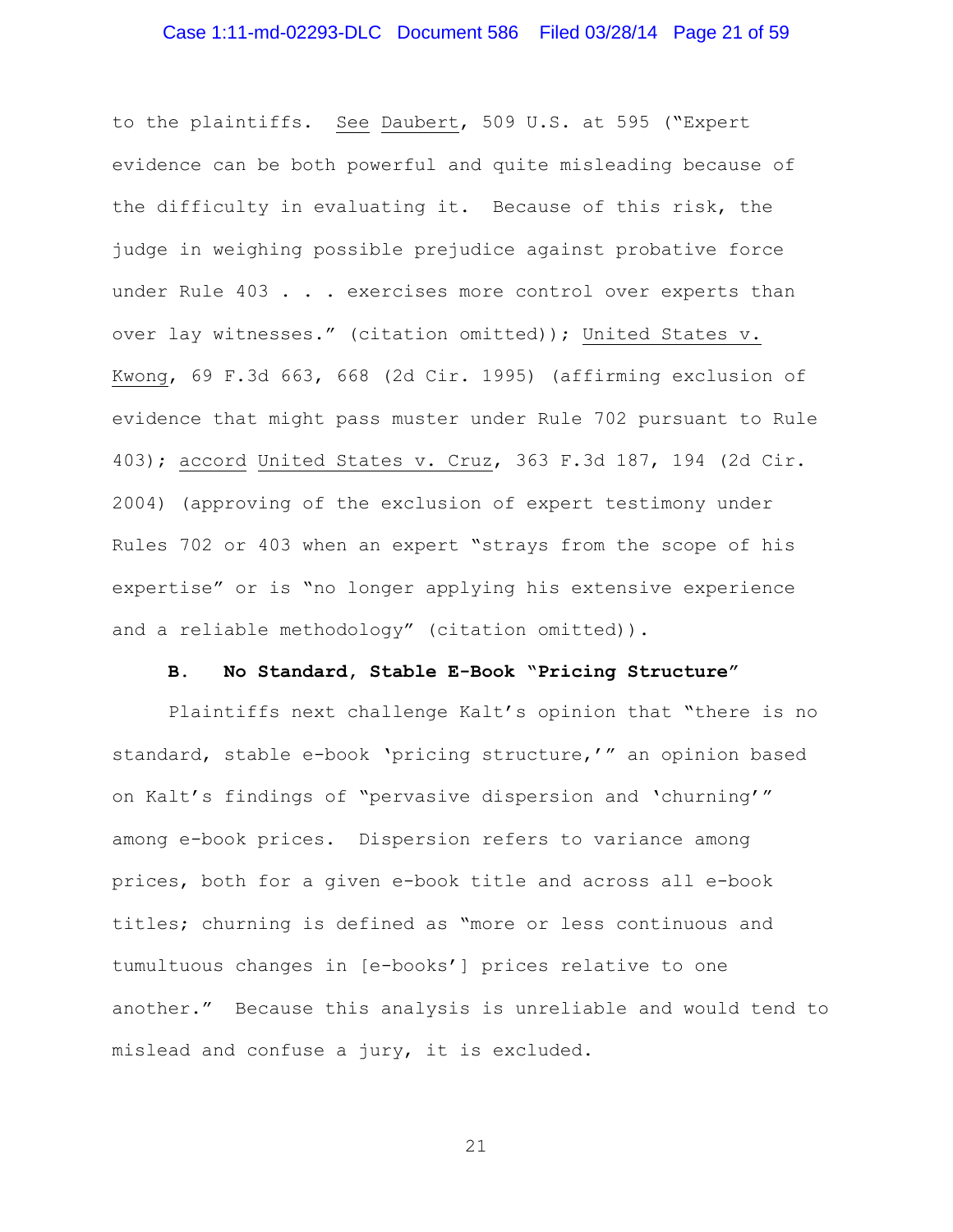### Case 1:11-md-02293-DLC Document 586 Filed 03/28/14 Page 22 of 59

Before turning to the errors in Kalt's analysis which require its exclusion, it is useful to place it in context. Kalt undertakes his analysis of churning and dispersion in order to undermine Noll's calculation of damages without directly engaging with Noll's regression model. Even though Noll identifies the critical variables that might affect pricing, and his regression model produces 502 separate categories into which the Publisher Defendants' e-books fall, Kalt argues that the model is simply unable to account for the dispersion and churning of prices that regularly occur.

But, the evidence at the liability trial, which was undisputed, showed a remarkable uniformity in the movement of the prices of the Publisher Defendants' e-books. One such graph is incorporated above, in connection with the discussion of Kalt's error in identifying pre-agency pricing. There is an abundance of additional statistical evidence confirming the striking stability in pricing. In the five months that followed the shift to the agency model in April 2010, the Publisher Defendants collectively priced 85.7% of their New Release titles sold through Amazon and 92.1% of their New Release titles sold through Apple within 1% of the price caps. Liability Opinion, 952 F. Supp. 2d at 682. This was also true for 99.4% of the NYT Bestseller titles on Apple's iBookstore, and 96.8% of NYT Bestsellers sold through Amazon. Id. The increases at Amazon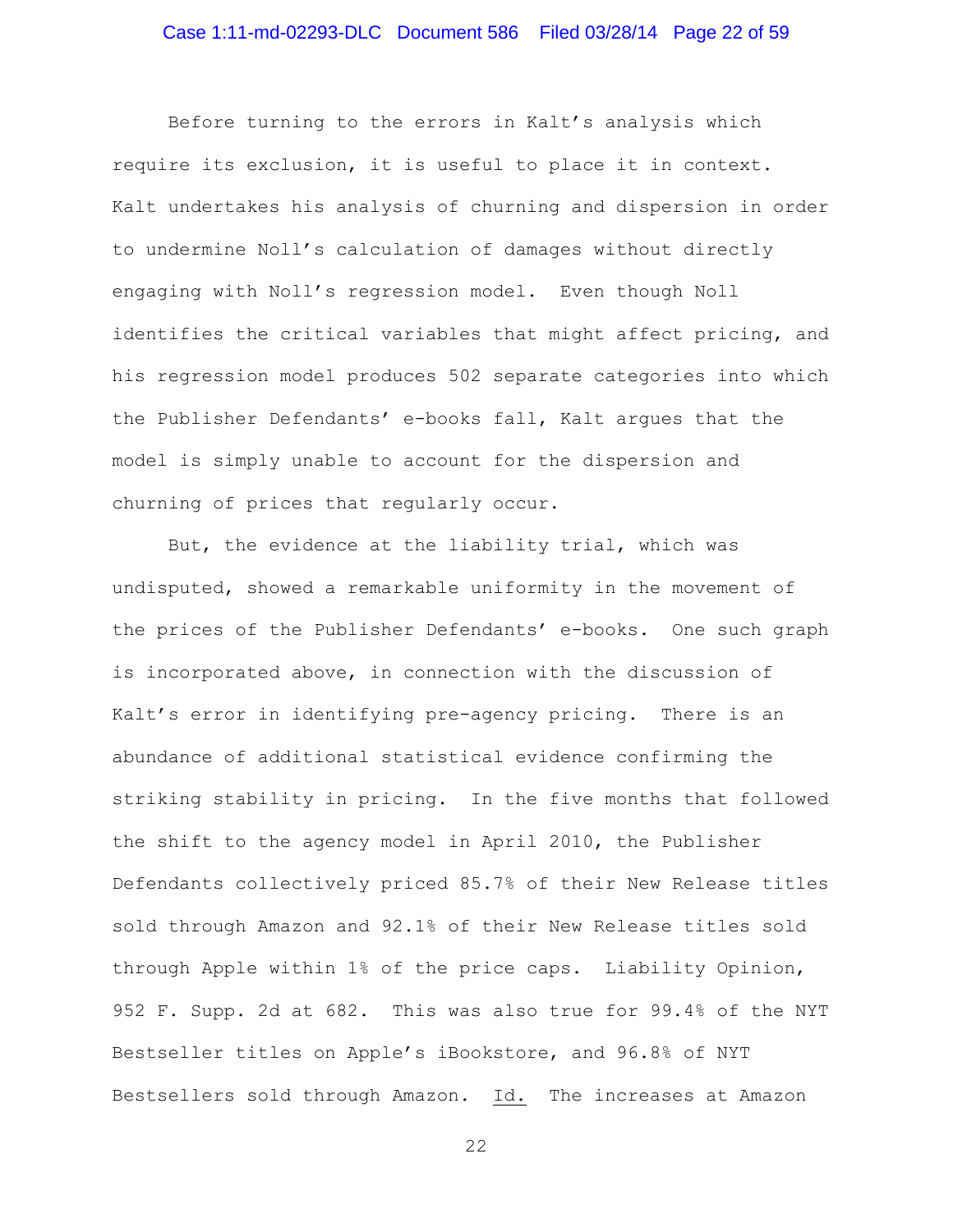# Case 1:11-md-02293-DLC Document 586 Filed 03/28/14 Page 23 of 59

within roughly two weeks of moving to agency amounted to an average per unit e-book retail price increase of 14.2% for their New Releases, 42.7% for their NYT Bestsellers, and 18.6% across all of the Publisher Defendants' e-books. Id.

This regularity in the pricing structure for the Publisher Defendants' e-books is not surprising. With the adoption of the agency model, a single publisher controlled the retail pricing of its e-books across all retailers. Adding to the stability of the marketplace, as the publisher-witnesses explained at trial, the major publishers do not compete with each other on price; they compete for authors and agents and in other ways. Thus, it was not surprising that so many of the e-books were priced by each of the Publisher Defendants at or very near the price caps that Apple imposed upon them through the Agreements. After all, the Publisher Defendants entered this conspiracy to raise e-book prices and raise those prices they did.

Against this backdrop, Kalt has tried to create the impression of a disordered marketplace with so much churning and dispersion that no model, even one as rigorous as the one Noll has created, can be relied upon to calculate the damages attributable to the price-fixing scheme fairly. But, Apple has not pointed to any literature within the field of econometrics, or within the field of statistics more generally, that uses a study of churning and dispersion like the ones conducted by Kalt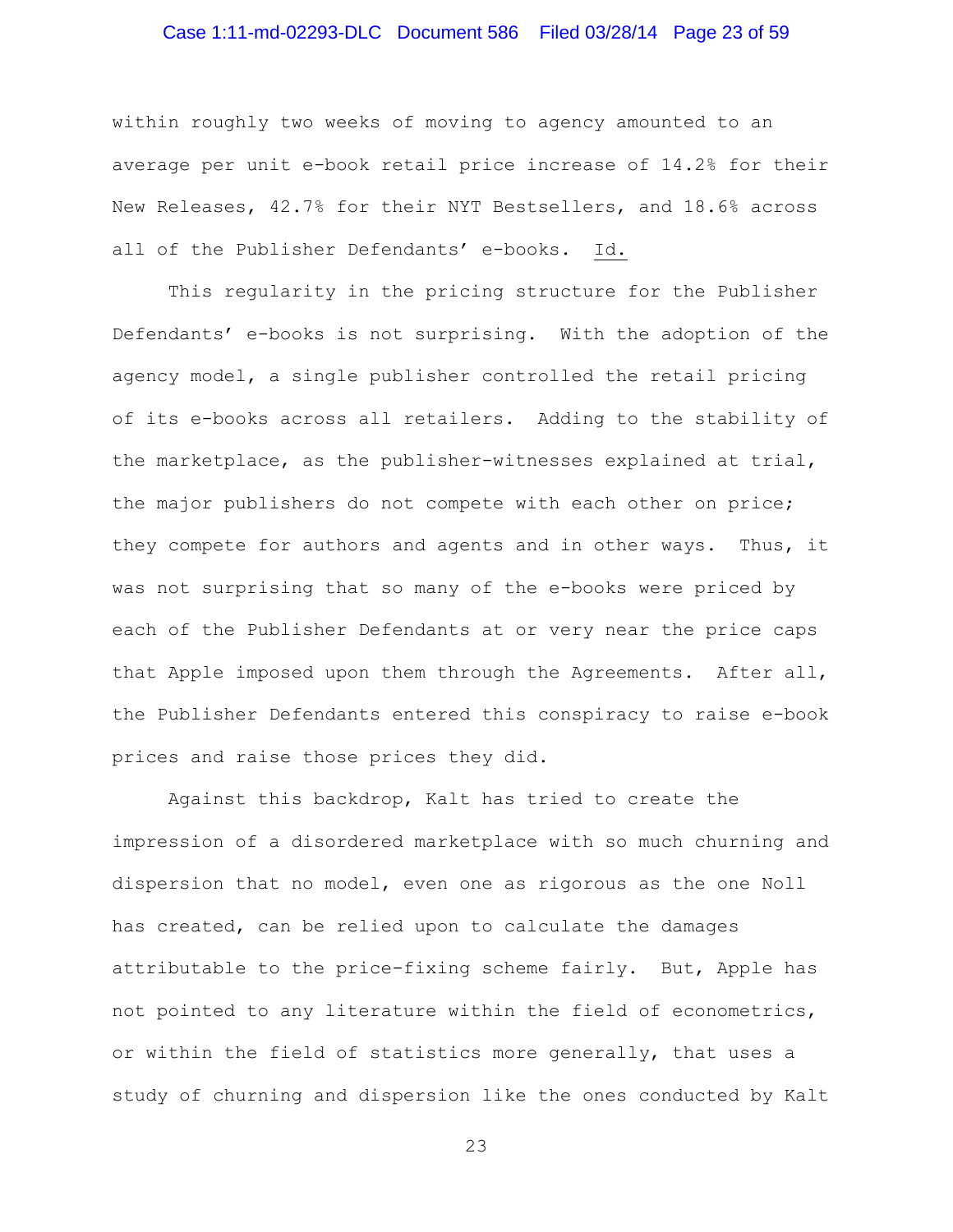as a critique of a multivariate regression analysis capable of explaining 90% of the variance in prices among e-book titles.[14](#page-23-0)

In any event, the plaintiffs do not have the burden of showing that all e-book prices behaved in just the same way. It was the goal of the conspiracy to raise e-book prices. Neither Apple nor its experts deny that the Publisher Defendants raised the prices of many e-book titles. The plaintiffs have provided a reliable basis to find that the class sustained widespread damages from prices raised by the conspirators above but-for

l

It is unnecessary to engage with the merits of the Peterson/Lemon thesis since their economic analysis is not applicable here. Peterson and Lemon simply note that, where actual prices overlap with but-for prices and there is no reliable way to match a given actual price with a given but-for price, it may be impossible to calculate an individual's damages with certainty on a class-wide basis. Here, where Noll's model calculates an overcharge for each of 502 different categories of e-books, and a but-for price is determined by multiplying the appropriate overcharge by the actual transaction price paid by an individual class member, plaintiffs have presented a reliable method of matching actual prices with but-for prices and determining individual damages.

<span id="page-23-0"></span><sup>14</sup> Apple's only citation is to an essay published in the ABA's Section of Antitrust Law's Economics Committee Newsletter authored by two other consultants at Compass Lexecon, the expert consulting firm that employs both Kalt and Orszag. Andrew Y. Lemon & Steven R. Peterson, "Using Economics to Identify Common Impact in Antitrust Class Certification," Economics Committee Newsletter (ABA Section of Antitrust Law), Spring 2011, at 3-6. Kalt cites to a similar article published by these authors. Steven R. Peterson & Andrew Y. Lemon, "Rigorous Analysis to Bridge the Inference Gap in Class Certification," 7 Journal of Competition Law & Econ. 93 (2010). In these writings, Peterson and Lemon propose grounds for denying class certification in antitrust actions in all but a few "special cases." Id. at 105.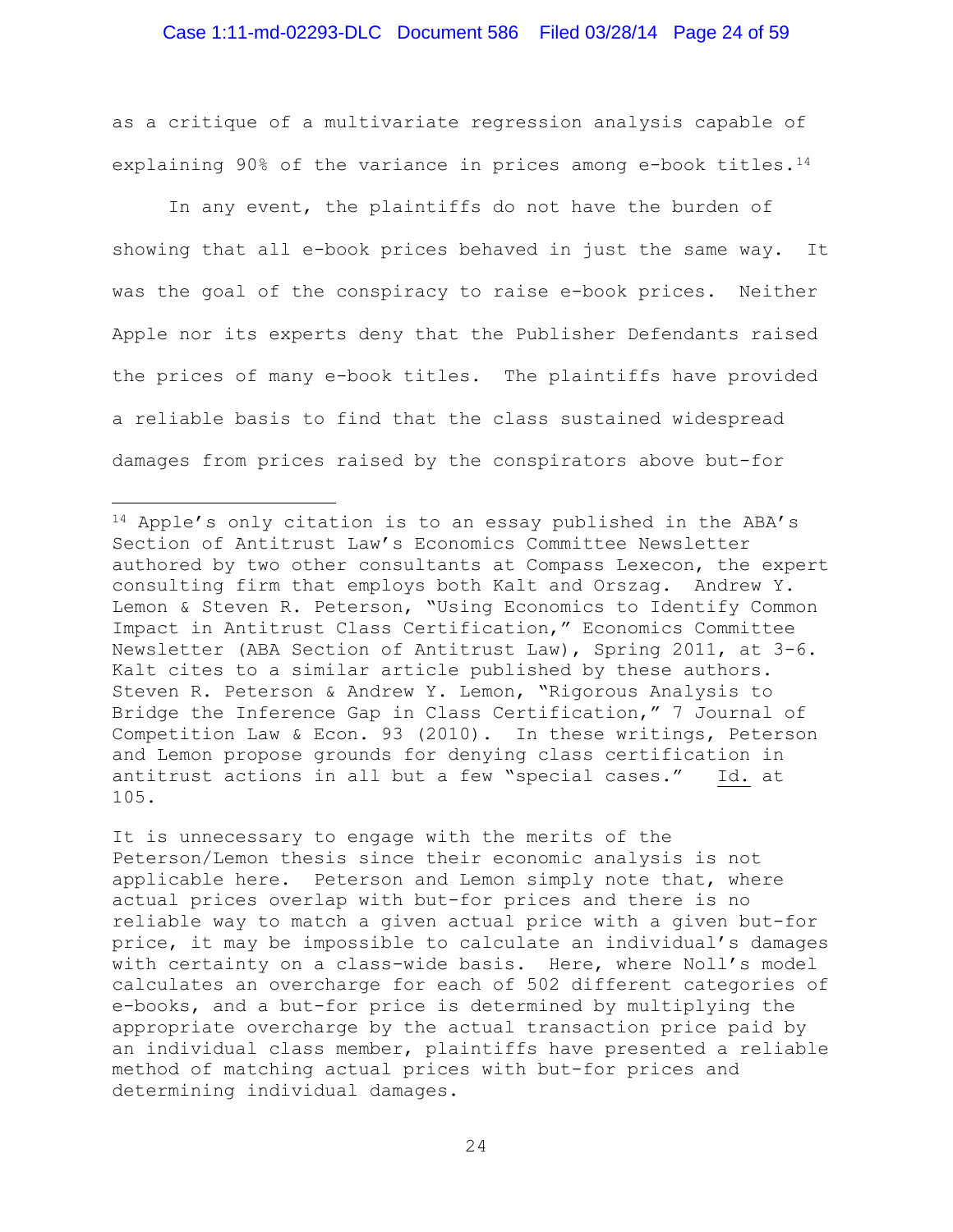### Case 1:11-md-02293-DLC Document 586 Filed 03/28/14 Page 25 of 59

prices, and for calculating individual damages. Kalt's analysis does not suggest otherwise.

 Of course, even if Kalt's study does not provide a legitimate basis for rejecting Noll's work, the issue remains whether it may be admitted at trial to create a general impression that Noll's work may be unreliable, or that Noll has attempted to accomplish the impossible in a marketplace characterized by chaotic pricing. But, as will be seen, to create an appearance of dispersion and churning, Kalt has ignored the evidence described above, relied on unreasonable assumptions unmoored to the record evidence or directly contradicted by it, and avoided rigorous analysis.

### **1. Inability to Identify the Date on Which Prices Change**

The fundamental problem with Kalt's "churning" analysis, which purports to show random daily and weekly price movements, is that the data Kalt uses do not reliably establish the date on which the seller of the e-book (the publisher under the agency model, the e-tailer under the wholesale model) changed the price of the e-book. Kalt analyzes transaction records, which give the price on the date the consumer purchases the  $e$ -book.<sup>[15](#page-24-0)</sup> When a transaction record reports a price different from the price on

 $\overline{\phantom{a}}$ 

<span id="page-24-0"></span><sup>15</sup> Plaintiffs' expert, Noll, also uses transaction records. Unlike Kalt, however, Noll does not proffer analyses based on price changes on a given day or week.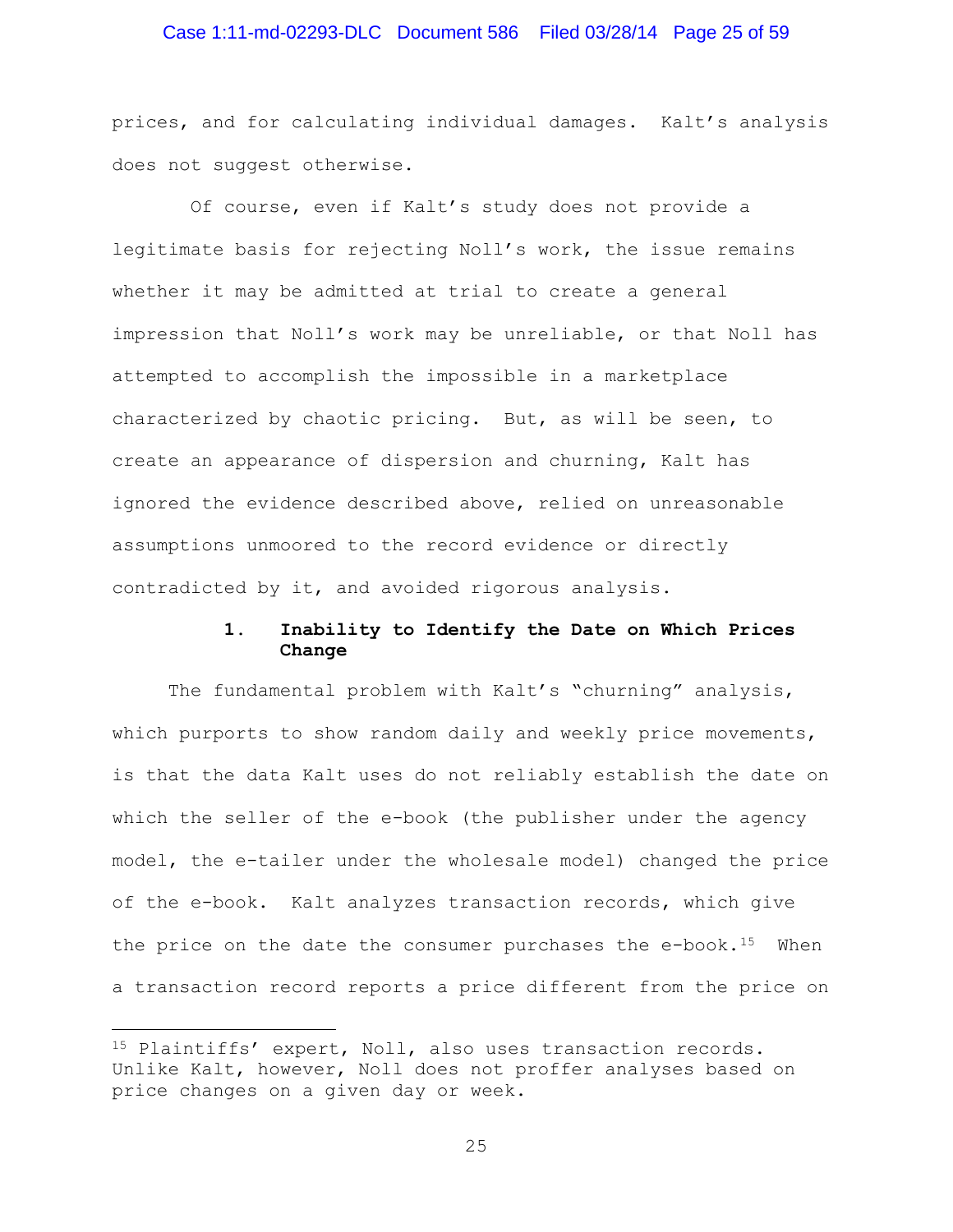### Case 1:11-md-02293-DLC Document 586 Filed 03/28/14 Page 26 of 59

the last transaction record for a given title, one can infer only that the seller changed the price at some time between the date of the two transactions. But, Kalt assumes without basis that the seller changed the price of the e-book title on the date of the latter transaction, and that this new price continued until the next transaction showing a different price. This assumption might not be of great concern if most titles were purchased daily, but that is not the case. As Kalt admits, purchases of the vast majority of e-book titles are extremely infrequent: he reports that 96% of e-book titles sell, on average, one unit every two weeks.<sup>16</sup> Thus, price changes for a given title may appear to occur, for purposes of Kalt's analysis, some number of days or weeks after the seller sets a new price for the title.<sup>[17](#page-25-1)</sup>

This uncertainty presents a tremendous obstacle to any analysis of price changes over periods of time shorter than

l

<span id="page-25-0"></span><sup>16</sup> Kalt reports that 96% of e-books sell approximately 25 units a year. Plaintiffs appear to interpret Kalt to be referring to sales over the lifetime of an e-book, rather than yearly sales; if plaintiffs are correct, sales are even less frequent than once every two weeks.

<span id="page-25-1"></span><sup>&</sup>lt;sup>17</sup> It is not clear whether the transaction records from any or all of the e-tailers differentiate between a promotional price (which may be offered to a small subset of shoppers) and a general offer price. Kalt does not indicate that he was able to distinguish between promotional and ordinary prices. Given the small number of transactions for each title, occasional purchases at promotional rates may generate the appearance of substantial price volatility.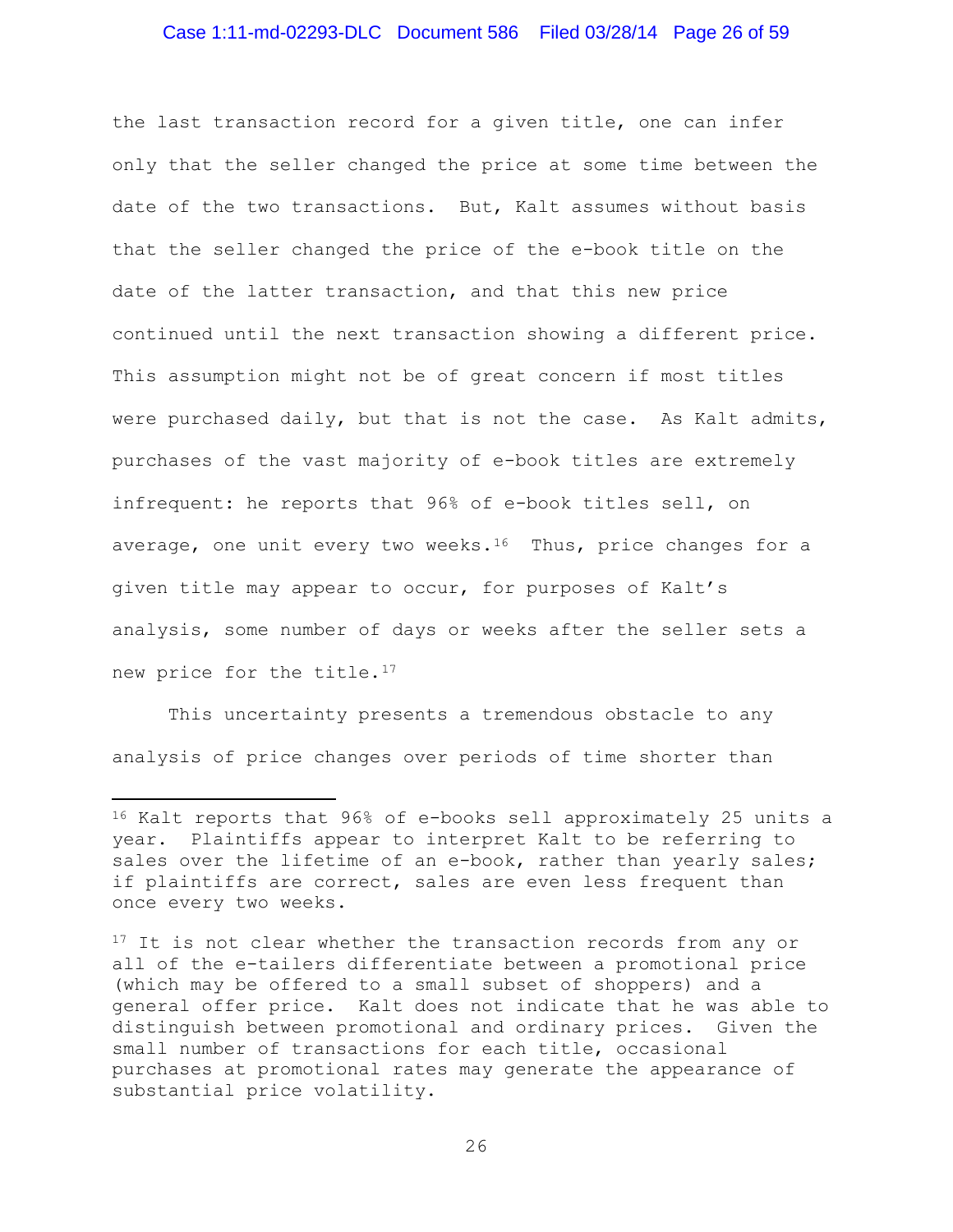### Case 1:11-md-02293-DLC Document 586 Filed 03/28/14 Page 27 of 59

several weeks. Even if a seller simultaneously changed the prices for an entire category of e-books, the lag between the price change and the next purchase of each e-book would cause the prices of the e-book titles in the category to appear to move days or weeks apart. Kalt's own graphs demonstrate the issue: in Figure 14A, he graphs the percentage of titles with an increase or decrease in their daily modal prices<sup>18</sup> across the period; in Figure 14B, he does the same for changes to weekly modal prices. While Figure 14A suggests hardly any coordinated price movement, Figure 14B suggests far more. A graph showing changes to monthly prices might well show a great deal more.

When asked to address this problem at his deposition, Kalt essentially demurred. He insisted that prices are irrelevant until reflected in a transaction, as before that it is "not a real price that anyone is buying [at]" and therefore is "not in the market." Although that might be true in certain contexts, for instance when a pedestrian is haggling over the price of a book at a Central Park bookstall, it is not true here. Kalt is supposedly investigating whether e-books are priced in an orderly manner, and to do so reliably he must measure the prices

 $\overline{\phantom{a}}$ 

<span id="page-26-0"></span><sup>&</sup>lt;sup>18</sup> The modal price is the most frequent price charged over a given period of time. For example, on a day where a given ebook was sold for \$14.99, \$14.98, \$14.95, \$3.99, and \$3.99, the daily modal price would be \$3.99.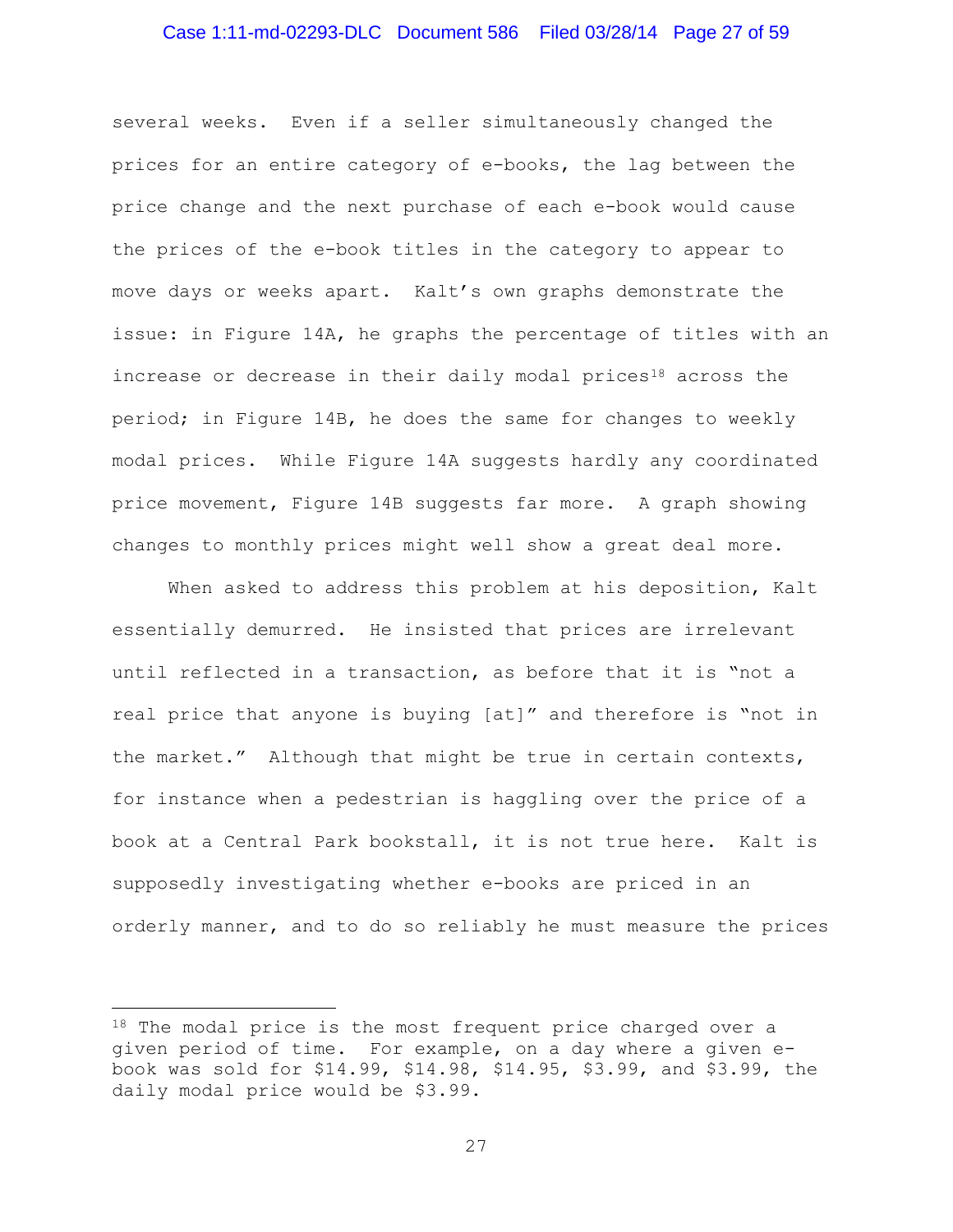# Case 1:11-md-02293-DLC Document 586 Filed 03/28/14 Page 28 of 59

as they are actually set by e-book sellers. This he has not done.

Kalt's error is exacerbated by his failure to distinguish among sellers. Where different sellers charge different prices for a given e-book title, purchases distributed among those sellers will create the appearance of price volatility, even if each seller keeps its list price constant.

A simple hypothetical demonstrates Kalt's error. Imagine that all e-tailers always charged the same price for a given title, only changed prices on the first of each month, and each month changed all titles' prices by the same percentage. Despite this incredibly ordered pricing structure, in which changes to e-books' prices are perfectly correlated with one another, because of the infrequency in sales, Kalt's analysis may well show little correlation and tremendous churning. Kalt's method would register the price changes as occurring on the date of the first purchase of title each month, even though many titles would not be bought for days or weeks after the monthly price adjustment. Kalt's analysis would be not only inaccurate but very misleading.

Thus, Kalt's opinions about daily and weekly price movements are based on data that cannot reliably establish daily or even weekly prices for particular titles, and in fact would tend to inflate apparent price volatility and churning. Rather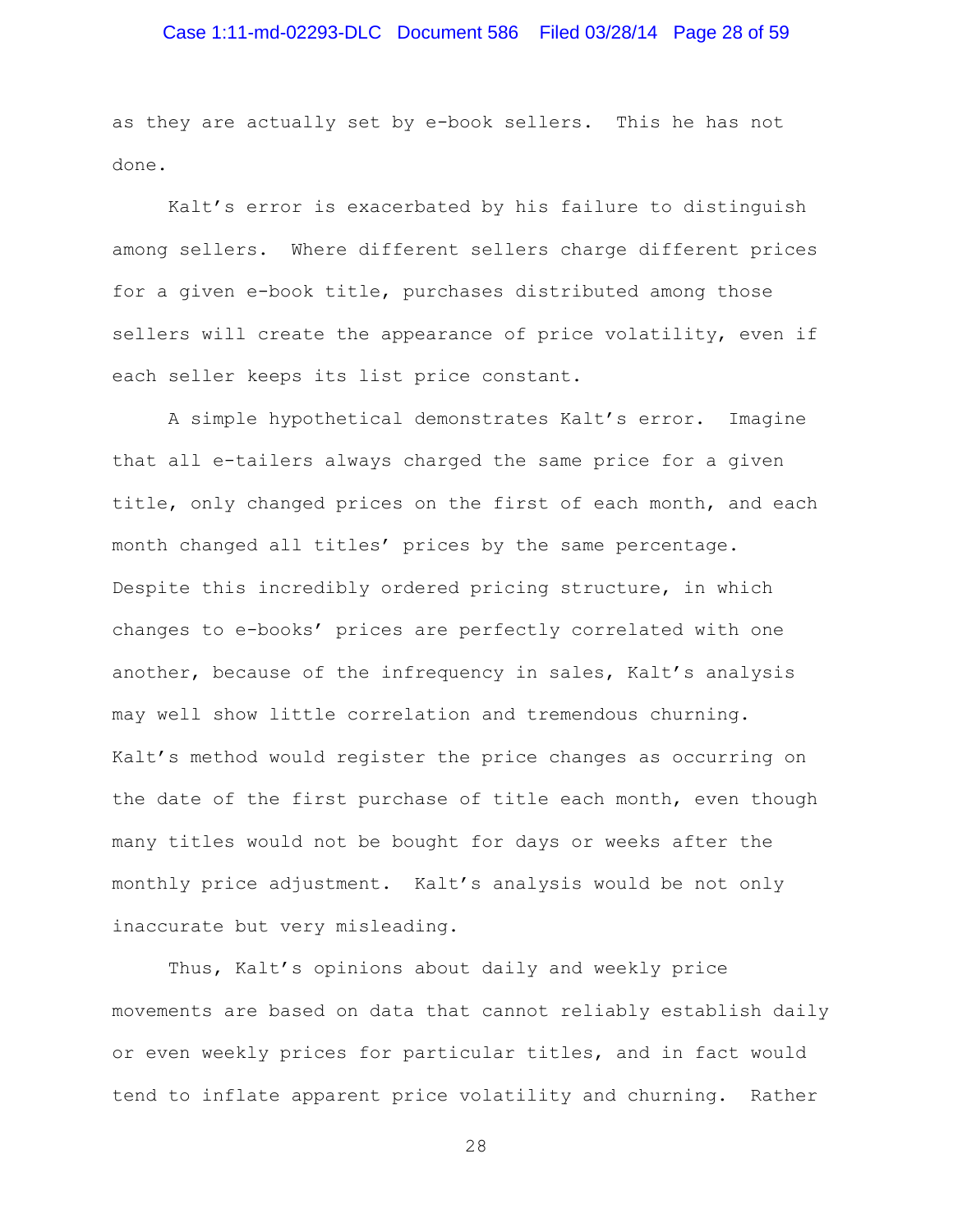### Case 1:11-md-02293-DLC Document 586 Filed 03/28/14 Page 29 of 59

than constructing a methodology that properly addresses this issue -- say, by testing probable error rates based on the frequency of transactions and measuring churning based on an appropriately lengthy time period -- Kalt dismisses it. These analyses must be excluded under both Rule 702 and Rule 403.

### **2. Failure to Use Controls**

In addition, Kalt's dispersion and churning analysis fails to support his opinions because it fails to control for systematic factors affecting prices. Some of his "analyses" simply chart the price at which titles were sold over time.<sup>19</sup> Others measure correlation among titles' price changes. Although Noll has controlled for many factors expected to affect e-book pricing -- a title's publisher, genre, popularity, age, and the availability of hardback and paperback editions -- Kalt's graphs account for none of these. They do not represent a professional economist's final analysis of pricing structures, as such analysis requires an attempt to account for "measurable and systematic factors" affecting prices. ABA Section of Antitrust Law, Econometrics: Legal, Practical, and Technical Issues, 210-11 (2005). Thus, they provide little basis for

 $\overline{\phantom{a}}$ 

<span id="page-28-0"></span><sup>19</sup> Kalt refers to Figures 12A-F and 13A-F in his discussion of churning, but because the same methodological problem afflicts Figures 9-13, they are treated together.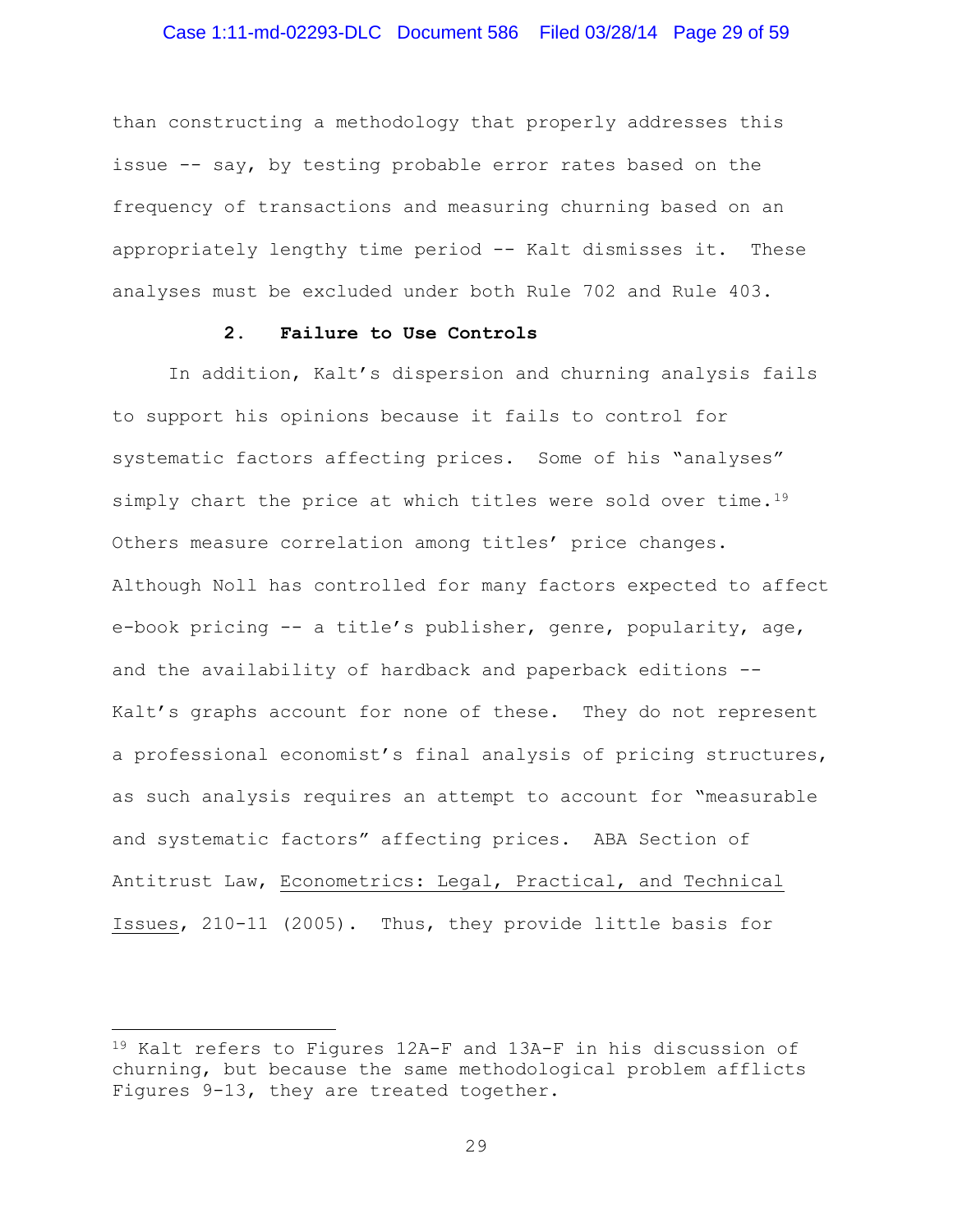# Case 1:11-md-02293-DLC Document 586 Filed 03/28/14 Page 30 of 59

reliable inferences regarding e-books' pricing structures or for commentary on Noll's modeling of such structures.

In his sur-reply, Kalt offers two revised graphs, in which he purports to "normalize" prices to account for Noll's explanatory variables, including title-specific indicator variables. But, these graphs simply chart residuals from Noll's regression. Noll's regression model explains 90% of the variance among e-books' pricing; Kalt has graphed the remaining 10% of variance. Kalt does not explain how these results are meaningful. As any regression on real data will have residuals, it is not clear how such results could demonstrate a good fit between the model and the data as opposed to a poor one. These revised graphs do not cure the blatant deficiencies in Kalt's original charts, reflect no accepted scientific methodology, and would, if admitted at trial, create a serious risk of misleading the jury.

Because Kalt's analysis of price movements is based on data that does not reliably establish the date of price changes, and because Kalt does not control for systematic factors affecting prices, Kalt's analyses are unreliable and likely to mislead and confuse a jury. Thus Kalt's dispersion and churning analyses must be excluded for this reason as well.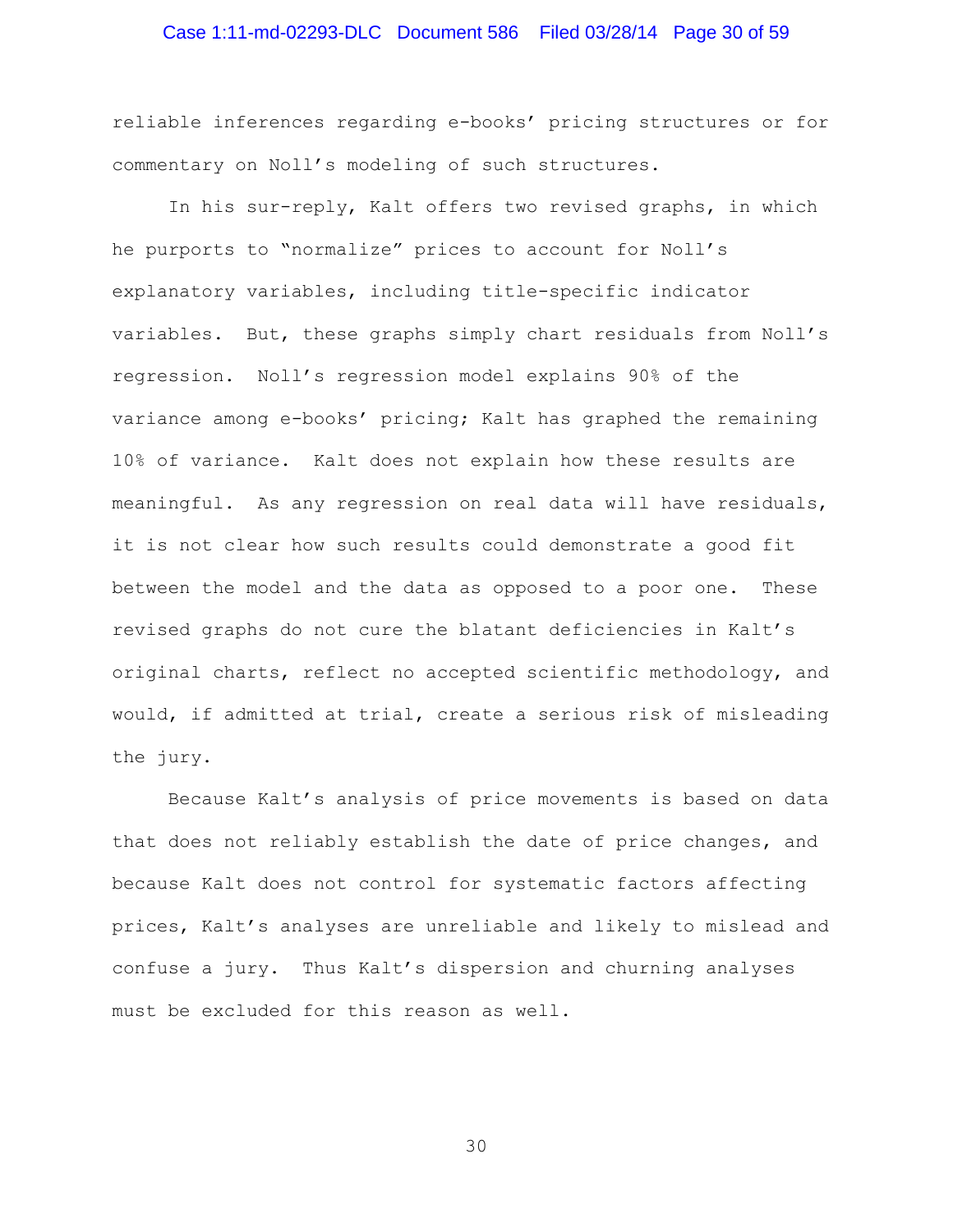#### **3. Correlation Analyses**

Kalt also presents a correlation analysis as a subset of his churning analyses. The correlation analysis purports to measure the frequency with which the daily and weekly modal prices of pairs of e-books published the same week in the preagency period moved in the same direction. Even if Kalt's churning analyses were generally admissible –- and they are not –- it would be necessary to strike Kalt's correlation analysis.

A correlation analysis must, according to its own terms, exclude all titles with prices that did not change, that is, those with perfectly stable pricing. This limitation biases the results against a finding of stability. Kalt admits that, if he were to include titles with perfectly stable pricing, the percentage of title-pairs with a positive correlation of 0.8 or higher, which is a "very strong [correlation] and of great practical importance," would increase to approximately 39%.

Accordingly, Kalt's correlation analysis, which he offers to support a finding of chaotic pricing, is ill-suited to this task. The correlation analysis must be stricken for this reason under Rule 702, on the ground that it is not a reliable scientific measurement of the extent to which e-book pricing is structured, and under Rule 403 for its substantial risk of misleading the jury while offering little useful information.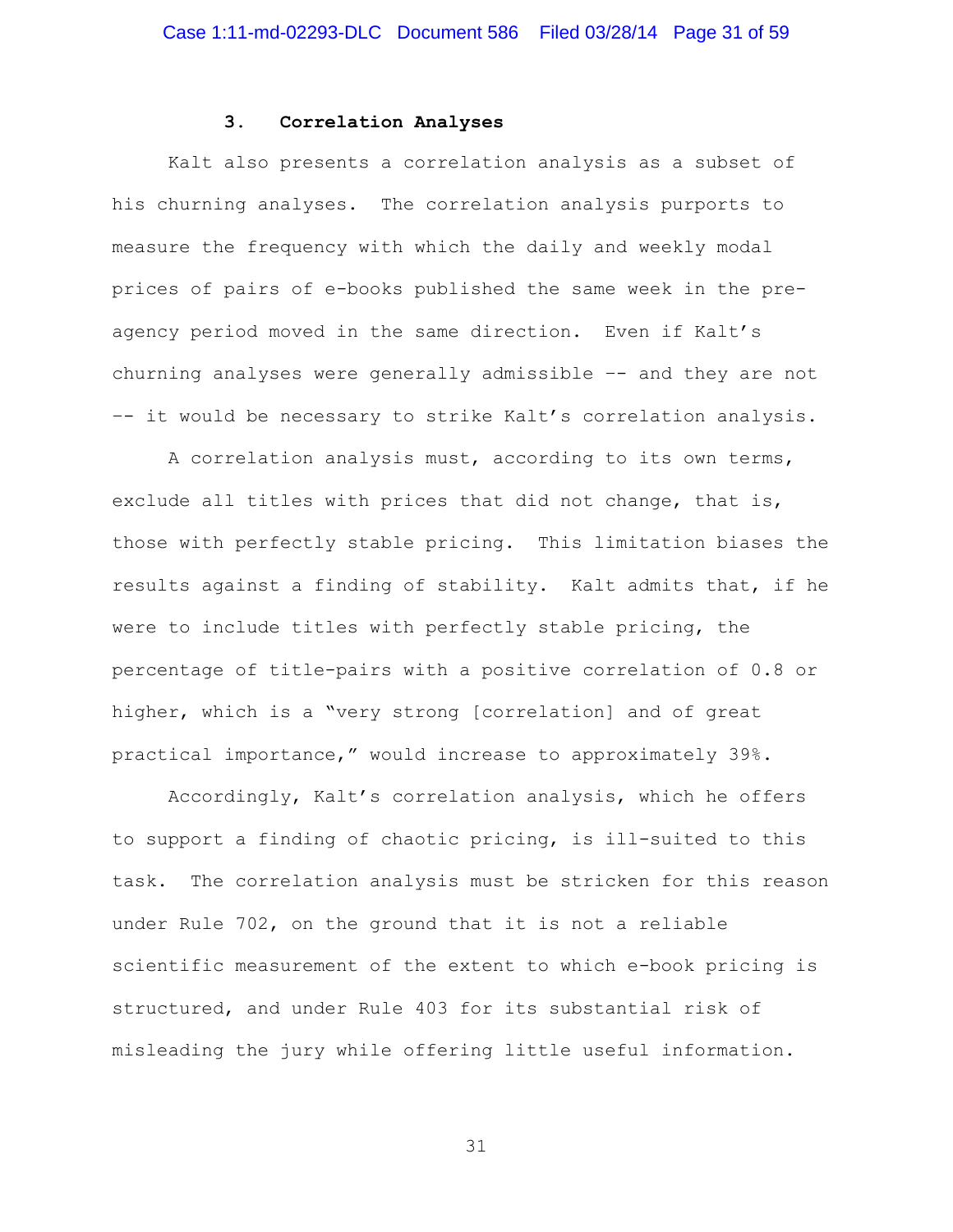#### **C. "Buzz" and Genre Definitions**

Plaintiffs also move to exclude Kalt's opinion that Noll's model is flawed because Noll fails to include a variable for "buzz" and because Noll's genre categories are too broad. Kalt has undertaken no analysis to confirm that either criticism has any validity. Because these opinions are unsupported by any rigorous analysis and are purely speculative, they are excluded.

Kalt charges that Noll fails to include in his model "authors' growing or shrinking reputations, the appearance of good or bad reviews, events such as a movie release of the title, so-called 'buzz' and 'word-of-mouth' effects, celebrity, expert or other endorsements, and real-time advertising and other marketing efforts by retailers, authors and/or publishers." There are at least three problems with allowing Kalt to render this naked opinion.

First, Kalt offers no reason to believe that one could reliably measure a title's "buzz" for the purposes of a multivariate regression analysis. Moreover, as significantly, Noll's regression does capture effects that are specific to an individual title, as it includes an indicator variable for every e-book title. Noll's indicator variable is not perfect, as it must average these effects over time, but it allows his model to account for the idiosyncratic pricing influences on each title. Finally, Kalt offers no reason to believe that Noll's use of an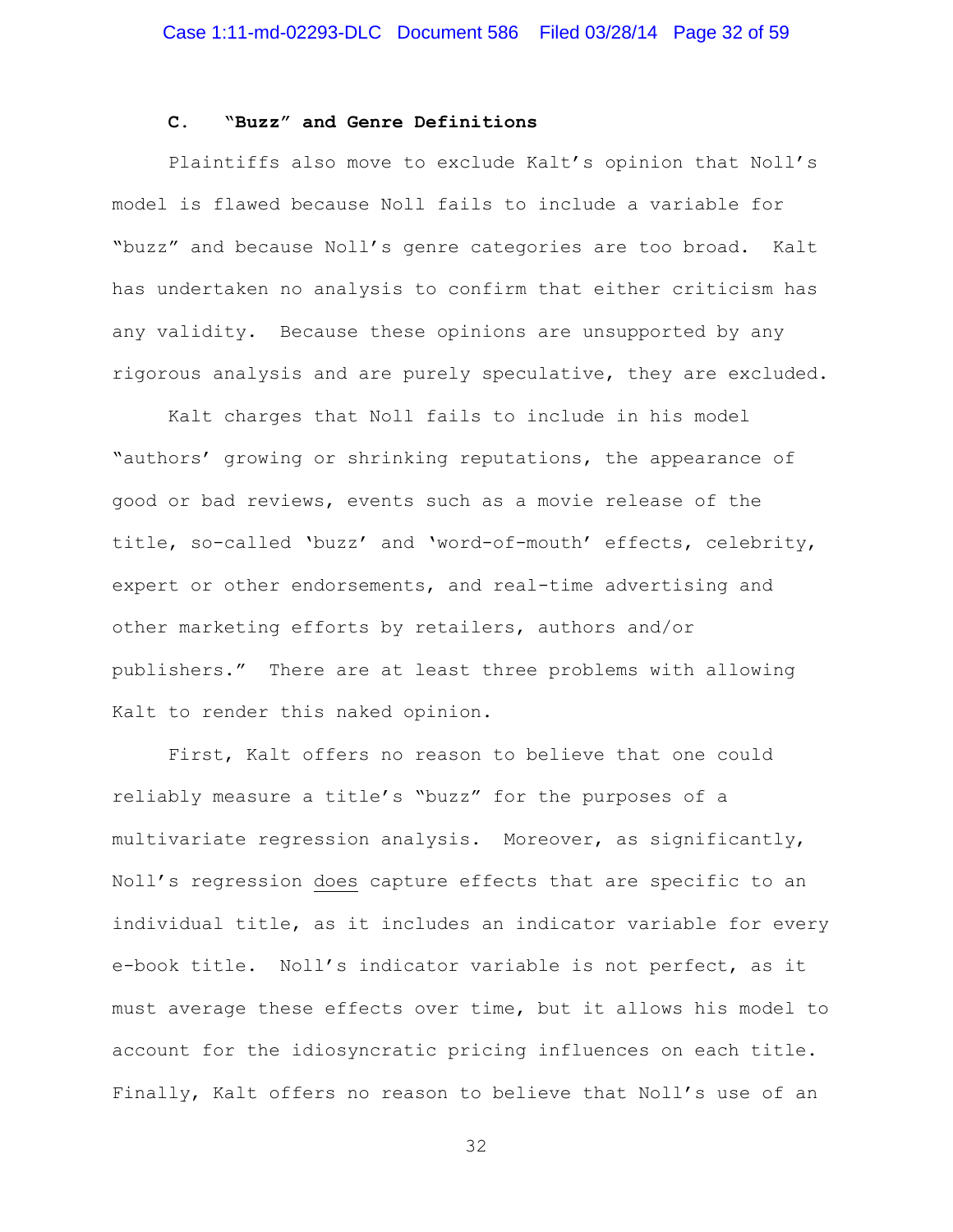### Case 1:11-md-02293-DLC Document 586 Filed 03/28/14 Page 33 of 59

indicator variable is inadequate to capture a title's idiosyncratic "buzz" or that the insertion of a separate variable for "buzz" would improve Noll's model. Because Kalt has performed no analysis to support his opinion regarding "buzz," he may not offer such testimony.

Similarly, Kalt accuses Noll of adopting genre categories that are so "highly aggregated," with "extreme heterogeneity" within each genre category, that "many hundreds of titles . . . are too diverse to reasonably be expected to share pricing behavior," including a common relative overcharge as the result of price-fixing. Of course, an e-book title's genre is only one of the variables that Noll uses in his model. In any event, Noll largely adopted the genre categories from the New York Times bestseller lists. His genre distinctions help to generate 720 possible categories for the Publisher Defendants' e-books. These categories are so narrowly drawn that no e-book was sold in 218 of the categories.

Apple may, of course, cross-examine Noll regarding his decision to rely on that particular system of categories, as opposed to any other. But, it does not need Kalt in order to do so. In order for Kalt to advance his own opinion about the impact of Noll's choice of genre categories in a damages calculation, Kalt would be required to perform some economic analysis. He has not. After all, Kalt is being tendered by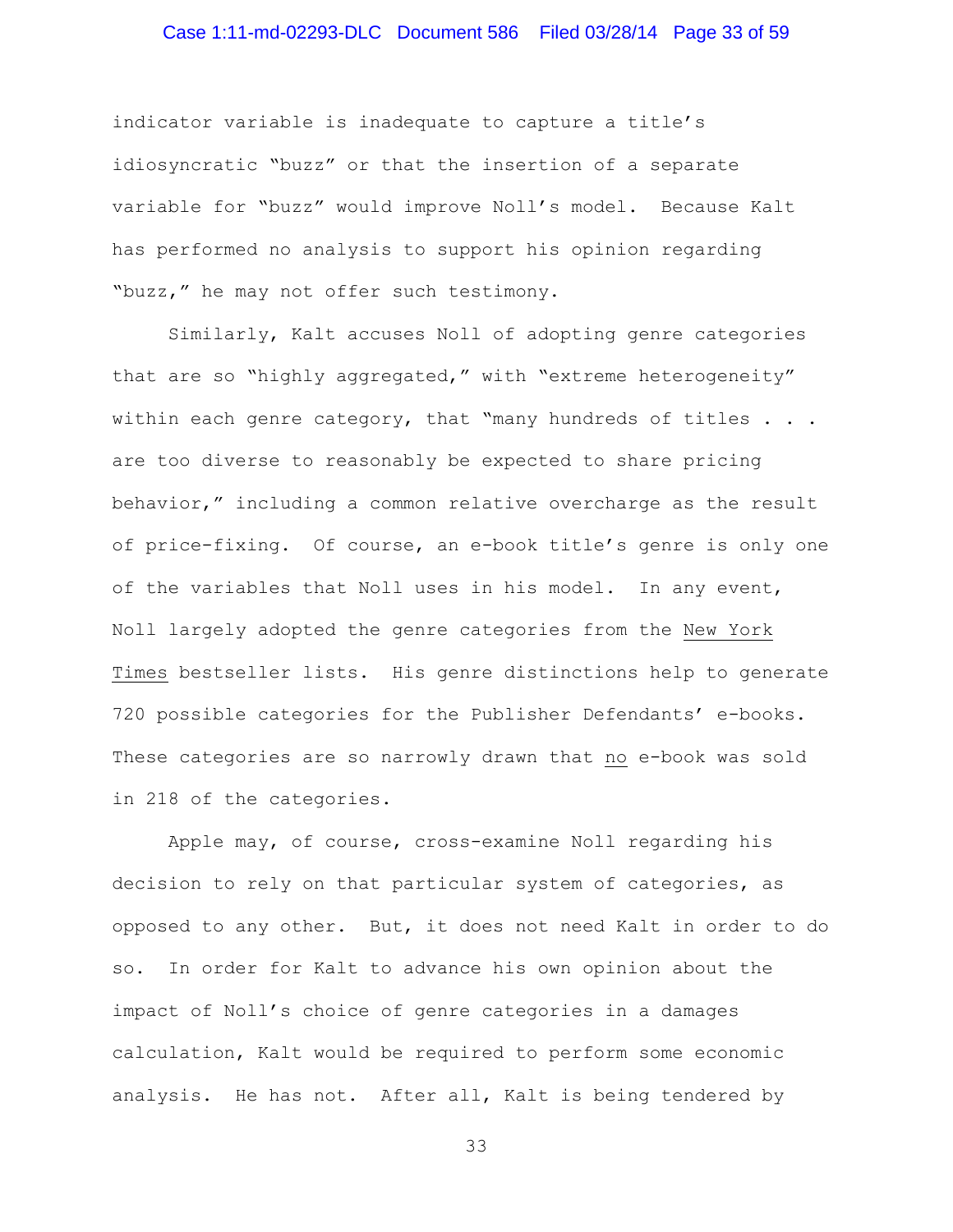# Case 1:11-md-02293-DLC Document 586 Filed 03/28/14 Page 34 of 59

Apple as an expert in various disciplines within the field of economics. He has no special expertise in publishing. To be of assistance to the jury, he would have to bring his own expertise as an economist to bear on a subject.

Kalt does refer to a chart showing Amazon's more narrowly drawn genre categories, and a chart showing that titles within a genre category have a wide range of different price points. Again, these charts may provide fertile ground for crossexamination of Noll, but standing alone they do little more than present a collection of facts in a pseudo-scientific way. Kalt has done no analysis to permit him to opine as an expert economist about the impact of more fine-grained genre categories on Noll's model or on any reliable calculation of damages. Without any economic analysis to give meaning to data, Kalt's offer of these charts would be of no assistance to the jury. See Rosen v. Ciba-Geigy Corp., 78 F.3d 316, 318 (7th Cir. 1996) (Posner, J.) ("Under the regime of [Daubert], a district judge asked to admit scientific evidence must determine whether the evidence is genuinely scientific, as distinct from being unscientific speculation offered by a genuine scientist.").

Throughout his report, Kalt asserts that Noll improperly assumes, rather than proves, that e-book titles within one of Noll's 502 categories suffered the same relative common impact. It is for this purpose that Kalt has speculated that "buzz"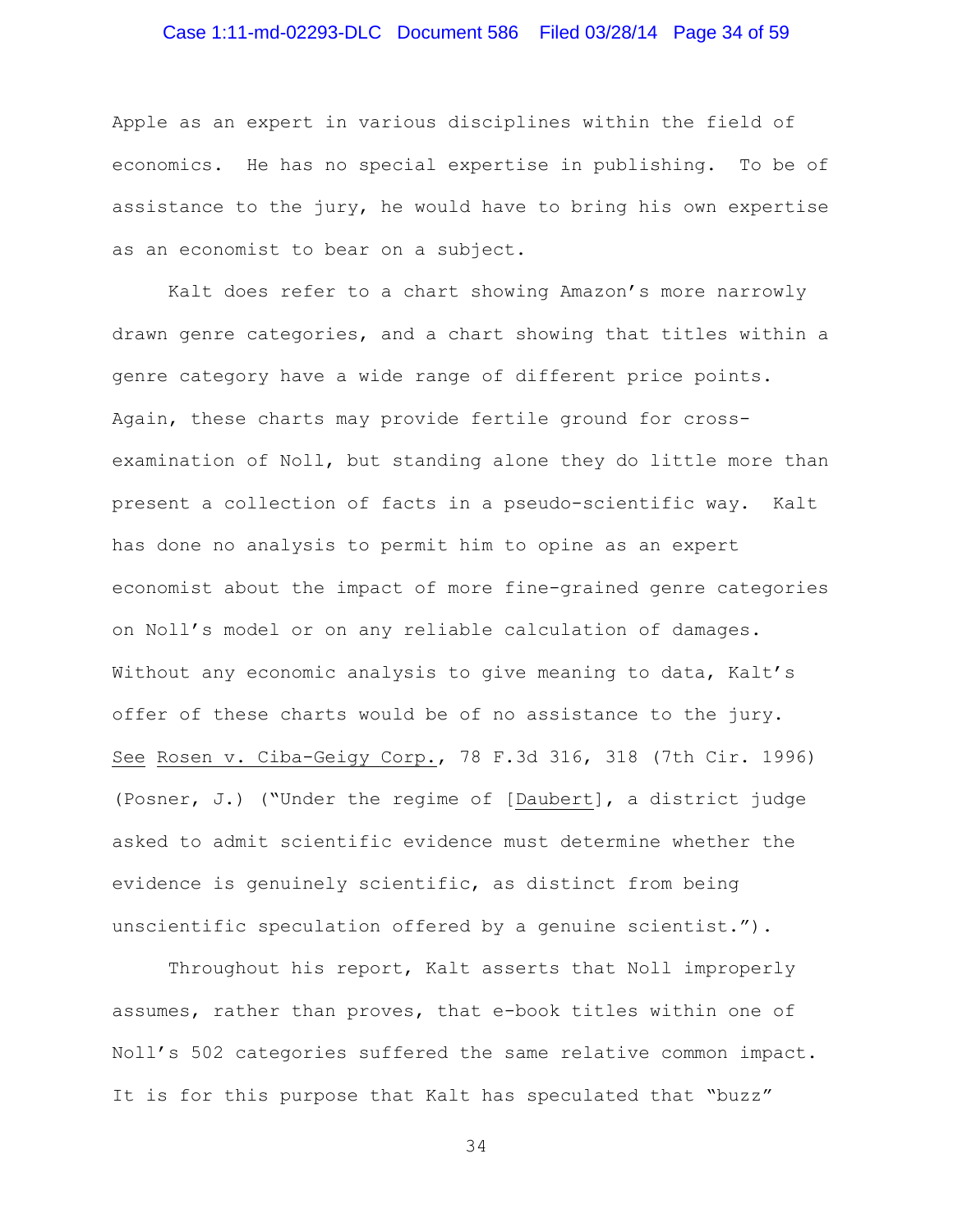### Case 1:11-md-02293-DLC Document 586 Filed 03/28/14 Page 35 of 59

might affect a title, or that a more narrowly drawn book genre may have unique pricing characteristics. Noll's hedonic pricing model disaggregates the major quantifiable factors that might influence e-book pricing -- publisher, genre, bestseller status, age, and the availability of a hardcover or paperback edition - and then controls for these factors to compare competitive prices against collusive prices. Noll's regression analysis assumes that, if all other variables are equal, the relative effect of collusion will be the same. So long as Noll has captured the salient characteristics for pricing purposes, this assumption is wholly proper. Kalt has not offered reliable evidence to support an opinion to the contrary.

#### **D. Actual Prices Below But-For Prices**

Plaintiffs next attack Kalt's opinion that Noll's model produces millions of "false positives," based on an analysis purporting to show that millions of transactions occurred at prices below Noll's predicted but-for prices. In fact, Kalt's analysis compares average but-for prices to actual prices, and so only confirms that titles were sold at more than one price over the period. Thus this analysis cannot aid the trier of fact in determining any relevant issues and must be excluded as irrelevant and misleading.[20](#page-34-0)

l

<span id="page-34-0"></span> $20$  The discussion that follows is also contained in today's Opinion certifying a class.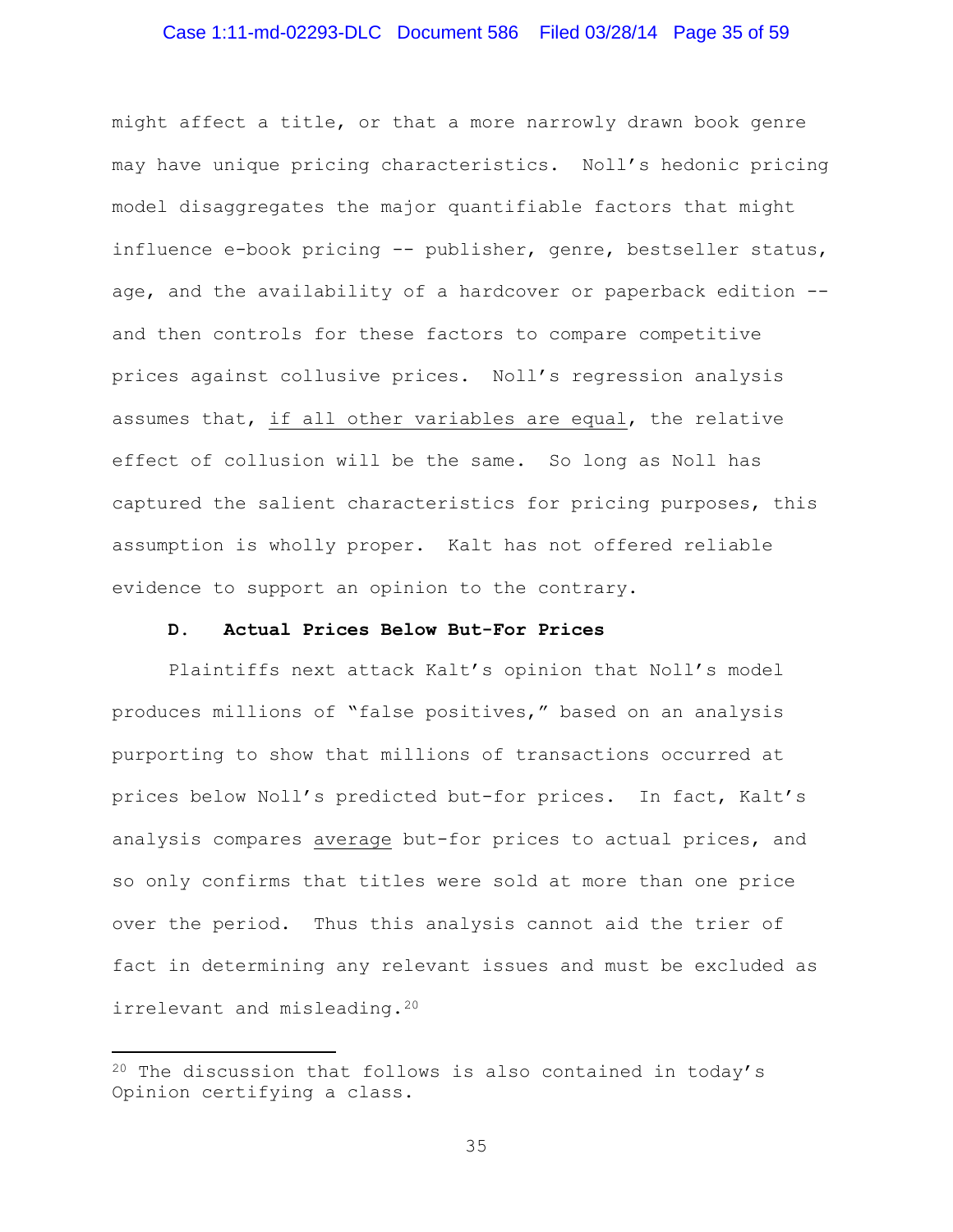### Case 1:11-md-02293-DLC Document 586 Filed 03/28/14 Page 36 of 59

Although Noll's model was not intended to be used in this way, the model can be made to produce an estimated average butfor price of an e-book in a given four-week period. Noll's goal was to calculate the percentage elevation in prices due to price collusion for each e-book. By focusing on the level of prices, rather than the changes in prices attributable to collusion, however, Kalt misidentifies transactions as being unaffected by price collusion.

Noll provides a simple example to demonstrate the error. Assume the standard price for an e-book is \$20 before collusion (the "competitive price") and \$24 after, with the \$4 increase a result of price-fixing. Assume also that in both periods onethird of customers pay the standard price; one-third receive a 25% discount; and one-third receive a 50% discount. Thus, consumers would pay the following:

|               | Competitive | Collusion | Overcharge |
|---------------|-------------|-----------|------------|
| No discount:  | \$20        | \$24      | \$4        |
| 25% discount: | \$15        | \$18      | \$3        |
| 50% discount: | \$10        | \$12      | \$2        |

As the model's predicted price is the average price, the model predicts a competitive price of \$15 and a collusive price of \$18.

Kalt's test, which simply compares the actual transaction price (i.e., the actual collusive price) to the predicted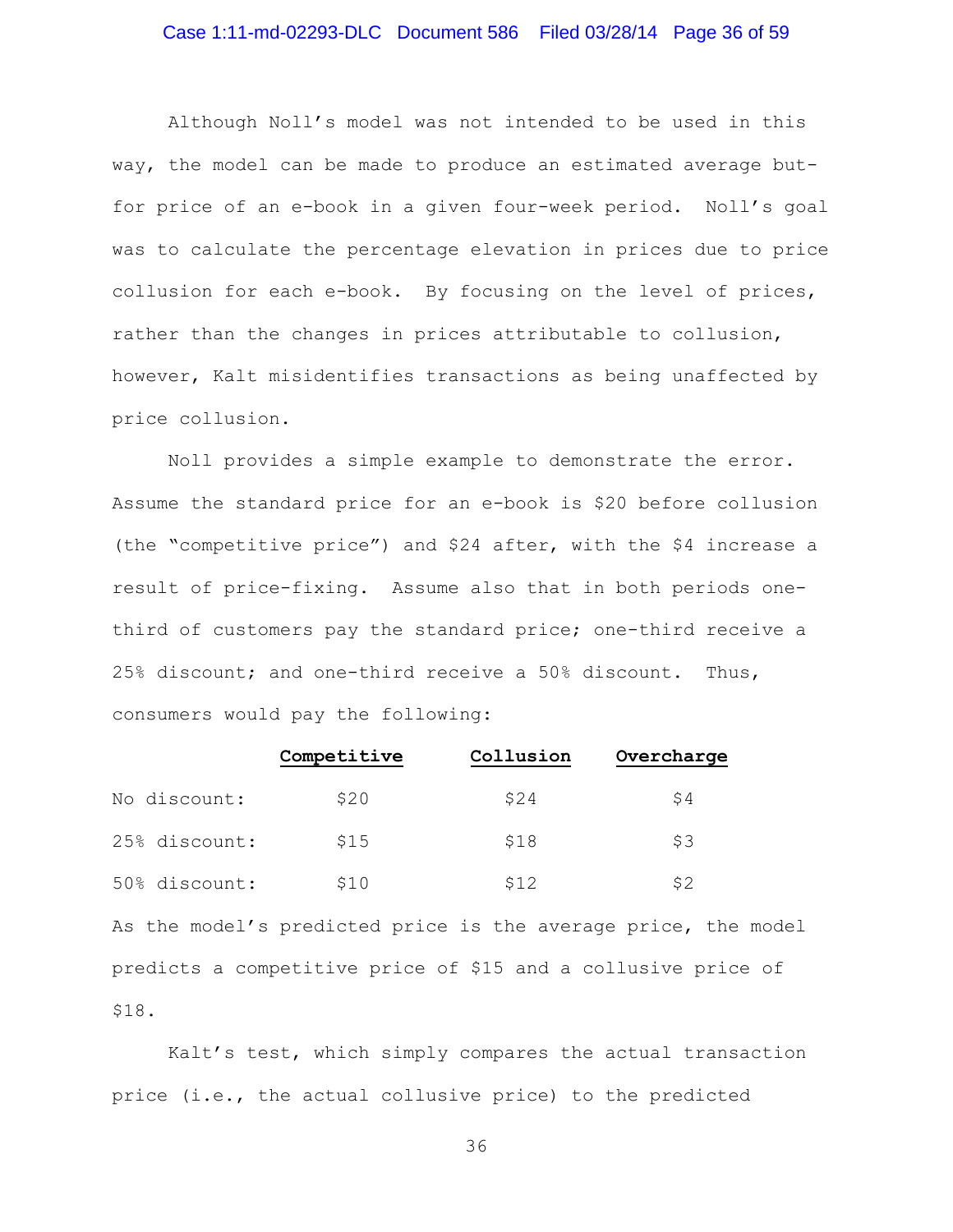### Case 1:11-md-02293-DLC Document 586 Filed 03/28/14 Page 37 of 59

(average) competitive price, would flag as a "false positive" the transaction where consumers received a 50% discount, since the actual price they paid (\$12) is less than the average competitive price (\$15). But as this example presupposes, these consumers were damaged, by \$2 -- in the absence of price fixing, they would have paid \$2 less than \$12. Although Noll's model would properly estimate damages of \$4, \$3, or \$2 in this case (depending on the discount received), Kalt would mistakenly find one-third of these results to be "false positives." Accordingly, Kalt's opinions regarding "false positives" are excluded.

#### **E. Offsets**

Finally, plaintiffs move to exclude Kalt's opinions concerning offsets for certain supposed pro-competitive effects of the price-fixing. In particular, Kalt opines that "it is likely that substantial numbers of class members would not have purchased e-books in the damages period but-for the launching of the iBookstore"; that an unknown number of self-published e-books would not have been published but-for the iBookstore; and that e-book buyers who purchased an e-reader during the damages period were benefitted by lower e-reader prices resulting from the price-fixing conspiracy. For the reasons set forth below in the discussion of Orszag's offset opinions and in the Opinion granting class certification, Apple is barred from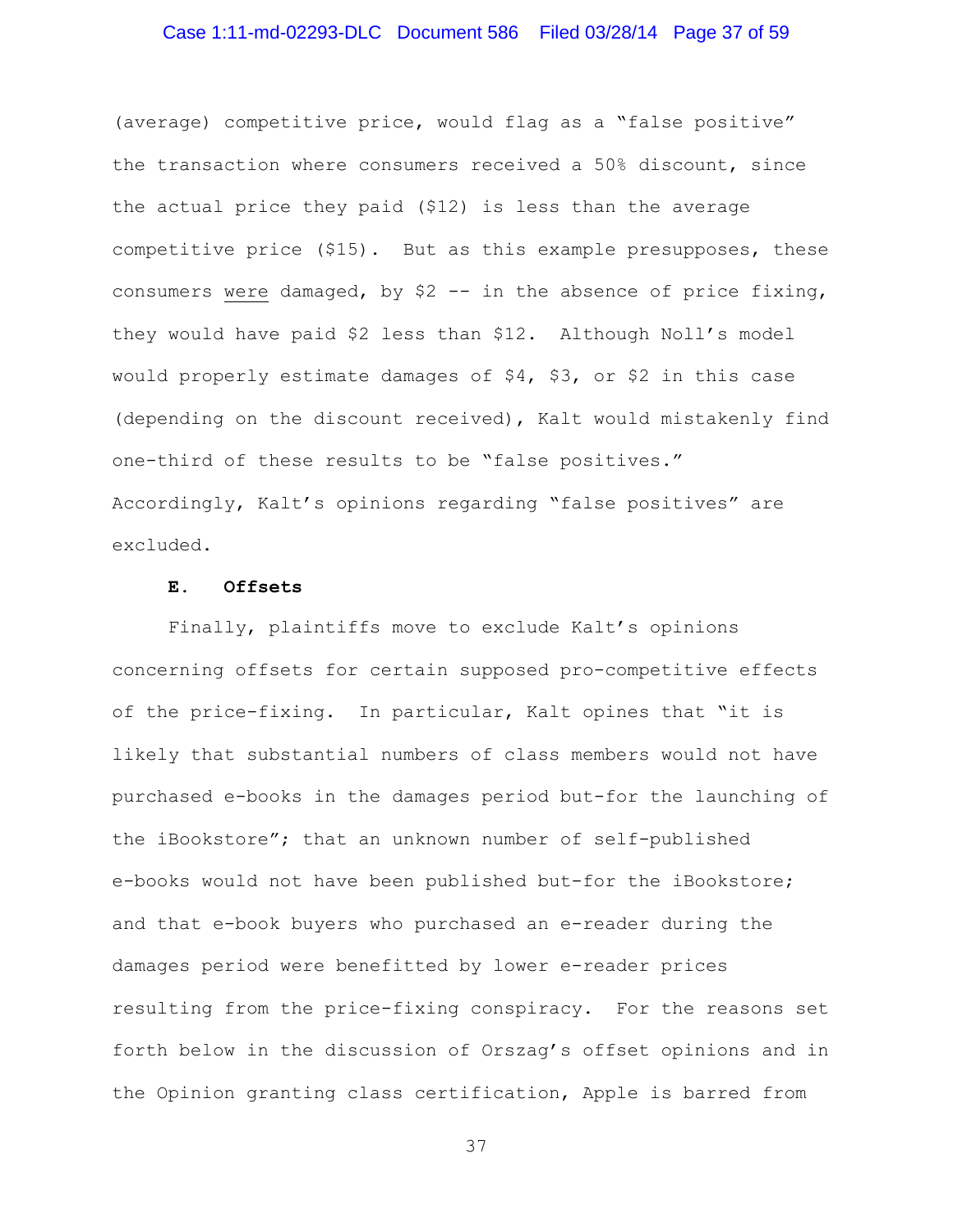# Case 1:11-md-02293-DLC Document 586 Filed 03/28/14 Page 38 of 59

proposing these offsets to any damages calculation. Moreover, just like Orszag's slightly more developed offset opinions, Kalt's opinions are based on guesswork rather than analysis and fail to meet professional standards.

Thus each of Kalt's major opinions must be excluded. Apple has not argued, nor has it established, that the remaining interstitial opinions would aid the trier of fact. Accordingly, Kalt's opinions are excluded in their entirety.

#### **III. Motions to Exclude Orszag's Opinions**

Apple's second expert is Jonathan Orszag, a Senior Managing Director at Compass Lexecon. Orszag holds an A.B. in economics from Princeton University and an M.Sc. in Economics and Social History from Oxford University, and has served as Assistant to the Secretary and Director of the Office of Policy and Strategic Planning, U.S. Department of Commerce (1999-2000), and Economic Policy Advisor to the National Economic Council (1997-1999).

Orszag raises two chief objections to Noll's damages model. First, he argues that Noll used an inappropriate control group. Orszag believes Noll was wrong to include e-book publishers beyond the Big Six, many of which are small specialty publishers or self-publishers, and wrong to include time periods much in advance of the conspiracy as they differ substantially from the remainder of the period.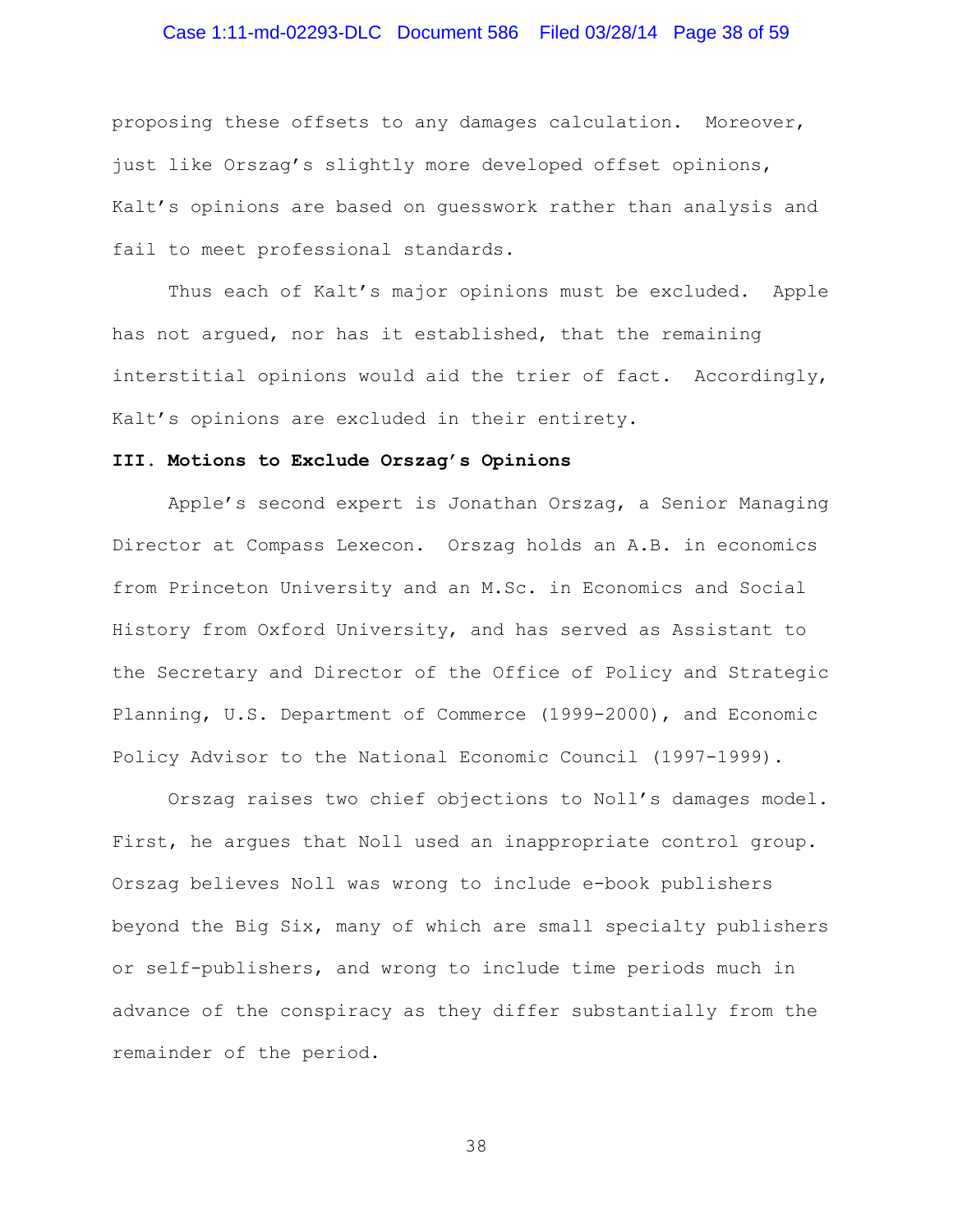Second, Orszag amplifies Kalt's criticism that the model fails to account for certain features of the but-for world. Specifically, he claims that in his calculation of a final damages figure Noll failed to account for benefits that consumers received due to the price-fixing conspiracy. These include lower e-reader prices, more free e-books and selfpublished books, and sales that would not have otherwise occurred without the iBookstore or the Barnes & Noble Nook Book Store. Orszag opines that the damages owed to class were, conservatively, not more than \$30 million.

Class Plaintiffs move to exclude all of Orszag's opinions, which they classify as follows:

- (1) but for the conspiracy, Amazon would have lowered ereader prices less than it did;
- (2) the price-fixing conspiracy increased the availability of self-published and free e-books;
- (3) some e-books purchased through the iBookstore and Barnes & Noble's Nook Book Store would not have been purchased in the but-for world; and
- (4) Noll's regression analysis improperly included publishers outside the Big Six in the control group, and used data from too long a period.

The States move to exclude all but the fourth opinion. For the reasons set out below, the first three opinions are excluded from consideration in connection with any summary judgment motion and at trial, but not the fourth.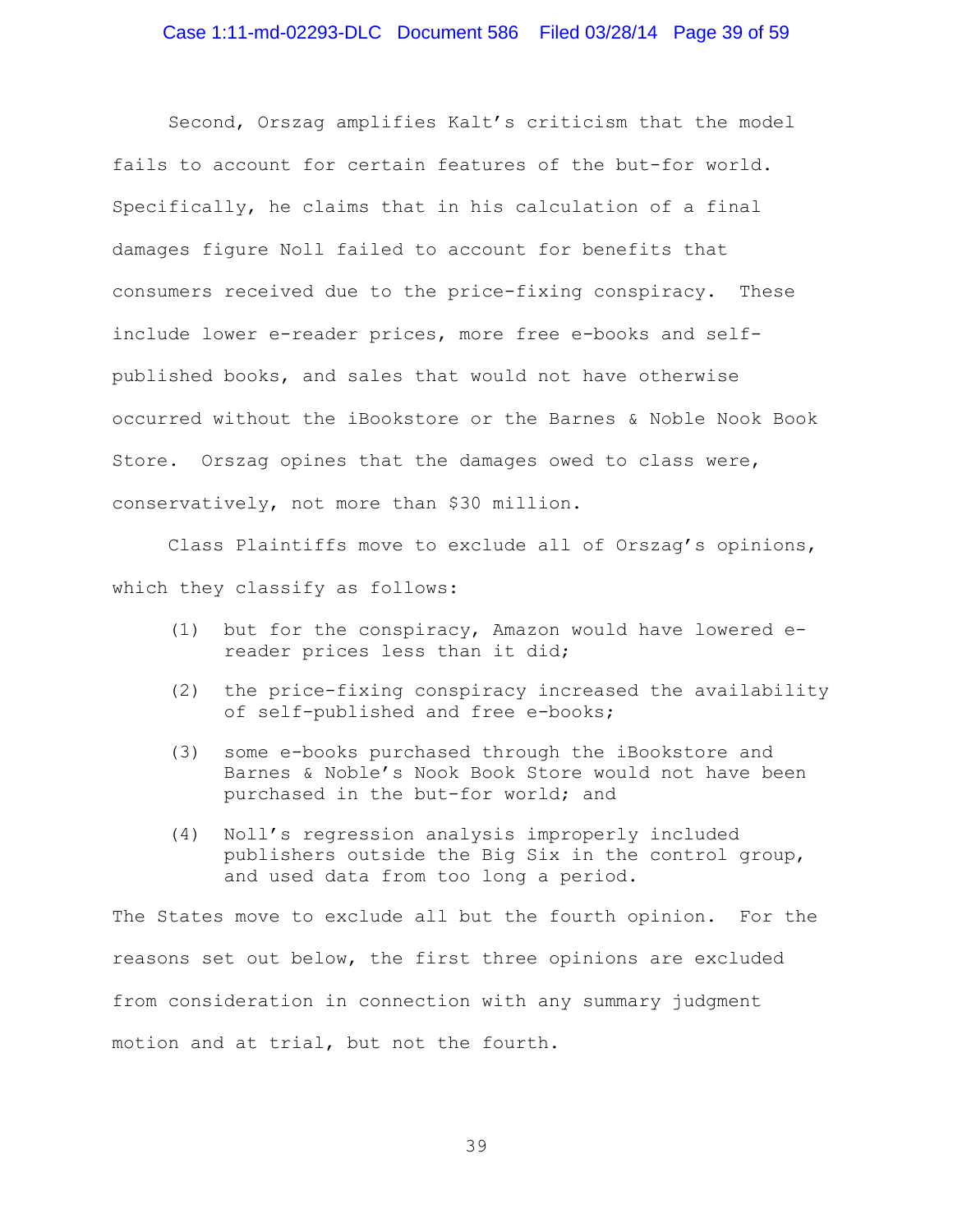### **A. Apple Is Barred from Arguing the Price-Fixing Conspiracy Had Pro-Competitive Benefits.**

Orszag's first three opinions, which concern offsets, are irrelevant as a matter of law. At trial, the DOJ and States showed both that Apple's price-fixing conspiracy was a per se violation of the antitrust laws and that they were entitled to judgment under the rule of reason test. At that trial, Apple failed to show that "the execution of the Agreements had any pro-competitive effects." Liability Opinion, 952 F. Supp. 2d at 694. The Court found that "[t]he pro-competitive effects to which Apple has pointed, including its launch of the iBookstore, the technical novelties of the iPad, and the evolution of digital publishing more generally, are phenomena that are independent of the Agreements and therefore do not demonstrate any pro-competitive effects flowing from the Agreements." Id.

Even if Apple were not estopped from challenging those findings with respect to the class action, no such offsets from a properly calculated damages figure would be appropriate as a matter of law. As explained in the Opinion filed today certifying a class, damages will be calculated by a formula that multiplies the relevant relative overcharges by the actual transaction prices paid by class members for the Publisher Defendants' e-books. Apple may not seek to reduce that amount of damages by resort to phenomena outside those transactions or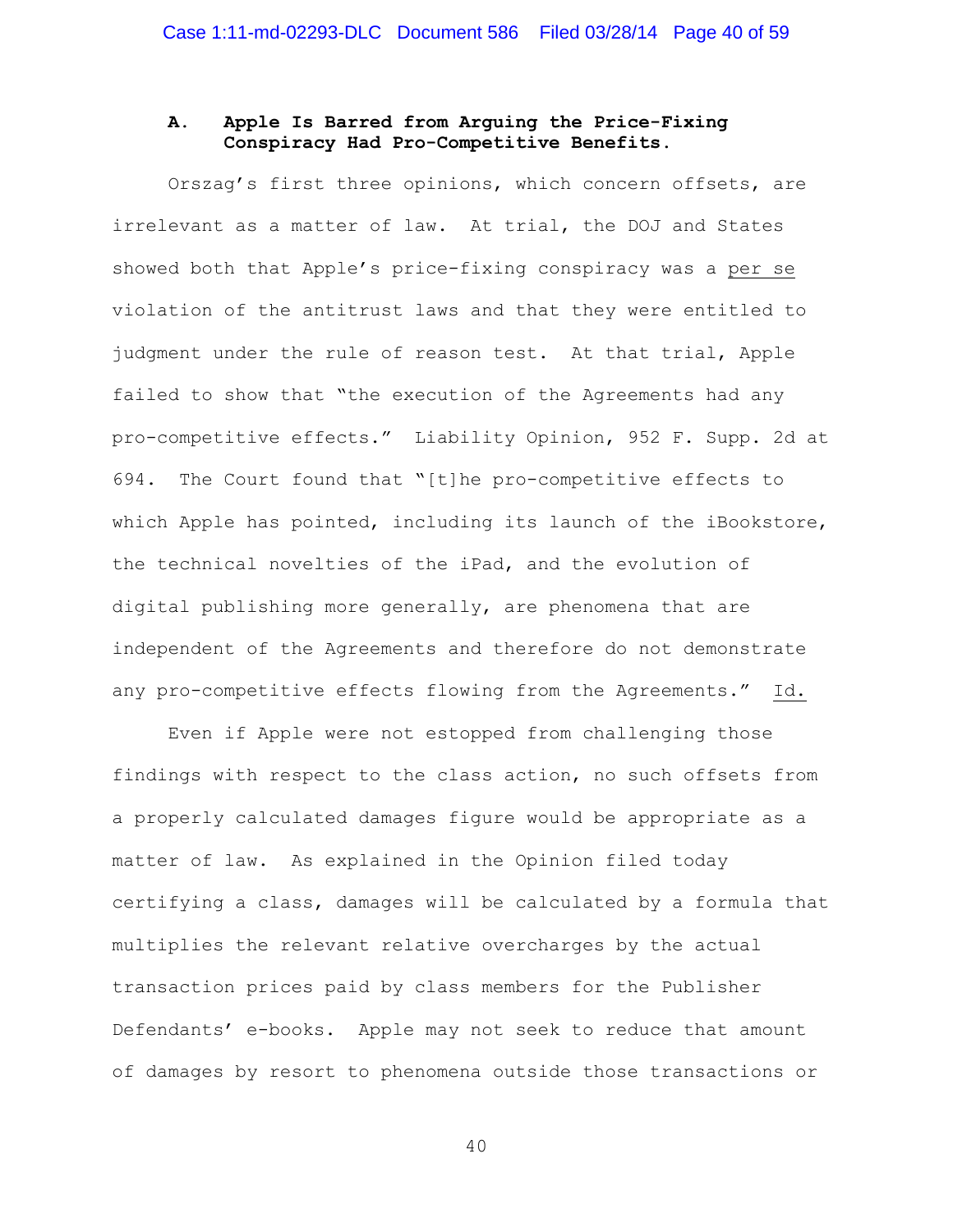### Case 1:11-md-02293-DLC Document 586 Filed 03/28/14 Page 41 of 59

by speculation over how the world may have been different if it had not chosen to engage in a scheme to fix e-book prices. This includes the theory on which Orszag places special emphasis, that is, that Amazon would have cut the prices of its Kindles less but for the conspiracy. Not only is such an offset barred as divorced from the transactions at issue, for the reasons set out in the class certification Opinion, but it would also be particularly inappropriate to consider this supposed effect since it concerns a different market entirely. Apple cites no case where an antitrust defendant has been granted an offset to damages flowing from price-fixing in one market by alleged benefits in another market, even a market for a complementary good. Cf. United States v. Phil. Nat'l Bank, 374 U.S. 321, 370 (1963) (rejecting proposition that "anticompetitive effects in one market could be justified by procompetitive consequences in another"); United States v. Topco Assoc., Inc., 405 U.S. 596, 610 (1972) (same).

Accordingly, Apple's proposed offsets for speculative happenings in the but-for world are barred. These include an offset for some roughly calculated portion of the reduction in price of Amazon's Kindle; $21$  an offset for the competition between

 $\overline{\phantom{a}}$ 

<span id="page-40-0"></span><sup>21</sup> Orszag also speculates that Amazon may even have raised e-book prices but for the conspiracy. This is so far-fetched, given the record at trial, that it would have been particularly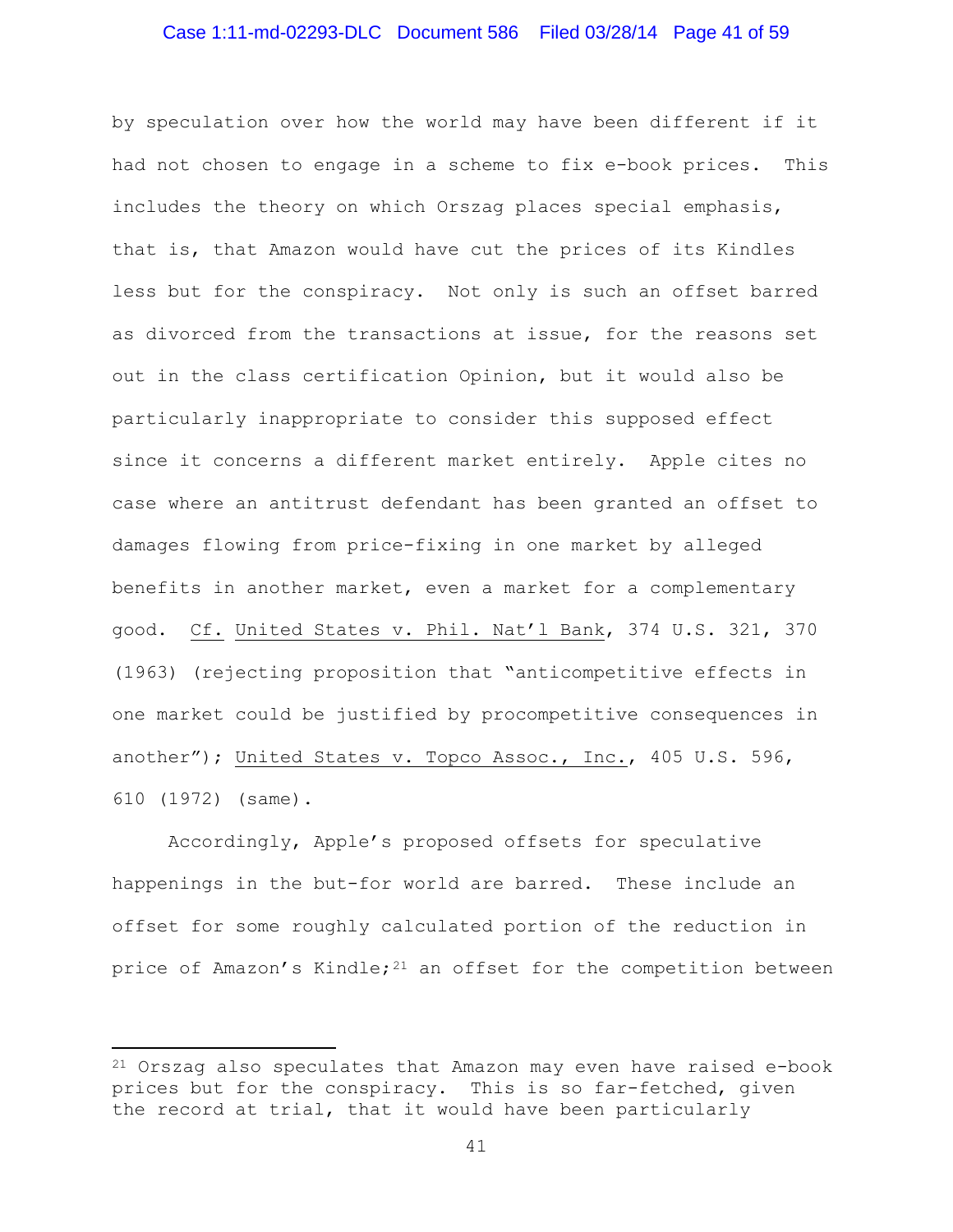### Case 1:11-md-02293-DLC Document 586 Filed 03/28/14 Page 42 of 59

Amazon and the iBookstore which may have led to more selfpublished and free e-books; and an offset for an indeterminate number of e-books purchased through the iBookstore and Barnes & Noble's Nook Book Store that may not have been purchased in the but-for world, because the iBookstore would not have launched and the Nook Book Store would have closed, and these purchasers would have refused, for some reason, to have made the same purchases at the same (or lower) prices from another e-tailer.

#### **B. Orszag's Offset Opinions Are Unreliable.**

Moreover, even if they weren't irrelevant as a matter of law, Orszag's opinions regarding the amounts of any offset from a damages figure would be independently excluded as unmoored from record facts and unsupported by any rigorous analysis. Orszag opines that Noll "may have overstated" the plaintiffs' damages. He suggests some ways in which those overstatements may exist**,** some of which he presents "for illustrative purposes only." None of these opinions represents a considered and developed economic analysis that would be of assistance to a jury in either understanding a weakness in the Noll calculation of damages or in using an alternative calculation to arrive at a damages figure. A discussion of his three proposed offsets illustrates the flaws in his analysis.

incumbent upon Orszag to point to reliable evidence supporting such speculation. He has not.

 $\overline{\phantom{a}}$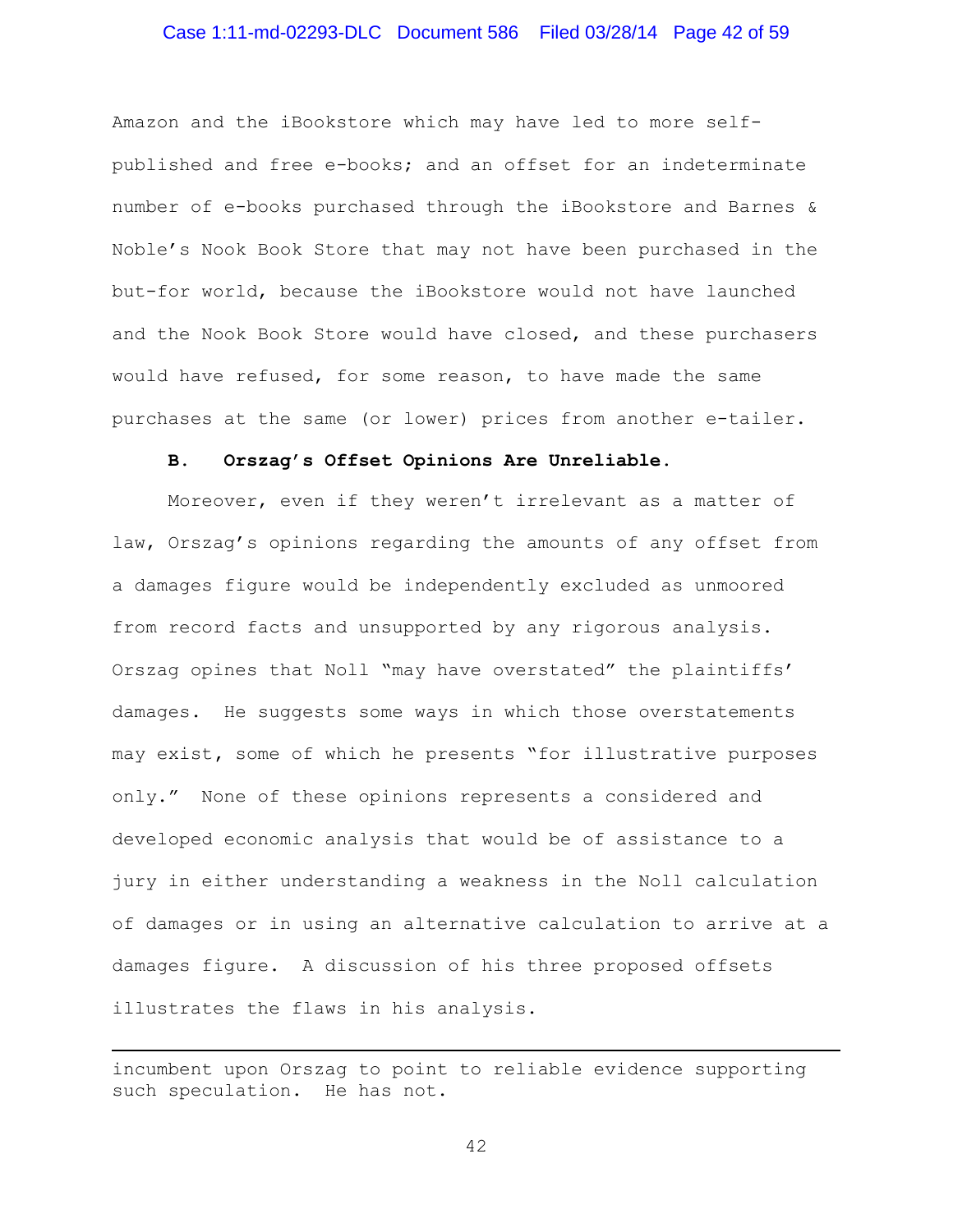#### **1. Would Amazon Have Lowered E-Reader Prices Less?**

 Orszag contends that, because the e-reader and e-book are complementary products, Apple may be entitled to an offset from Noll's damages calculation to account for the benefits that consumers received because the prices of Amazon's Kindle declined during the conspiracy period. There is no dispute that the price of Kindles declined in 2010; indeed it had been declining since November 2009 when the price fell by \$140. November 2009 was roughly five months before the iBookstore opened and the Publisher Defendants raised e-book prices. As significantly, Orszag acknowledges that some of the factors that led to the decline in Kindle prices were entirely independent of the price-fixing conspiracy, such as the fierce competition in the e-reader and tablet markets and Amazon's investment in 2010 in the development of the Kindle Fire. Orszag also has no evidence to support a contention that Amazon subsidized one side of its business with another line of business, and agreed in his deposition that he was accepting the proposition that it did not. Despite those realities, Orszag speculates that at least some hard-to-quantify component of that price decline -- Orszag suggests a benefit of [REDACTED] in 2010 alone -- should be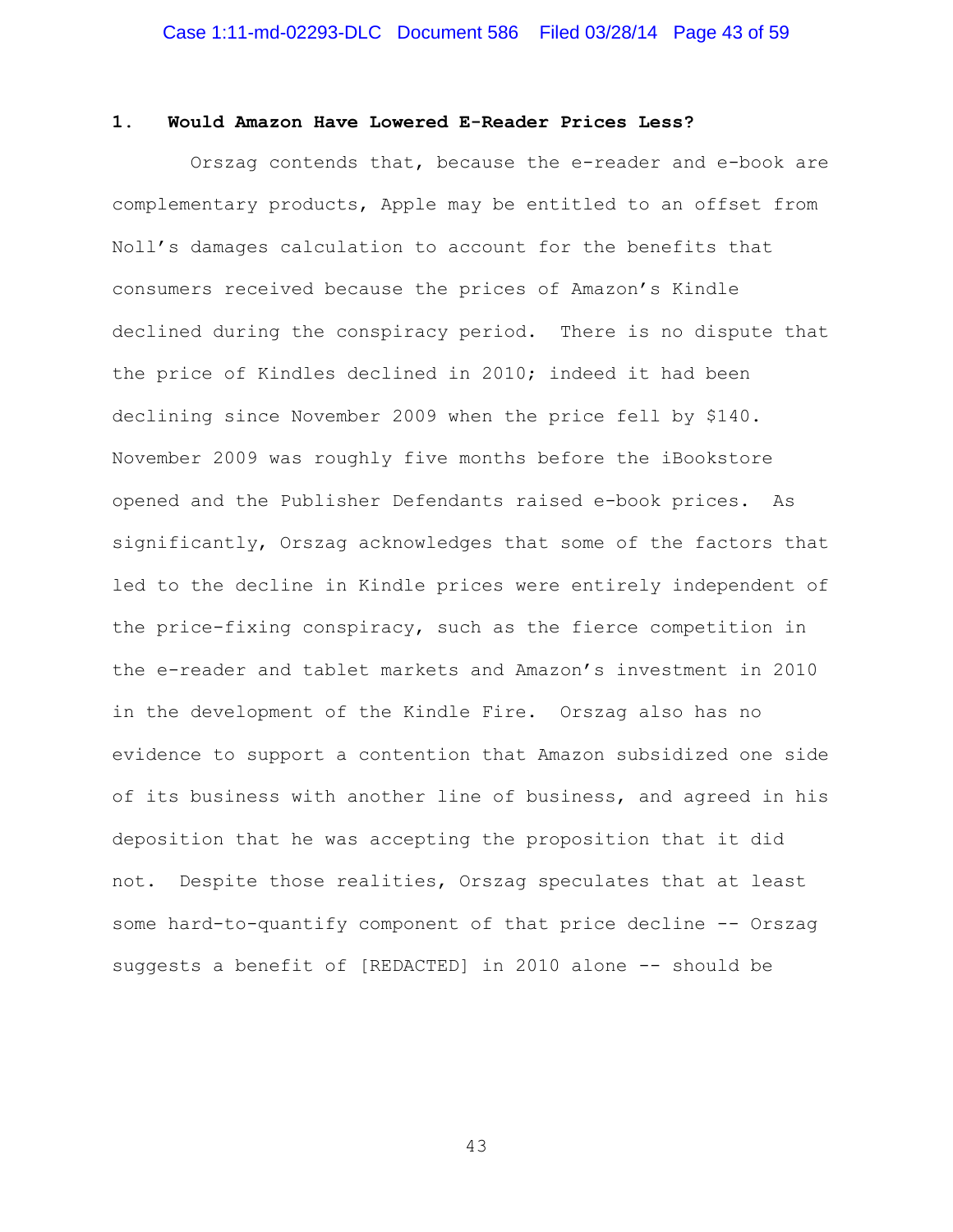### Case 1:11-md-02293-DLC Document 586 Filed 03/28/14 Page 44 of 59

attributed to the conspiracy and is therefore an offsetting benefit from the conspiracy to consumers. $22$ 

There are many problems with this analysis, but it is only necessary to list a few of them to explain why this entire theory of offset is inadmissible at trial, and why Orszag's opinion must be stricken. First, Orszag's hypothesis rests on layers of assumptions, many of which are untethered to the real world or at odds with the facts. In addition, the sheer length of Orszag's chain of shaky inferences, without any modeling or analysis, invites the jury to speculate about any potential impact on a damages calculation.

Orszag's theory is that Amazon's price cuts on its Kindles during the period of the conspiracy were steeper than Amazon would otherwise have made because the higher prices for e-books set by the Publisher Defendants during the agency period gave Amazon "an incentive to sell devices [REDACTED] in order to

l

<span id="page-43-0"></span> $22$  Orszag admits that he cannot determine whether, or to what extent, in the absence of the price-fixing conspiracy, the price of Kindles would have decreased less or Amazon would have chosen independently to raise the Publisher Defendants' e-book prices. It should be noted that these two "benefit" theories arise from entirely different assumptions. Orszag is assuming that the drop in Kindle prices that did occur was due to the conspiracy that raised e-book prices; and he is assuming that Amazon would have raised e-book prices if there had been no price-fixing conspiracy. Of course, the overwhelming evidence at trial was that no one expected Amazon to raise e-book prices; for this very reason the Publisher Defendants and Apple joined in a conspiracy to wrest pricing control from Amazon and raise those prices themselves.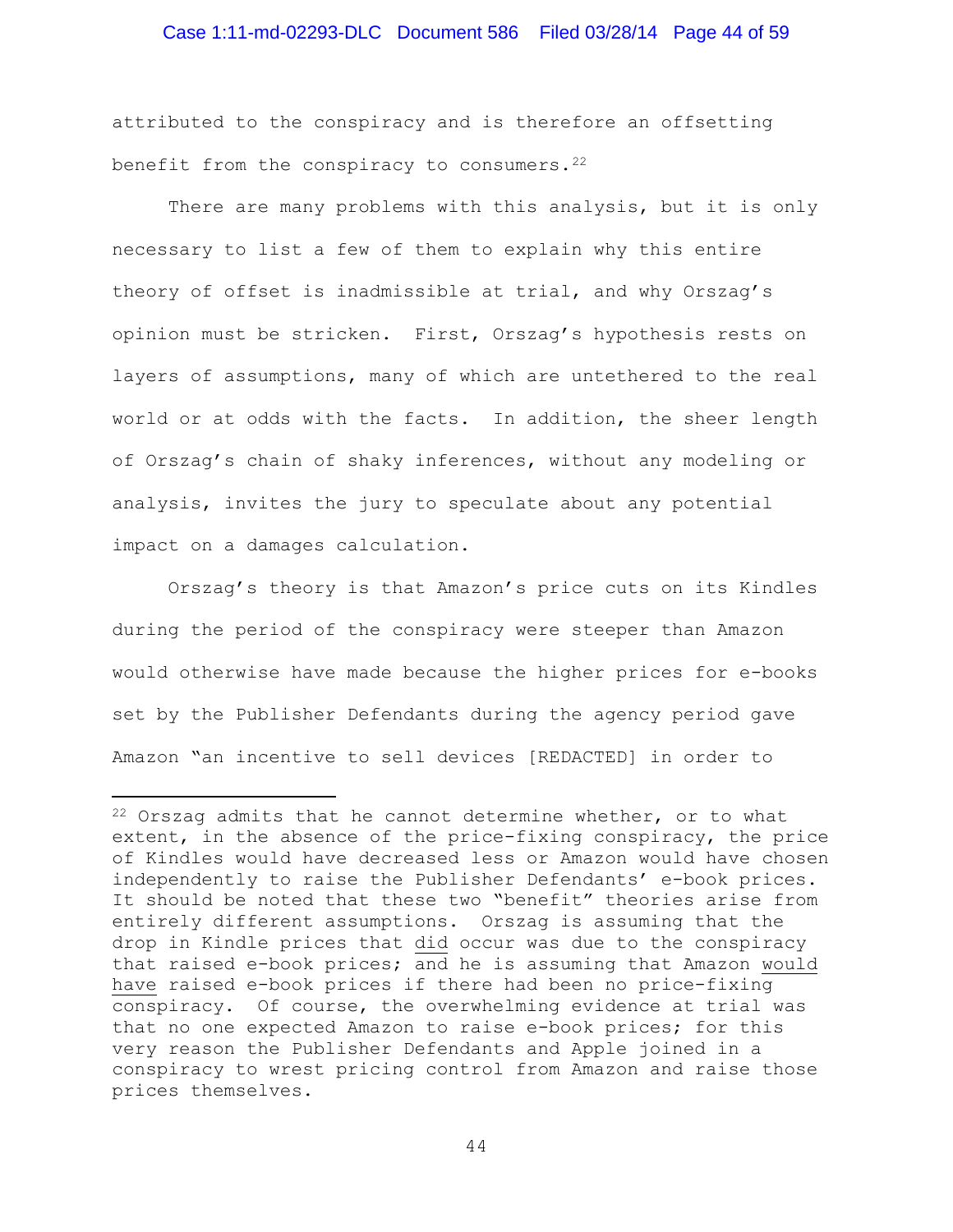# Case 1:11-md-02293-DLC Document 586 Filed 03/28/14 Page 45 of 59

capture the more profitable content sales." As an "example" of the impact that this phenomenon may have had, Orszag undertakes a back-of-the-napkin calculation.

Orszag's calculation is as follows. Orszag notes that, from 2009 to 2010, Amazon's contribution to profits on devices and accessories went from [REDACTED], and [REDACTED] was more than [REDACTED] of the previous year's contribution to profit. Based on a statement from an Amazon executive that Amazon wanted both e-books and Kindle businesses "sustainable in their own right," Orszag concludes that the [REDACTED] due to increased competition in the device market is exactly equal to [REDACTED]. He assumes that [REDACTED] must have been "due to more vigorous competition . . . unrelated to e-book prices." Orszag then further assumes that none of the swing [REDACTED] should be attributed to that competition between devices. Instead, he assumes that it was "the result of  $\ldots$  a change in business strategy by Amazon [REDACTED] on devices and attempt to earn [REDACTED] on content through higher e-book prices" given "more profitable content sales" because the Publisher Defendants had raised e-book prices pursuant to the Agreements.

Orszag then uses [REDACTED] figure to calculate a benefit equivalent to a [REDACTED] reduction in the prices of e-books sold by the Publisher Defendants during the conspiracy. This calculation is also jerry-rigged. He starts with the amount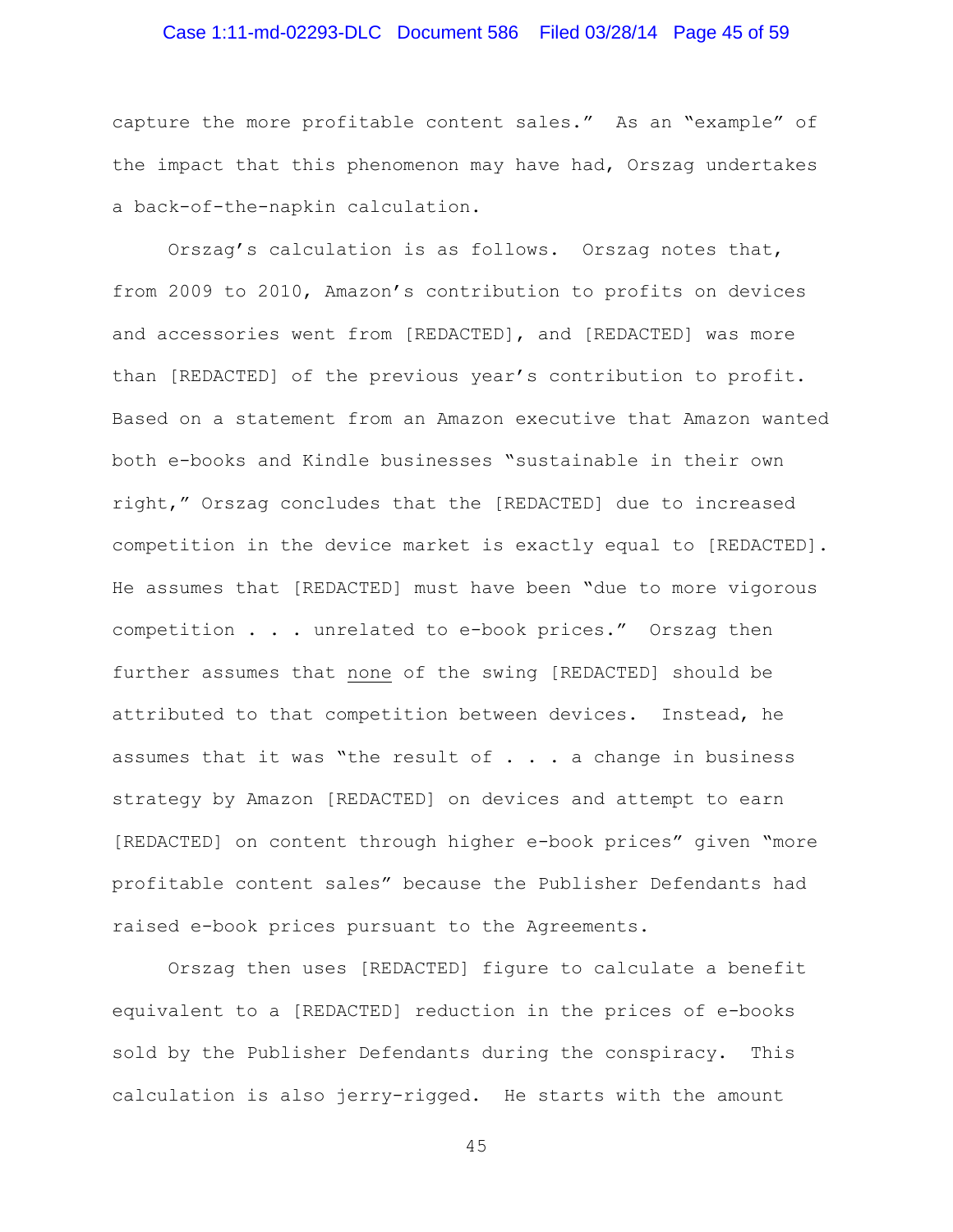# Case 1:11-md-02293-DLC Document 586 Filed 03/28/14 Page 46 of 59

that Amazon collected in e-book revenues in 2010 and multiplies this by [REDACTED] -- which he assumes is the useful life of a Kindle, [REDACTED]. Indeed, Orszag cites no evidence of a useful life [REDACTED]. He asserts that the resulting figure, approximately [REDACTED], is the e-book revenue expected over the useful life of Kindles sold in 2010. Orszag next divides those revenues by [REDACTED] that Amazon [REDACTED] on its devices in 2010, and calculates that that [REDACTED] is equivalent to [REDACTED] of the anticipated [REDACTED] e-book revenue linked to 2010 Kindle sales. Next, Orszag calculates the percentage of Amazon's 2010 e-book revenue for which the Publisher Defendants' titles were responsible: 47%. The final step of the calculation is to determine the percentage of the Publisher Defendants' e-book revenue equivalent to Amazon's [REDACTED] on Kindle devices. To do this, Orszag divides [REDACTED] ([REDACTED] as a percentage of expected e-book revenue) by 47% (the Publisher Defendants' share of that revenue), to get [REDACTED].

The result of this long chain is a conclusion that Amazon's [REDACTED], which Orszag speculates would not have existed but for the e-book conspiracy, are equivalent to a [REDACTED] price reduction in the price of the Publisher Defendants' e-books. This is a substantial portion of the damages figure that Noll's regression model has calculated. Noll's model finds that the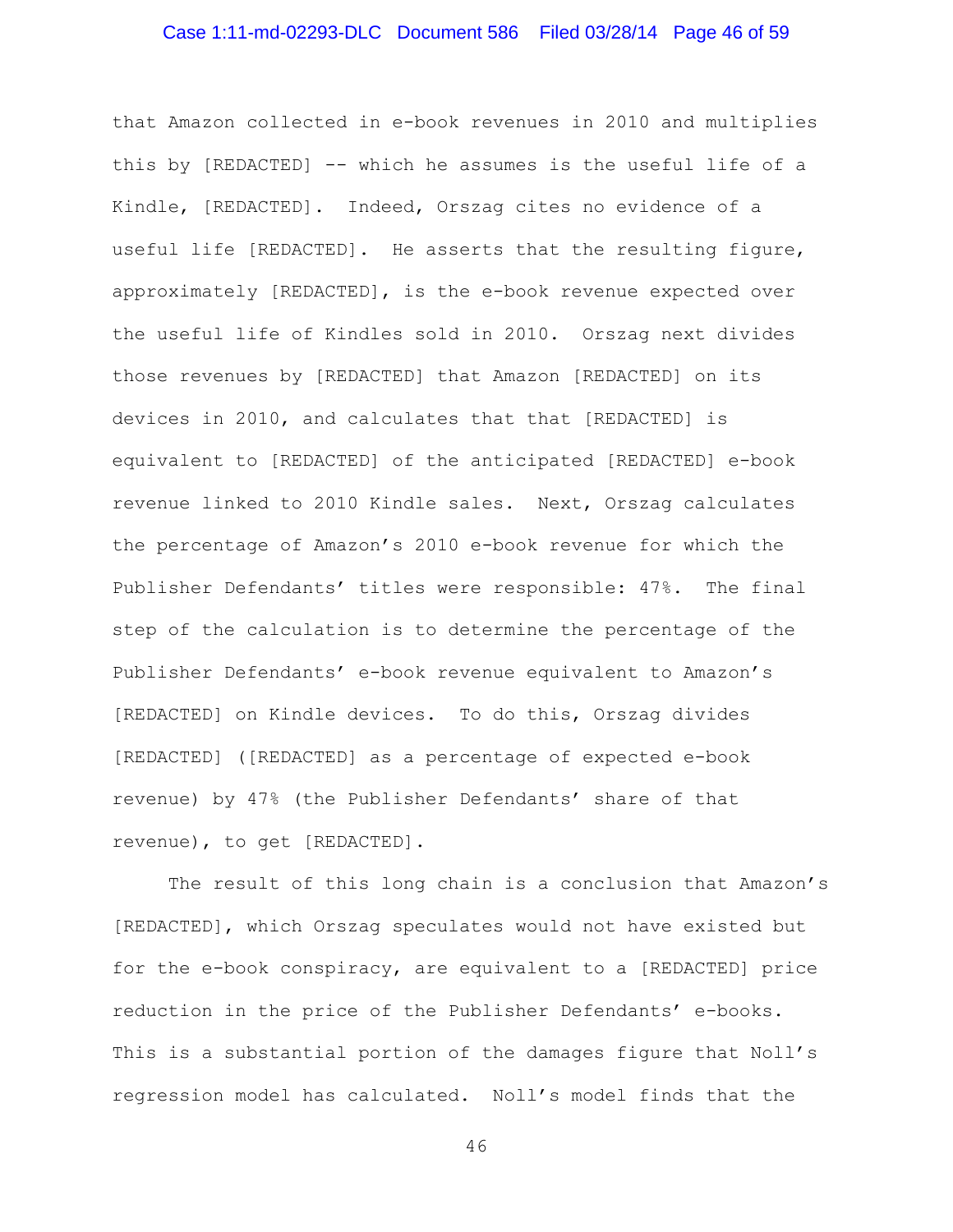# Case 1:11-md-02293-DLC Document 586 Filed 03/28/14 Page 47 of 59

Publisher Defendants' e-book prices were 18.1% higher, on average, as a result of price fixing.

It is only necessary to mention a few of the deficiencies in Orszag's calculation. An economist who wished to measure the effect of competition within the e-reader market on e-reader prices would undertake an examination of that market and perform a study. Orszag did not. He simply took a single, general remark about Amazon's goals from an Amazon executive and extrapolated from that. Orszag therefore has no basis for the central assumption in his string of assumptions, that is, that every penny [REDACTED] in 2010 from sales of the Kindle may be attributed to the rise in e-book prices and is not attributable to competition in the e-reader market or anything else.

Second, as was already alluded to, Orszag has identified no reliable basis for determining that Kindles have a [REDACTED] useful life. If Orszag had chosen a [REDACTED] useful life - which, as Orszag admits, [REDACTED] -- he would have calculated an implausible benefit equivalent to a [REDACTED] price reduction in the price of e-books, all other components of his calculation remaining the same. Because Noll finds only an 18.1% average overcharge, Orszag's price reduction would be so great that all of the damages attributable to the antitrust violation would be wiped out.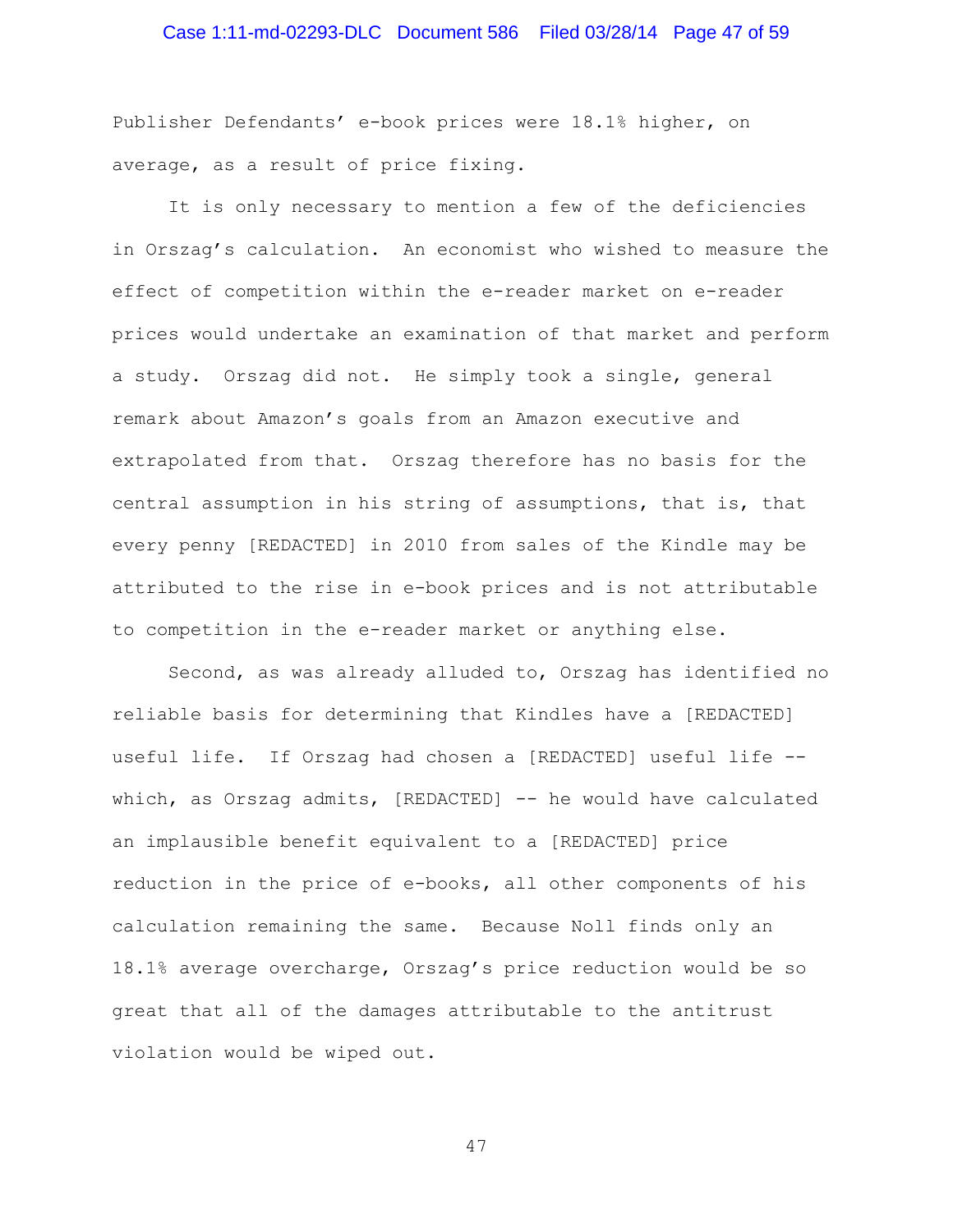# Case 1:11-md-02293-DLC Document 586 Filed 03/28/14 Page 48 of 59

Third, Orszag has identified no basis for attributing all of Amazon's e-book revenue in 2010 to purchases made by consumers using their Kindles, let alone to purchases made by consumers using Kindles purchased in the year 2010.

Fourth, Orszag's analysis ignores changes in the e-books market that caused e-book demand to grow rapidly during the period of the conspiracy despite the significant hike in e-book prices. All by itself, this rise in the demand for e-books requires a careful analysis before any reliable conclusions can be drawn about any effect of a price rise in the e-book market on e-reader prices. Without performing that analysis, Orszag simply assumed a connection between price changes in two distinct albeit related markets. The fact that two phenomena occur in the same period of time does not prove that they are related or how they are related, much less that one caused the other. There are scientific tools to study relationships between phenomena, or markets, and to confirm causality; Orszag has employed none here.

Finally, Orszag does not dispute evidence that sales of Amazon's Kindle in 2010 were [REDACTED]. This strongly suggests that [REDACTED]. In any event, to create admissible expert testimony, an expert would be required to examine the impact on his hypothesis of this fact as well.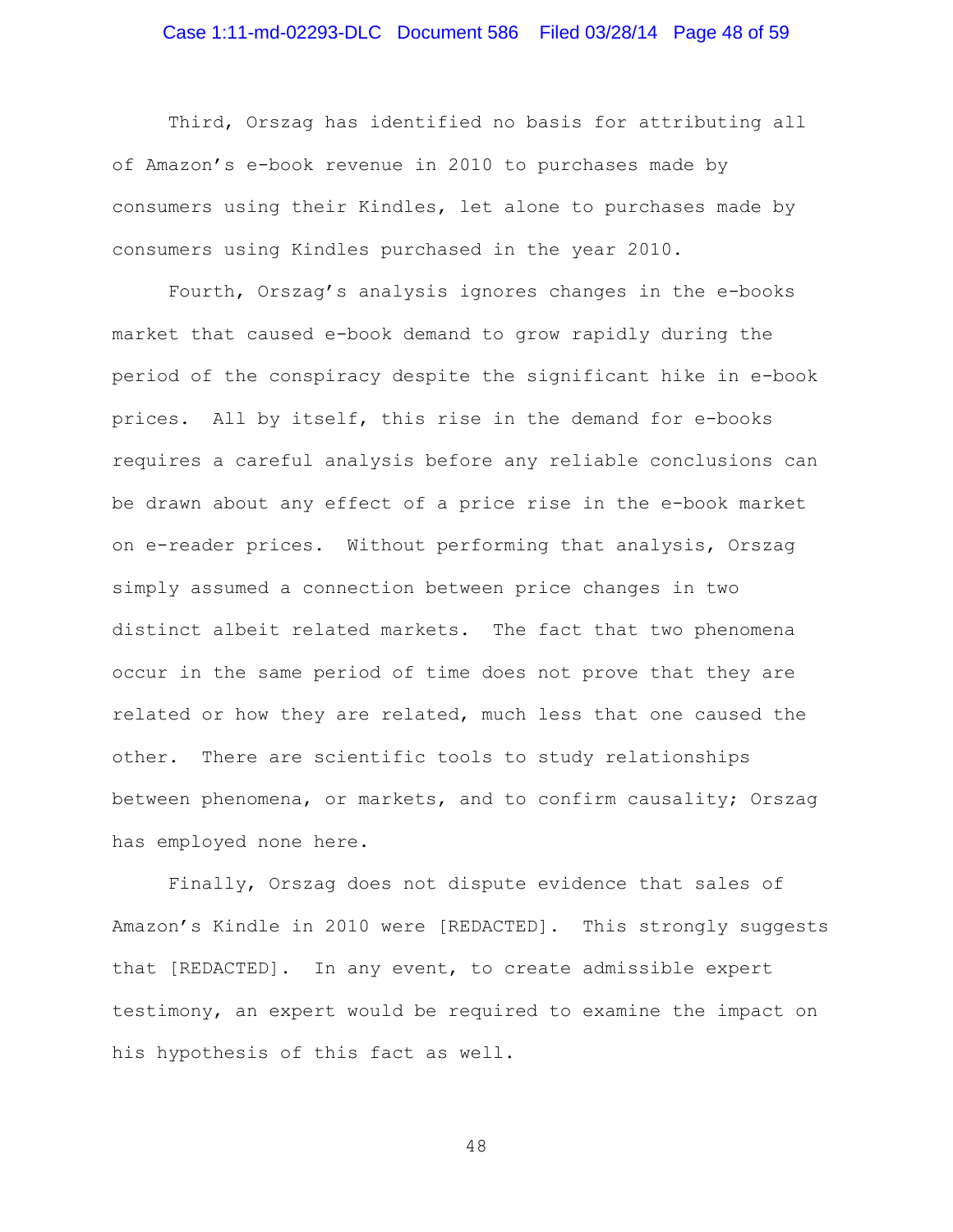### Case 1:11-md-02293-DLC Document 586 Filed 03/28/14 Page 49 of 59

In sum, Orszag's calculation does not illustrate anything that would be useful to a jury. Rather, it would merely invite the jury's speculation. For the absence of "the same level of intellectual rigor that characterizes the practice of an expert" economist, Kumho Tire Co., 526 U.S. at 152, for its flawed assumptions, and for its invitation to engage in guesswork, Orszag's opinion is barred by both Rules 702 and 403.

#### **2. Self-Published and Free E-books**

Orszag conjures up another illustration of how consumers might have benefitted from e-book price fixing, this time from competition between Apple and Amazon and the creation of the iBookstore. Orszag suggests that that competition may have benefitted e-book consumers by increasing the availability of self-published and free e-books,  $^{23}$  $^{23}$  $^{23}$  and that the plaintiffs' damages figure "may" be overstated "by a significant amount" if this benefit is ignored.

As already discussed, there are evidentiary and legal hurdles to relying on an assumption that the creation of the iBookstore was due to the price-fixing conspiracy. But, even if Apple were able to establish these connections, the many other

l

<span id="page-48-0"></span><sup>23</sup> Orszag discusses both free, self-published e-books and e-books provided free to readers by Apple, Amazon and Barnes & Noble. Some or perhaps most of these free e-books were already available on the internet through Project Gutenberg. Orszag does not contend that any free e-book title was made available by Apple only.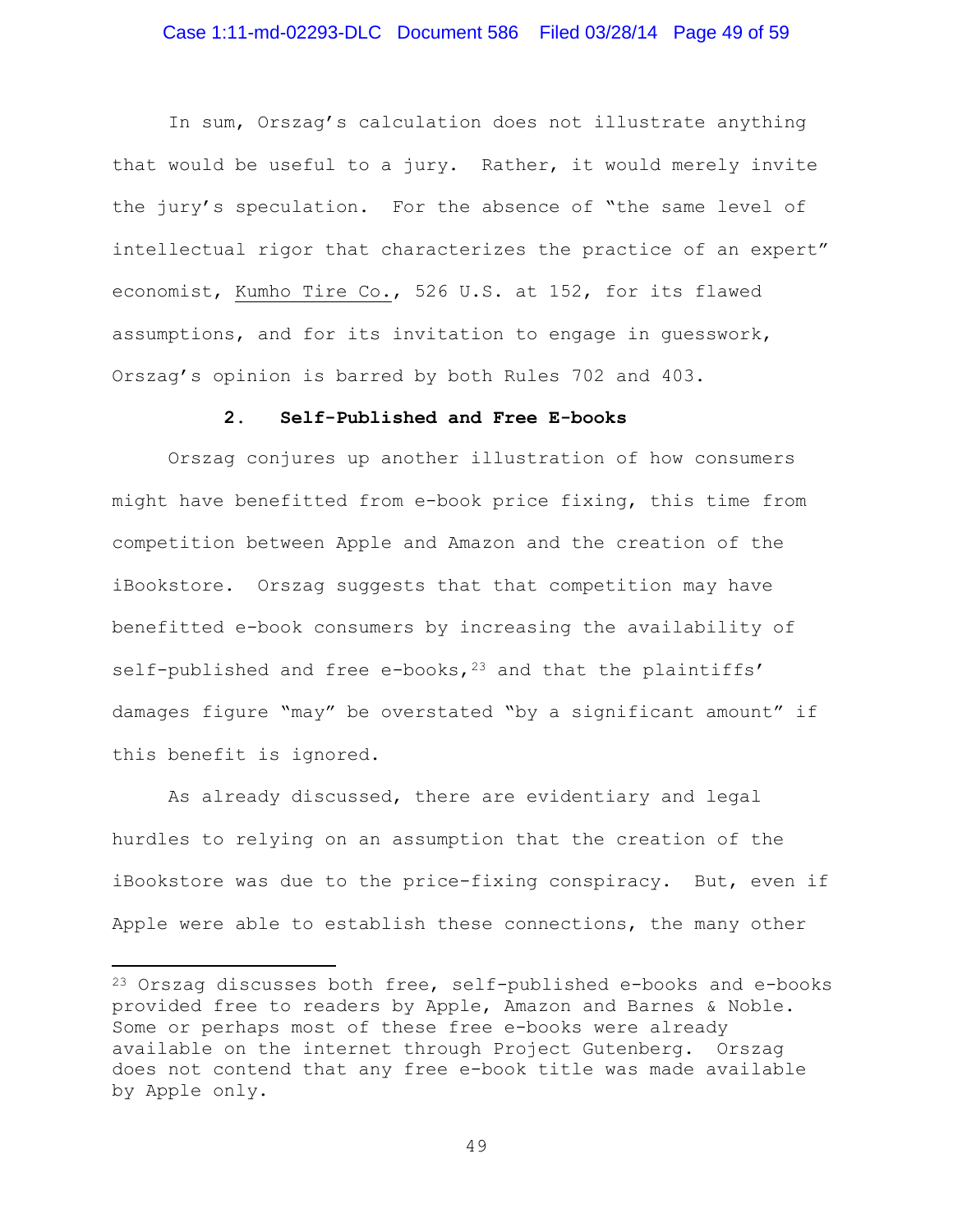# Case 1:11-md-02293-DLC Document 586 Filed 03/28/14 Page 50 of 59

problems with this set of Orszag's illustrations would bar this testimony at trial.

First, this analysis is not tethered directly to the Publisher Defendants' e-books or their price-fixing conspiracy. It concerns self-published e-books and free e-books, which by definition are not e-books published by one of the Publisher Defendants. Apple has not provided any theoretical basis, either legal or economic, for including an adjustment for the "sale" of self-published or free e-books to a calculation of the damages caused by the Publisher Defendants and Apple fixing the prices of other e-books.

Second, Orszag does not even purport to reliably calculate the supposed benefits to consumers from the self-publishing or free e-book phenomena. He has created no model based on economic theory and has done no rigorous study. Instead, as he readily admits, he has selected arbitrary figures "only for illustrative purposes." He muses that if, for instance, 25% to 50% of the increase in self-publishing were due to the creation of the iBookstore, and one applies a certain demand curve for ebooks, then that would "suggest[]" that the benefit to consumers from the increase in self-publishing was "approximately" \$15 million to \$30 million.

Similarly, "to illustrate the potential impact of the increase in free e-books," he assumes that 25% to 50% of the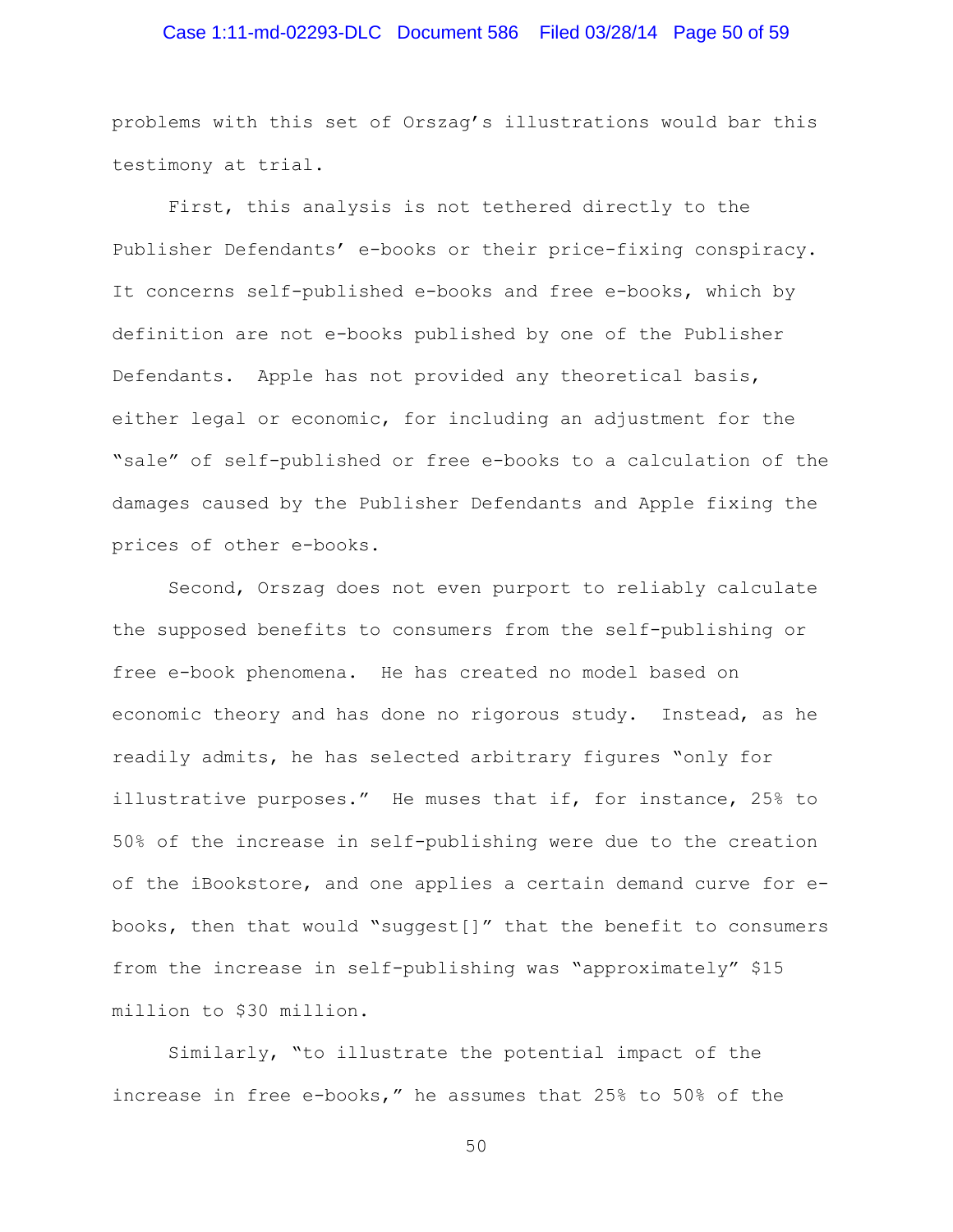### Case 1:11-md-02293-DLC Document 586 Filed 03/28/14 Page 51 of 59

increase in free e-books was due to the creation of the iBookstore, and then assumes (with no explanation for why this is so) that consumers are willing to pay \$0.50 for a "free" ebook. From this, Orszag calculates a benefit of between \$20 million and \$41 million "for illustrative purposes only."

Such guesswork does not meet the Daubert standards for the admission of expert testimony and would not assist the trier of fact in setting damages. See Rosen, 78 F.3d at 319 ("[T]he courtroom is not the place for scientific guesswork, even of the inspired sort" by well-qualified experts.)Again, it would invite speculation and is not relevant to the tasks to which this damages trial will be addressed. It is barred by Rules 702 and 403.

#### **3. iBookstore and Nook Book Store Purchases**

Orszag offers a third set of illustrations to suggest that consumers may have benefitted from the price-fixing conspiracy in a manner that should be taken into account when calculating their damages. These illustrations assume that certain e-book sales would not have occurred but for the price-fixing conspiracy.

Orszag's analysis begins with the iBookstore. He assumes that but for the conspiracy, the iBookstore would not have launched. He recognizes that some sales of e-books made through the iBookstore would have occurred, via another e-tailer, even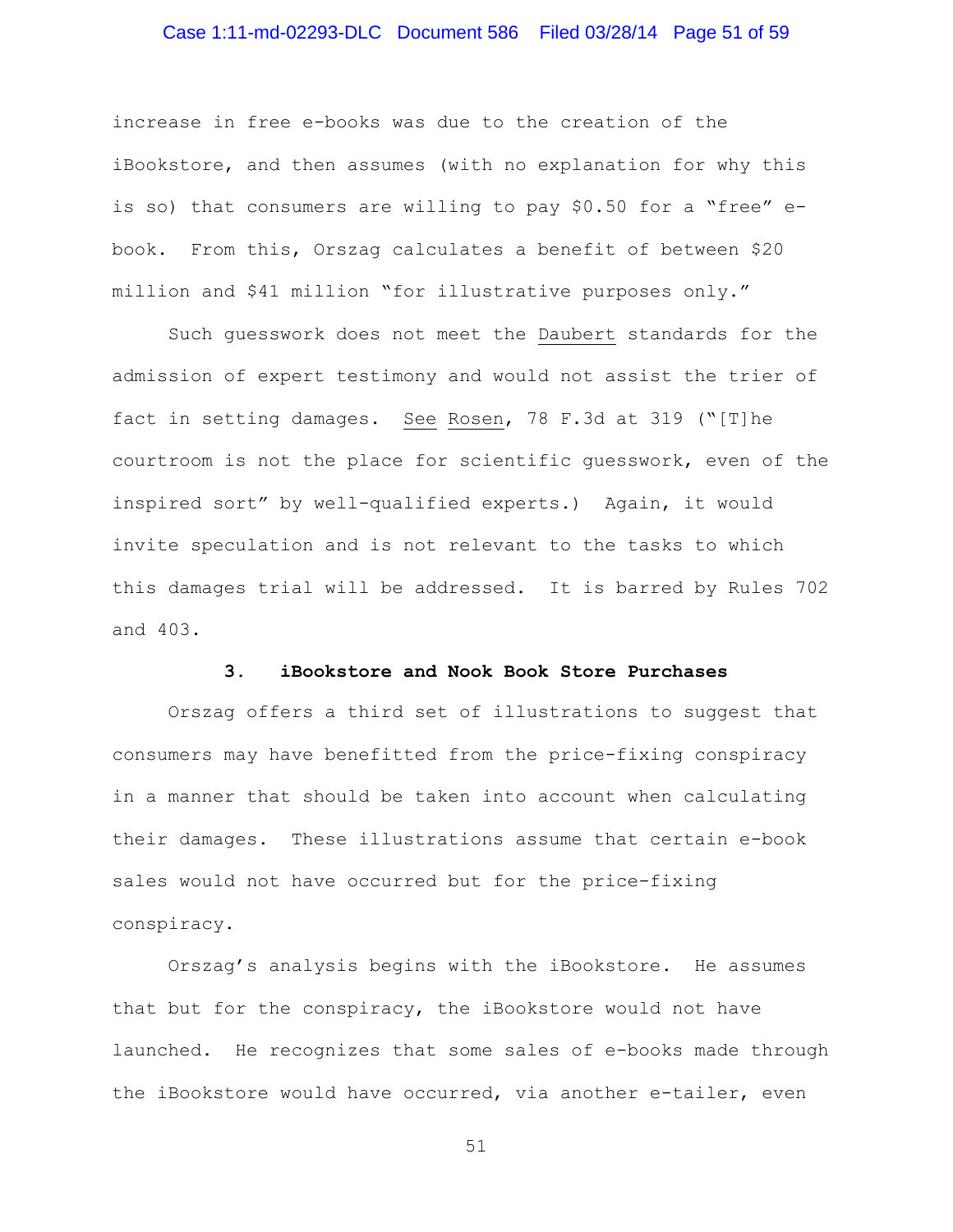### Case 1:11-md-02293-DLC Document 586 Filed 03/28/14 Page 52 of 59

if the iBookstore had never launched, but he also assumes that some percentage of sales would not have occurred. Orszag reasons that some iPad owners would not have used an app on their iPad to purchase an e-book from another e-tailer -- for instance, Amazon -- or would not have had another device for reading e-books. Acknowledging that it "is difficult" to make this "estimate," Orszag guesses that 15% of iBookstore sales may not have occurred in the but-for world,  $24$  and accordingly that Noll overstates damages by between \$2 and \$6 million.

Orszag makes similar assumptions with respect to Barnes & Noble's Nook Book Store. He assumes that the Nook Book Store would not have been profitable in the but-for world, and consequently that Barnes & Noble would have shuttered its ebookstore shortly after investing tremendous sums into its Nook platform. Orszag ignores the fact that the Nook Book Store still exists today, nearly two years after the end of the collusive Agreements. Guessing that 15% of Nook Book Store sales would not have occurred in the but-for world, Orszag calculates that Noll's model overestimates damages by between \$5 and \$14 million.

l

<span id="page-51-0"></span><sup>24</sup> To arrive at the 15% figure, Orszag looked at the percentage of Apple customers who purchased three or fewer e-books and the percentage of Apple customers who do not own a Kindle. He does not discuss whether there is any basis to find these two sets of Apple customers overlap or whether such an overlap is material to this choice of a 15% figure.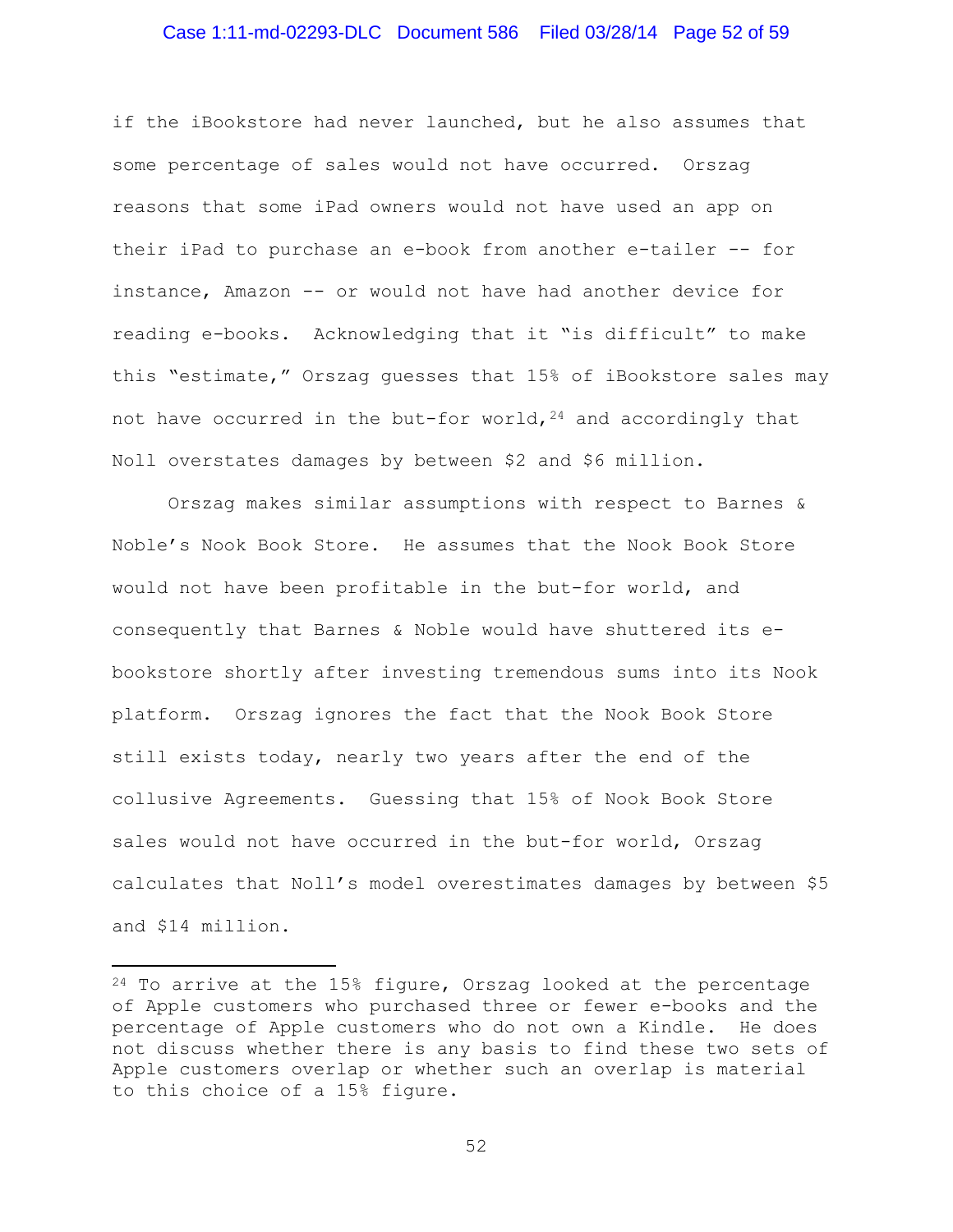### Case 1:11-md-02293-DLC Document 586 Filed 03/28/14 Page 53 of 59

Again, Orszag's guesses fall far short of professional standards and would not assist the trier of fact. Accordingly, Orszag's opinions regarding the offsets are also barred under Rules 702 and 403.

### **C. Orszag's Criticisms of Noll's Definitions of His Control Group and Time Period**

Orszag's fourth opinion, regarding Noll's definition of the control group and time period for his regression analysis, is admissible. Orszag's opinion is sufficiently supported, as Orszag re-ran Noll's regression using a control group limited to the Big Six and a date range limited to the 24 weeks before April 1, 2010 and the 24 weeks after.

The States do not challenge this opinion. Class plaintiffs' only argument in favor of exclusion rests on estoppel. They argue that Apple should be judicially estopped from making this argument, through Orszag, because Apple's prior expert, Dr. Michelle Burtis, criticized a different expert of the plaintiffs for failing to include all publishers and for not extending the time period.

Judicial estoppel generally applies where

(1) a party's later position is 'clearly inconsistent' with its earlier position;

(2) the party's former position has been adopted in some way by the court in the earlier proceeding; and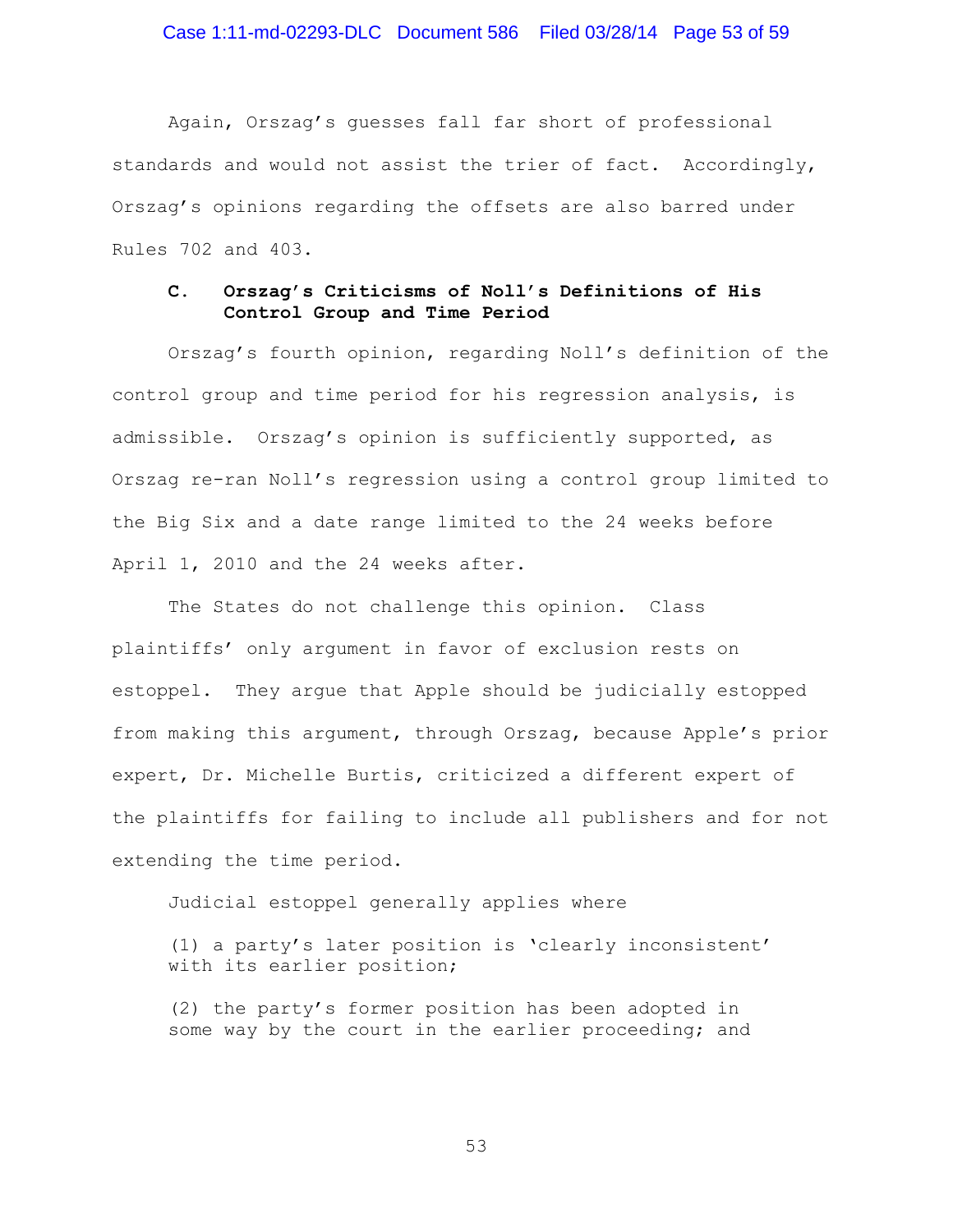(3) the party asserting the two positions would derive an unfair advantage against the party seeking estoppel.

In re Adelphia Recovery Trust, 634 F.3d 678, 695-96 (2d Cir. 2011) (citation omitted). In addition, judicial estoppel will only be applied "where the risk of inconsistent results with its impact on judicial integrity is certain." Id. (citation omitted).

Here, because the Court did not adopt Burtis's critique in the Liability Opinion, judicial estoppel is inapplicable. Thus, class plaintiffs' motion to exclude is denied with respect to Orszag's opinion regarding Noll's control group and time period.

#### **D. Apple's Argument Regarding the Burden of Proof**

Apple argues repeatedly that it need not present any definite economic analysis because the burden of proof regarding damages is on plaintiffs. Apple is correct. The burden of persuasion is on the plaintiffs and Apple is under no obligation to call any expert or present any independent analysis of damages. Apple may rely entirely on a cross-examination of Noll regarding the choices he made in constructing his model. That cross-examination may be wide-ranging and vigorous so long as Apple has a good-faith basis for the line of cross-examination and the line does not run afoul of the Federal Rules of Evidence. Apple may then argue on the basis of such crossexamination at summation.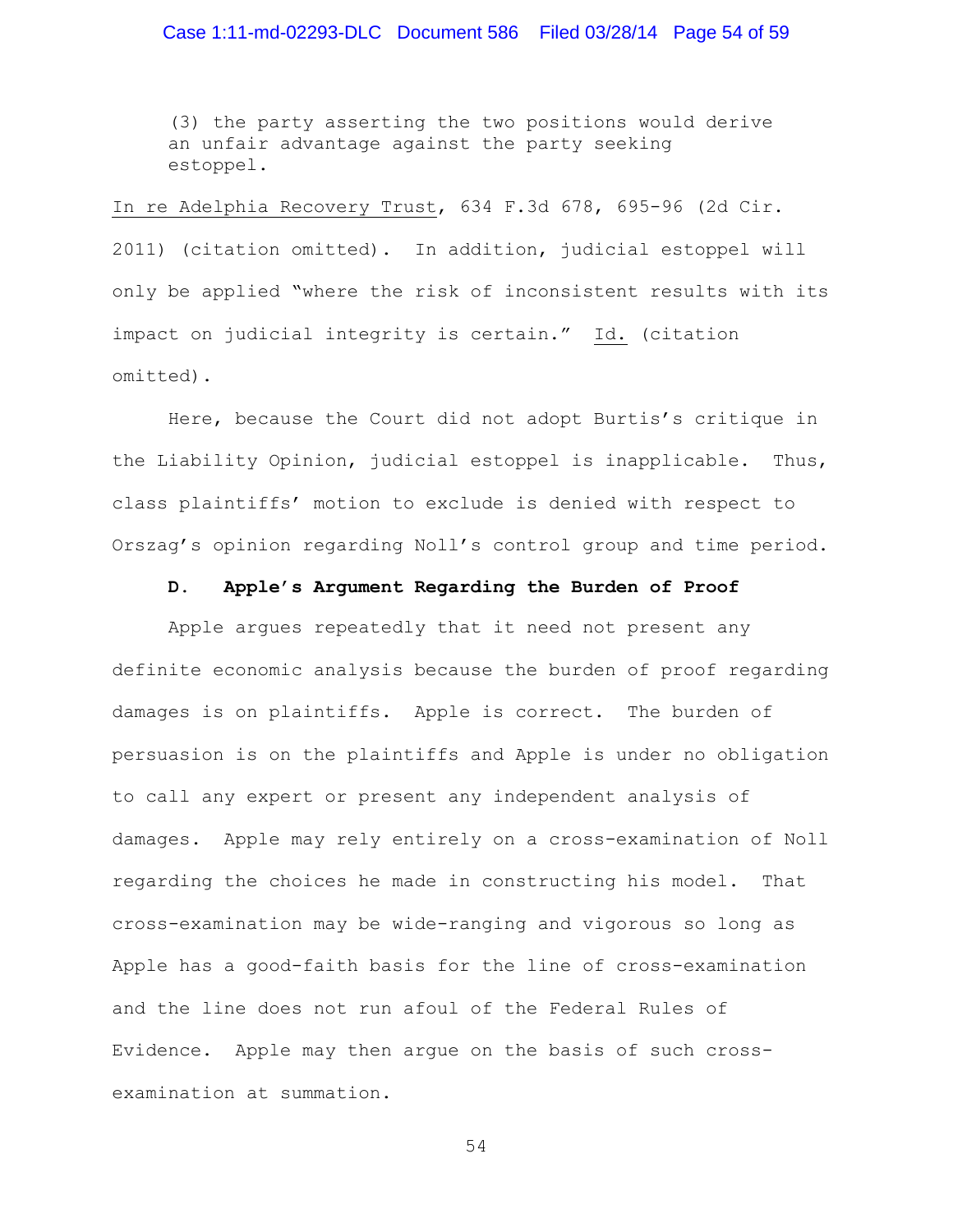### Case 1:11-md-02293-DLC Document 586 Filed 03/28/14 Page 55 of 59

What Apple does not have the right to do, however, is to call an expert economist to present opinions unless those opinions are the product of the expert's rigorous application of economic methods. No expert may offer an opinion inadmissible under Rules 401, 702, and 403 of the Federal Rules of Evidence, and no party may call an expert unless that expert has an admissible opinion to offer. Each of the opinions stricken today runs afoul of one or more of these Rules of Evidence.

#### **IV. Apple's Request for a Hearing**

 $\overline{\phantom{a}}$ 

Apple has belatedly requested a Daubert hearing on plaintiffs' motions to exclude,  $25$  but such a hearing would be unnecessary.<sup>[26](#page-54-1)</sup> A district court is granted "the same kind of latitude in deciding how to test an expert's reliability, and to decide whether or when special briefing or other proceedings are needed to investigate reliability, as it enjoys when it decides whether or not that expert's relevant testimony is reliable." Kumho Tire Co., 526 U.S. at 152. "While the gatekeeping function requires the district court to ascertain the

<span id="page-54-0"></span><sup>25</sup> Apple did not request a hearing in its January 21 opposition to plaintiffs' motions to exclude, which were fully submitted on February 4, 2014. It first requested a hearing on these motions weeks later, in its February 21 opposition to class plaintiffs' motion for summary judgment.

<span id="page-54-1"></span><sup>26</sup> Much of this discussion also appears in the class certification Opinion; it is reproduced here for ease of reference.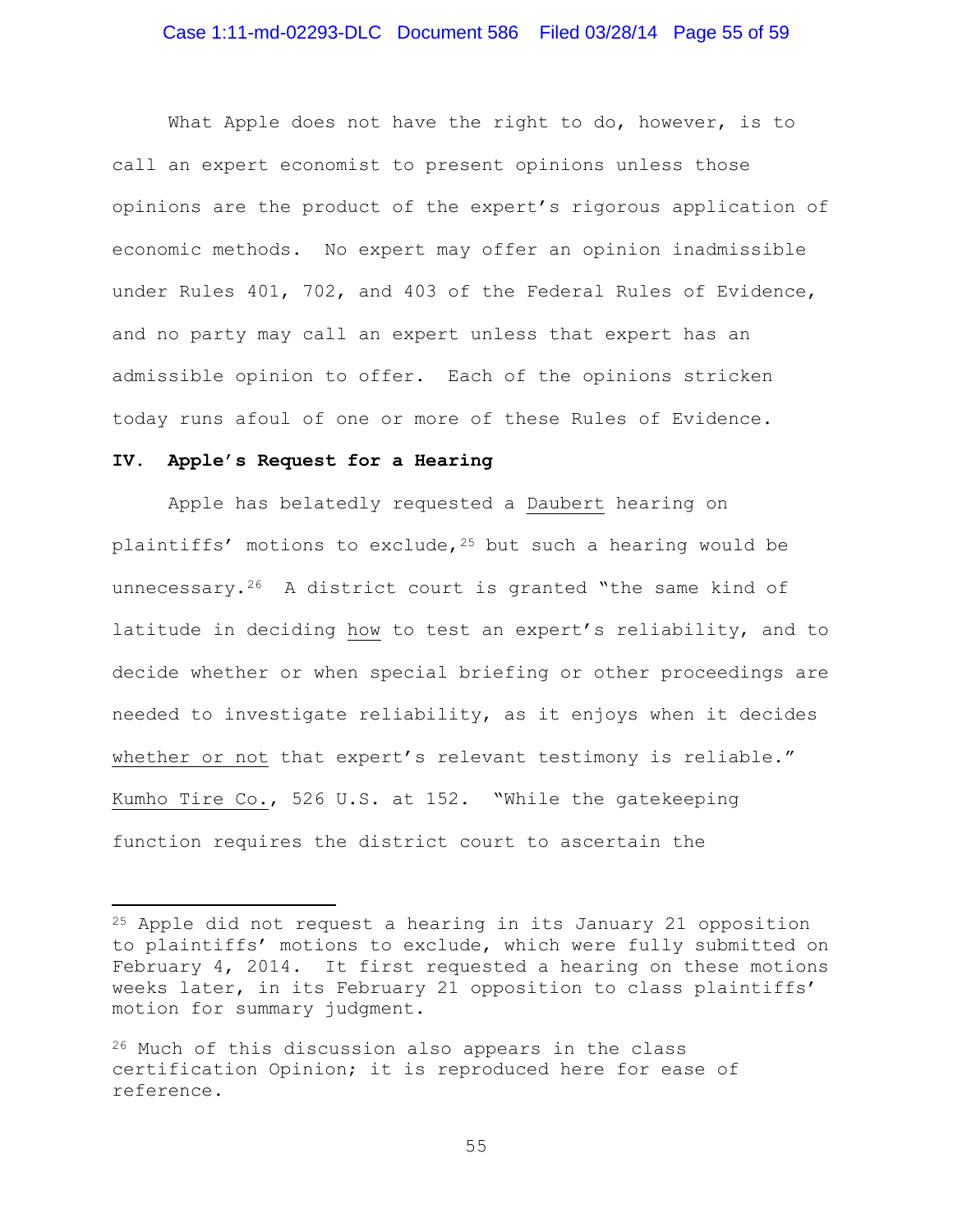### Case 1:11-md-02293-DLC Document 586 Filed 03/28/14 Page 56 of 59

reliability of [an expert's] methodology, it does not necessarily require that a separate hearing be held in order to do so." United States v. Williams, 506 F.3d 151, 161 (2d Cir. 2007); accord In re United States Foodservice Inc. Pricing Litig., 729 F.3d 108, 129-30 (2d Cir. 2013); Nelson v. Tenn. Gas Pipeline Co., 243 F.3d 244, 248-49 (6th Cir. 2001); Oddi v. Ford Motor Co., 234 F.3d 136, 155 (3rd Cir. 2000). When a hearing would be a mere "formality," it is not required. Williams, 506 F.3d at 161.

Plaintiffs' motions to exclude are based wholly on written materials, not disputed issues of fact best resolved through live testimony. The written record is robust, including memoranda of law totaling nearly 160 pages, declarations and sur-reply declarations from both Kalt and Orszag, and transcripts of the depositions of both experts. And it is manifestly clear from the papers that Kalt's and Orszag's opinions cannot pass muster under Rules 401, 702, and 403.

Apple has not explained how it believes a hearing would aid the Court in deciding these motions. Expert discovery has closed, and Kalt and Orszag may not revise or supplement their declarations. Because there are no factual issues that might be elucidated by live testimony and the proper resolution of plaintiffs' motions is not in question, no hearing is necessary.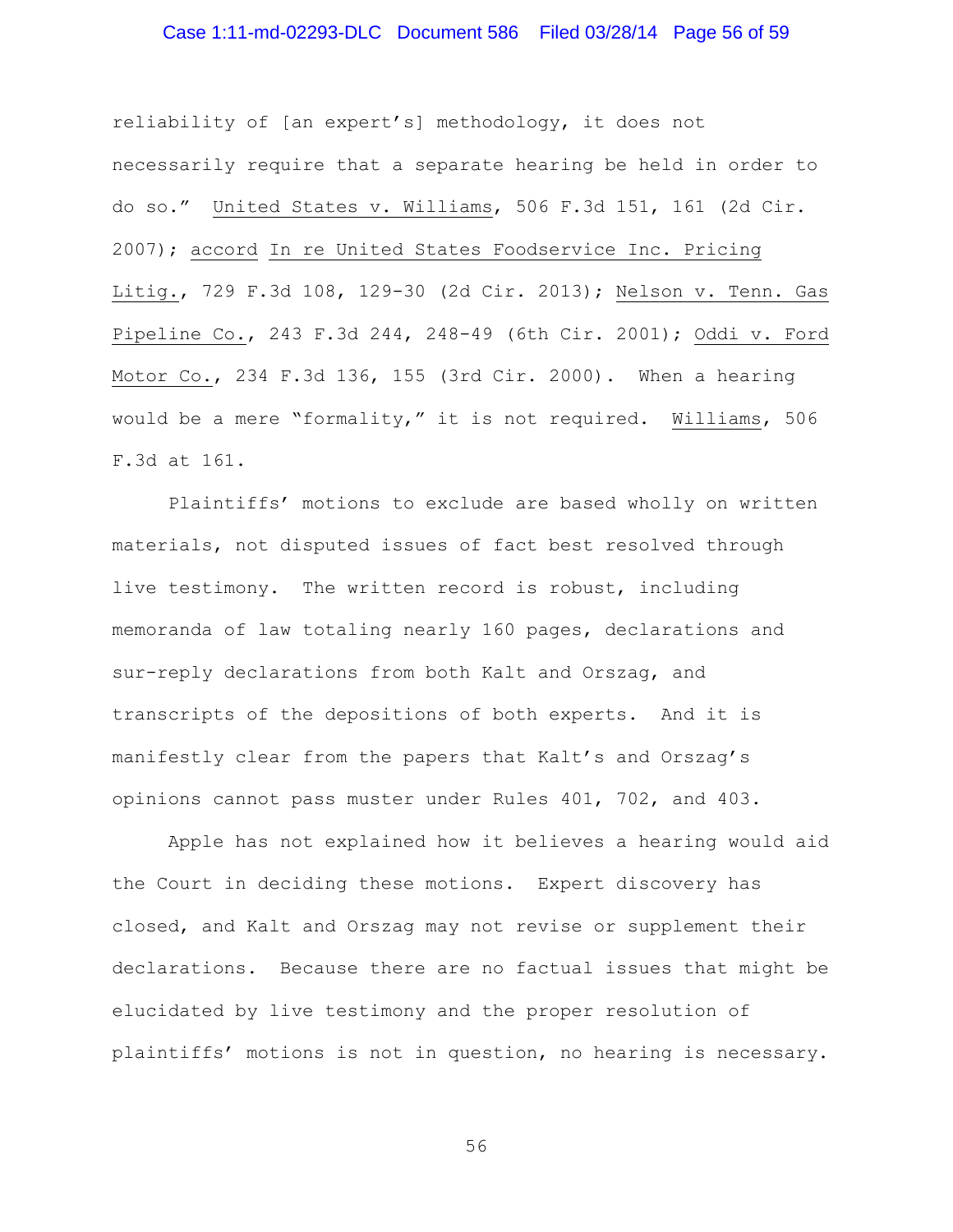#### **V. Apple's Request to Stay Decision on Daubert Motions**

Apple argues that it is premature to rule on plaintiffs' motion to exclude for purposes beyond class certification, including trial. But, the December 9, 2013 Joint Stipulation and Scheduling Order, which set deadlines for the briefing on the class certification and Daubert motions, required the parties "to file any Daubert motions" by those dates (now passed) and provided that expert discovery would close on January 31, 2014, and be completed before the filing of summary judgment motions.

In addition, in resisting the class plaintiffs' motion for summary judgment, Apple has relied on Kalt's and Orszag's opinions. It asserts that their opinions raise questions of fact as to the reliability of Noll's model that may only be resolved at trial. For this additional reason, it is necessary for this Court to grapple now with the motions to strike those opinions. Thus plaintiffs' motions to exclude Kalt's and Orszag's testimony are ripe.

Apple also argues, in a separately filed motion for suggestion of remand to the Judicial Panel for Multidistrict Litigation ("JPML"), that these actions should be transferred to their original venues for a decision on summary judgment and trial, and that those courts should decide motions to exclude Apple's experts' opinions for purposes beyond class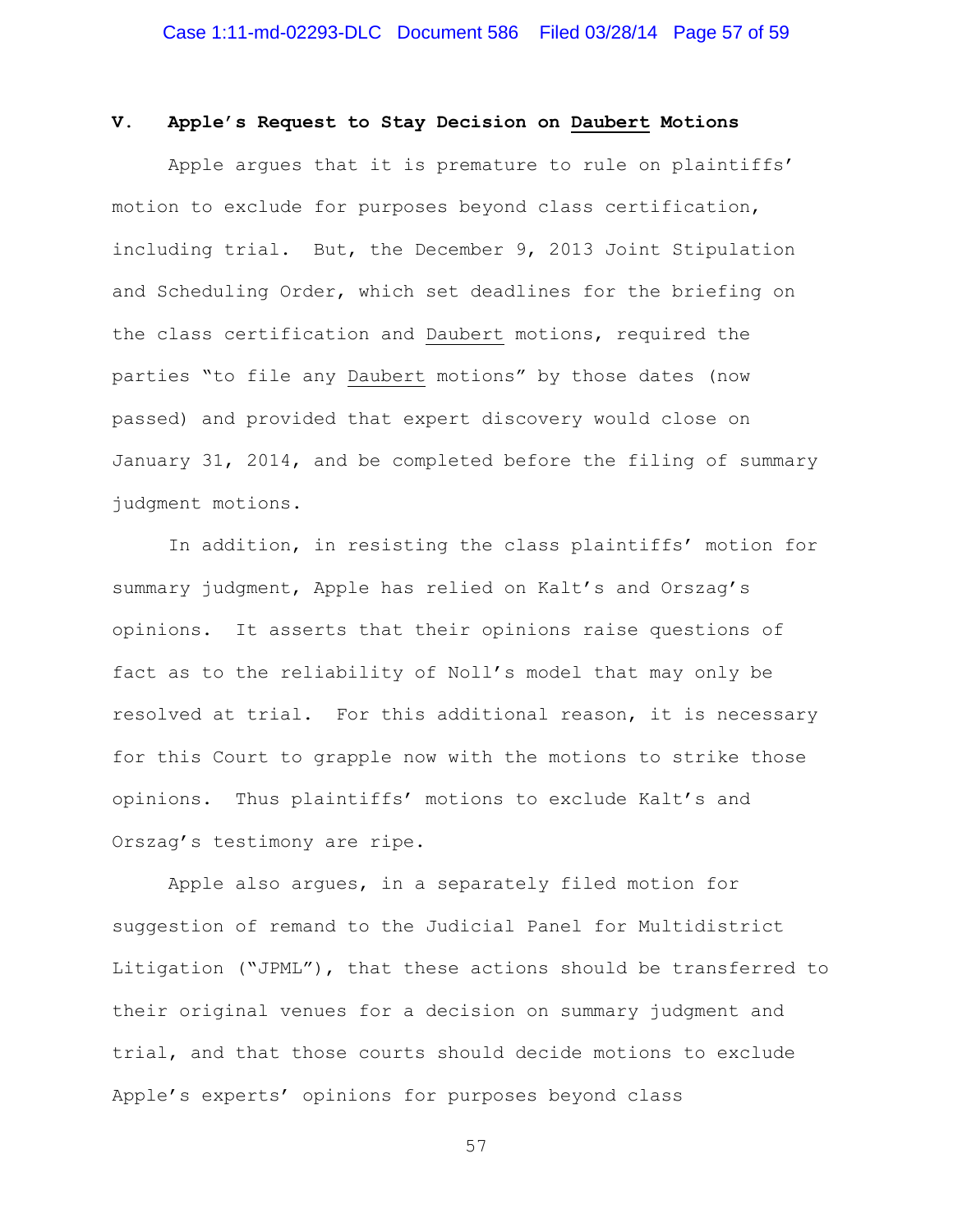# Case 1:11-md-02293-DLC Document 586 Filed 03/28/14 Page 58 of 59

certification. But, it is in the interest of judicial efficiency, and consistent with the statute governing coordination of multidistrict litigation, 28 U.S.C. § 1407, for this Court to decide these motions regardless of whether these cases are ultimately remanded to separate venues for trial.

Section 1407 provides in relevant part that "[w]hen civil actions involving one or more common questions of fact are pending in different districts, such actions may be transferred to any district for coordinated or consolidated pretrial proceedings." As the JPML has recognized, "pretrial, as an adjective, means before trial -- that all judicial proceedings before trial are pretrial proceedings." In re Plumbing Fixture Cases, 298 F. Supp. 484, 494 (J.P.M.L. 1968). And Daubert motions are pre-trial motions. See Charles Alan Wright & Arthur R. Miller, et al., 15 Fed. Prac. & Proc. § 3866 (4th ed. 2013) ("Transferee courts may decide motions . . . regarding qualifications of witnesses under Daubert.").

While a court has discretion to suggest remand prior to the end of pre-trial proceedings, the standard to be applied is whether such early transfer will promote judicial efficiency. "[T]he essential purpose of section 1407 [is] to promote the just and efficient conduct of complex multidistrict litigation." Shah v. Pan Am. World Servs., Inc., 148 F.3d 84, 92 (2d Cir. 1998) (citation omitted). Here, where the States and the class